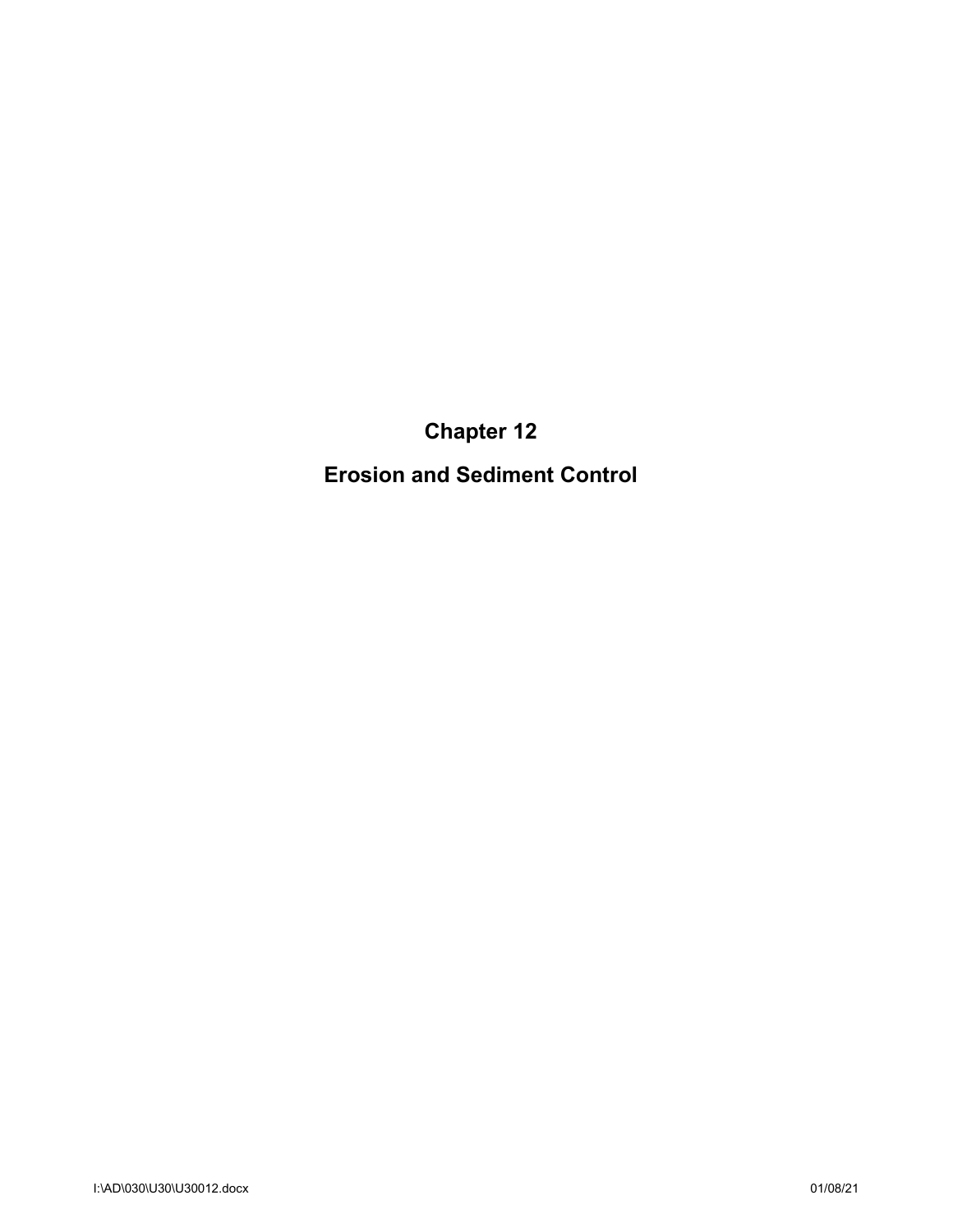# **Chapter 12 Erosion and Sediment Control Table of Contents**

| <b>Section Topic</b> |                                                      | Page      |
|----------------------|------------------------------------------------------|-----------|
| 12.1                 | <b>Introduction</b>                                  | $12 - 1$  |
| $12.2$               | <b>Erosion Control</b>                               | $12 - 11$ |
| 12.3                 | <b>Sediment Control</b>                              | $12 - 15$ |
| 12.4                 | <b>Drainageway Protection</b>                        | $12 - 20$ |
| 12.5                 | <b>Underground Utility Construction</b>              | $12 - 23$ |
| 12.6                 | <b>Disposition of Temporary Measures</b>             | $12 - 23$ |
| 12.7                 | <b>Maintenance</b>                                   | $12 - 24$ |
| 12.8                 | <b>Pollution Prevention Using Nonstructural BMPs</b> | $12 - 24$ |
| 12.9                 | <b>Inspections</b>                                   | $12 - 31$ |
| 12.10                | <b>Construction Control Measures</b>                 | $12 - 32$ |
| 12.11                | <b>Final Stabilization</b>                           | $12 - 33$ |
|                      |                                                      |           |

**Appendix**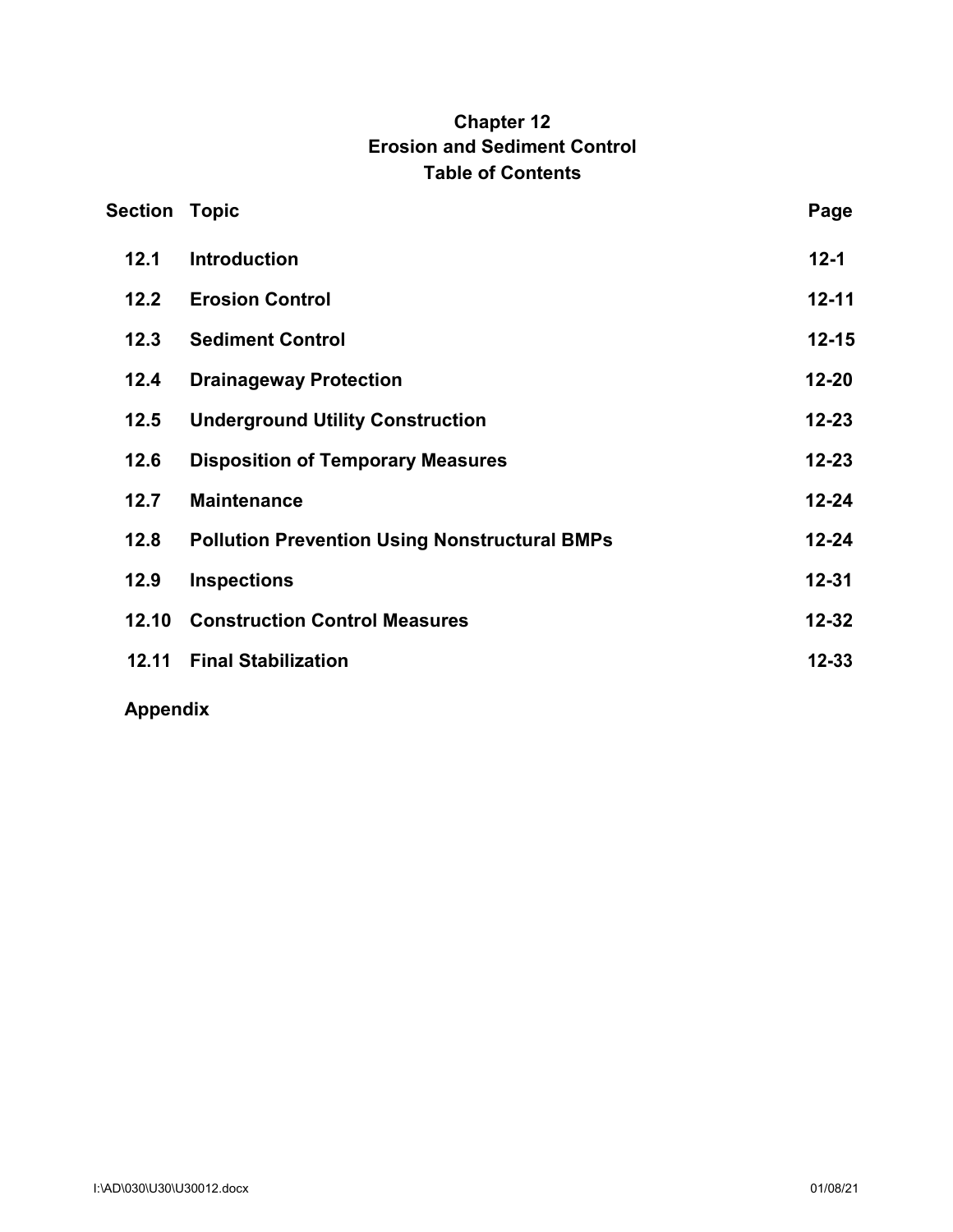#### **Chapter 12 Erosion and Sediment Control**

## **12.1 Introduction**

This *Erosion Control Standard* has been developed based on a model prepared by the Urban Drainage and Flood Control District of Denver, Colorado. It has been revised to reflect the needs of the City of Sioux Falls and provides a set of criteria and technical guidance for erosion and sediment control at construction sites. In addition, it describes plan submittal requirements, planning considerations, and general exemptions followed by the City. The practices contained in this document shall be viewed as minimum requirements. A glossary of terms is included in the Appendix, 12A.1.

## **12.1.1 General**

The Environmental Protection Agency (EPA) issued regulations on November 16, 1990, that require steps be taken to improve the quality of storm water from industrial activities, including certain construction activities. These criteria were developed to help mitigate the increased soil erosion and subsequent deposition of sediment off site during the period of construction from start of earth disturbance until final landscaping and storm water quality measures are effectively in place. Compliance with these criteria will help meet the requirements of the EPA storm water regulations.

Submittal of an *Erosion and Sediment Control Plan* to the City does not supersede the requirement for the applicant to also obtain any required permits from the state of South Dakota, such as a South Dakota Storm Water Discharge Permit for Construction Activities. In most cases, the applicant will also have to submit a Notice of Intent to discharge storm water associated with construction activity to the South Dakota Department of the Environment and Natural Resources (SDDENR) as well as meet the requirements of the South Dakota Storm Water Discharge Permit for Construction **Activities** 

Implementation and maintenance of erosion and sediment control measures are ultimately the responsibility of the property owner or authorized responsible party. Because site conditions will affect the suitability and effectiveness of erosion and sediment control measures, a plan specific to each site is required. In addition, should the approved plan not function as intended, and it is determined by the City that additional measures are needed, the owner will have to provide additional measures needed to reduce soil erosion and sediment discharged from the construction site.

Nothing in these criteria limits the right of the City to impose additional or more stringent standards.

#### **12.1.1.1 Exemptions.**

1. Exemptions from the erosion control planning process will be considered for any of the following; however, exempting the owner from preparing an *Erosion and Sediment Control Plan* and applying for an Excavation and Grading Permit does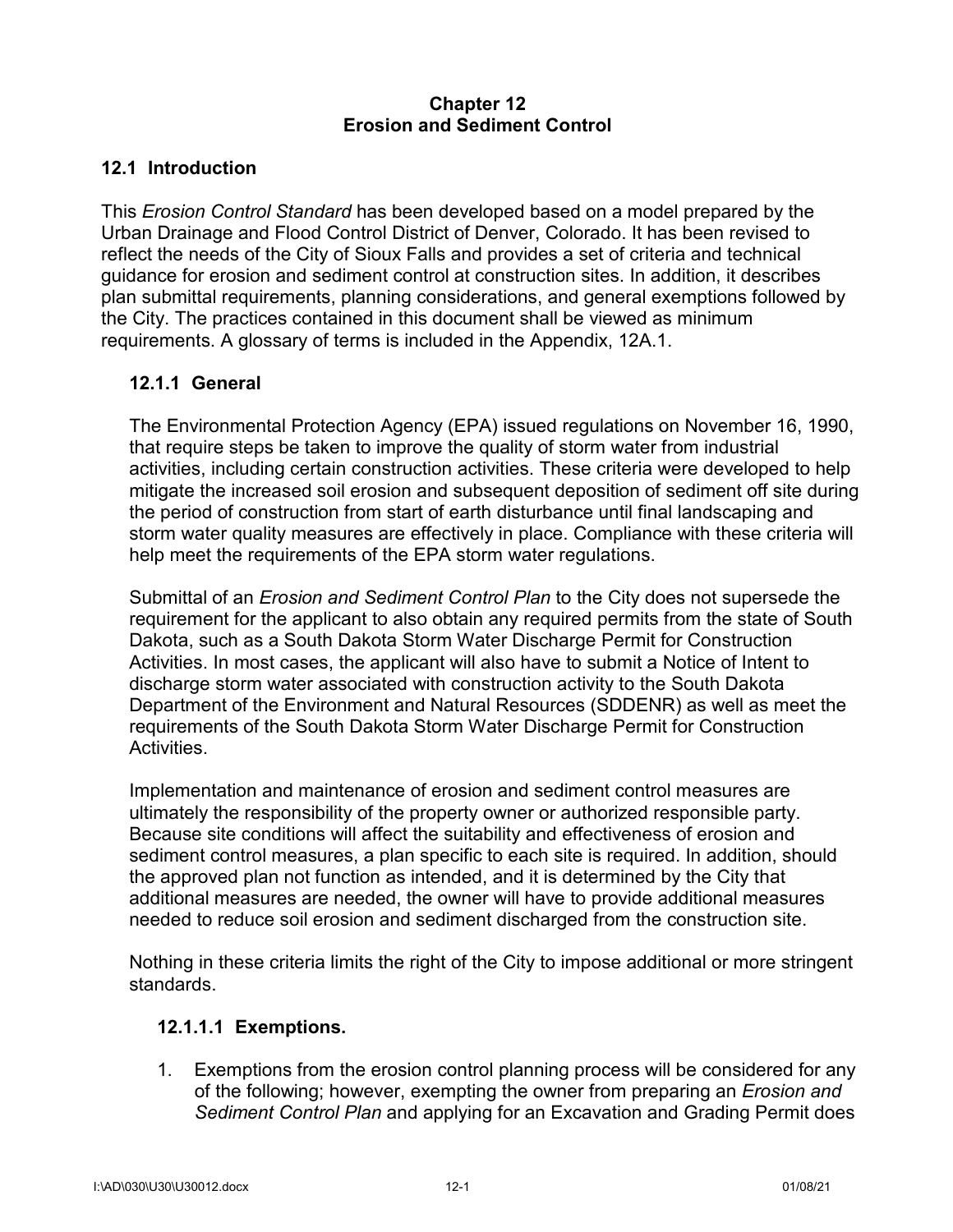not exempt the owner from controlling erosion of soil at each construction site through the use of the techniques described in this manual:

- a. Agricultural use of land.
- b. Excavation below finished grade for basements, footings, retaining walls, or other structures on lots of less than one [1] acre in size in existing subdivisions unless required otherwise.
- c. A sidewalk or driveway.
- d. Land-disturbing activities involving less than one [1] acre of disturbed area. Individual lots classified as a minor impact construction site by City ordinance involving less than one [1] acre of disturbed area in a larger subdivision project shall not be considered separate development projects, but rather as a part of the subdivision development as a whole. It will be the responsibility of the homeowner and homebuilder to conform to all requirements of the locally-approved *Erosion and Sediment Control Plan*  for the subdivision. As part of any building permit for which a specific erosion control plan is not required, the following statement must be included: "We have reviewed the *Erosion and Sediment Control Plan* for (subdivision name) and agree to conform to all requirements contained therein and all erosion control requirements of the City of Sioux Falls. We further agree to construct and maintain all erosion and sediment control measures required on the individual lot(s) subject to this building permit and/or in accordance with the provisions of the City of Sioux Falls *Erosion and Sediment Control Standards*."
- e. Underground utility construction, including the installation, maintenance, and repair of all utilities under hard-surfaced roads, streets, or sidewalks, provided such land-disturbing activity is confined to the hard-surfaced area and provided that runoff and erosion from soil stockpiles are confined and will not enter the drainage system.
- f. Gravel, sand, dirt, or topsoil removal as authorized pursuant to approval of the South Dakota Board of Minerals and Environment, provided said approval includes an *Erosion and Sediment Control Plan* that meets the minimums specified.

#### **12.1.1.2 Variances.**

The City Engineer may temporarily waive or modify the standards of this chapter for the entire city due to severe local conditions. Any such citywide waiver must be determined to be necessary to prevent loss of life, personal injury, or severe property damage.

Upon request, the City Engineer may consider waiving or modifying any of the standards which are deemed inappropriate or too restrictive for site-specific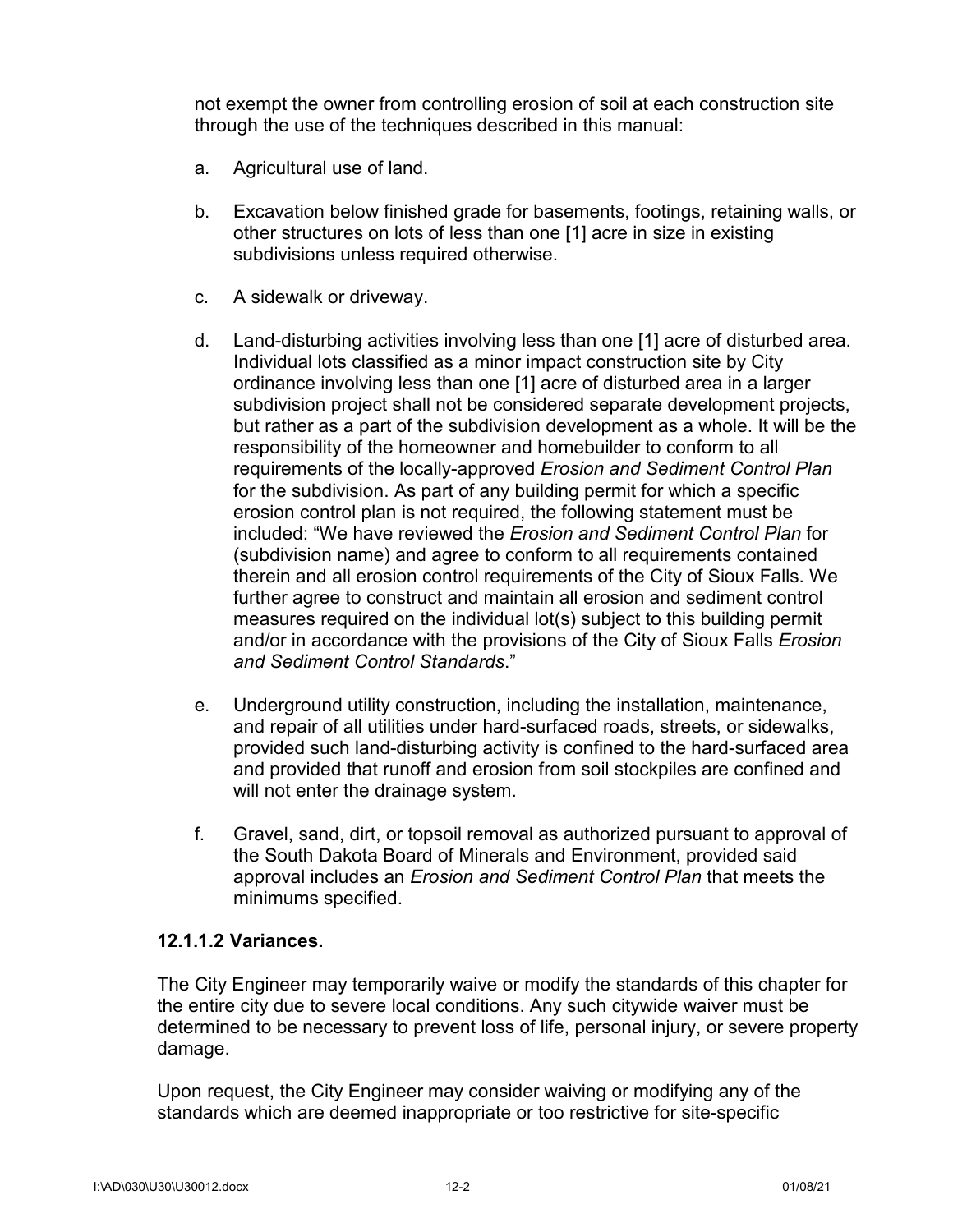conditions by granting a variance. These site-specific variances may be granted at the time of plan submission or formal request for plan revision. Request for variances shall include the following and must be submitted in a format that is deemed acceptable by the City Engineer:

- 1. The standard from which the applicant seeks a variance.
- 2. The justification for not complying with the standard.
- 3. Alternate criteria or standard measures to be used in lieu of the standard. The standards specified with this Chapter relate to the application of specific erosion and sediment control practices. Other practices or modifications to these standards may be used if approved by the City Engineer prior to installation. Such alternative practice must be thoroughly described and detailed to the satisfaction of the City Engineer.

To expedite the review and decision on variance requests, the variance request should be submitted with, or submitted prior to, the initial *Erosion and Sediment Control Plan* submittal.

#### **12.1.2 Performance Objectives**

The objectives for erosion and sediment control during construction include the following:

- 1. Conduct all land-disturbing activities to effectively reduce accelerated soil erosion and reduce sediment movement and deposition off site.
- 2. Schedule construction activities to minimize the total amount of soil exposed at any given time to reduce the period of accelerated soil erosion.
- 3. Establish temporary or permanent cover on areas that have been disturbed as soon as possible after final grading is completed.
- 4. Design and construct all temporary or permanent facilities for the conveyance of water around, through, or from the disturbed area to limit the flow of water to nonerosive velocities.
- 5. Remove sediment caused by accelerated soil erosion from surface runoff water before it leaves the site.
- 6. Stabilize the areas of land disturbance with permanent vegetative cover or storm water quality control measures.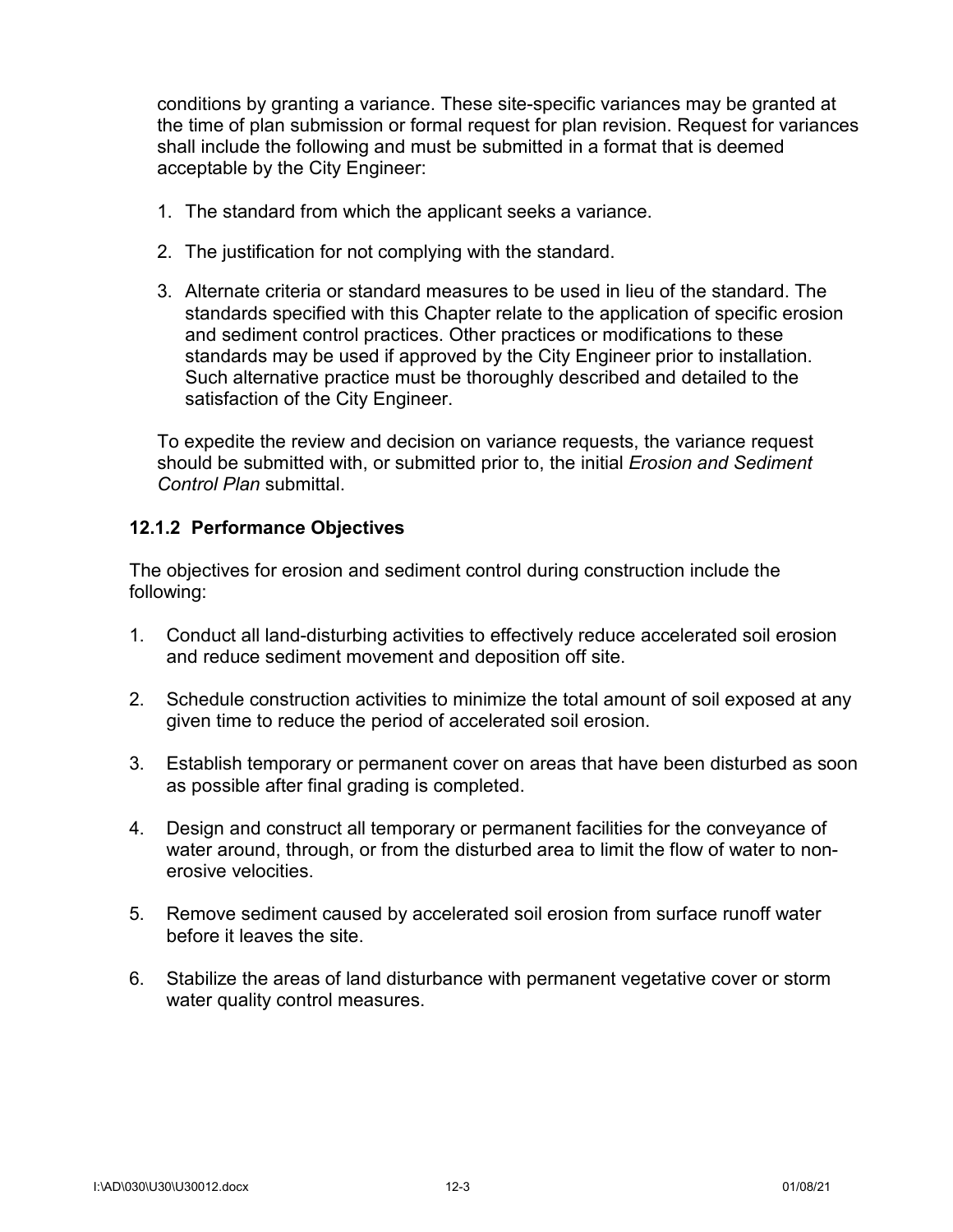## **12.1.3 Erosion and Sediment Control Plan**

An *Erosion and Sediment Control Plan* consisting of a written narrative report and a site plan map must be submitted to the Office of the City Engineer for review and acceptance prior to any unauthorized soil disturbance activities.

A professional engineer must develop the site-specific *Erosion and Sediment Control Plan* that is in full compliance with the erosion and sediment control standards established in this chapter.

The City Engineer may require the responsible party's authorized representative and their consulting engineer to attend a field site visit with City staff to identify concerns, improvements, or efficiencies before the *Erosion and Sediment Control Plan* is accepted.

The accepted *Erosion and Sediment Control Plan* must be reviewed to ensure compliance with these standards anytime a site's planned development changes impact the soil disturbance activities or effect drainage of site. If this review determines that the *Erosion and Sediment Control Plan* needs revision, it must be resubmitted and accepted by the City Engineer prior to the soil disturbance activities caused by the planned development changes.

**12.1.3.1** *Erosion and Sediment Control Plan* **Narrative Report.** The narrative report must contain, or refer to, the drainage report and shall contain the following:

- 1. **Name, mailing address, email address if available, and telephone number of the responsible parties.** The name, mailing address, email address, and telephone number of the professional engineer preparing the *Erosion and Sediment Control Report* shall also be included if different from the applicant.
- 2. **Project description.** A brief description of the nature and purpose of the landdisturbing activity, the total area of the site, the area of disturbance, and project location including township, range, section, and quarter-section, or the latitude and longitude of the approximate center of the project.
- 3. **Existing site conditions.** A description of the existing topography, vegetation, and drainage; and identify any drainageways and water bodies (wetlands) on the site.
- 4. **Adjacent areas.** A description of neighboring areas such as streams, lakes, residential areas, roads, etc., that might be affected by the land disturbance.
- 5. **Soils.** A brief description of the soils on the site, including information on soil type and names, mapping unit, erodibility, permeability, hydrologic soil group, depth, texture, and soil structure. (This information may be obtained from the soil report for the site, or, if available, from soils reports from adjacent sites.)
- 6. **Areas.** An estimate of the surface area (in acres) of the proposed disturbance.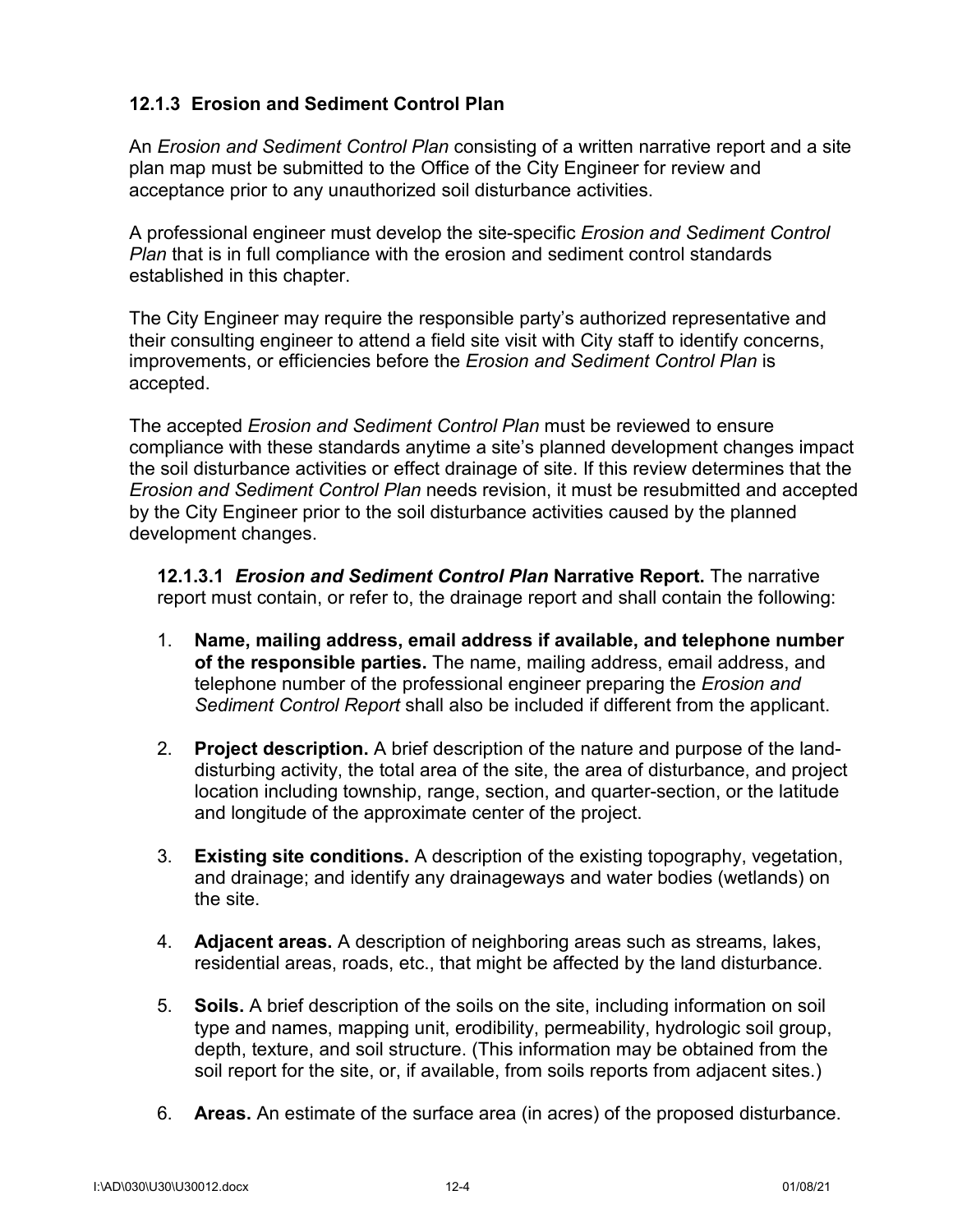- 7. **Erosion and sediment control measures.** A description of the methods described in the Sioux Falls *Erosion and Sediment Control* standard plates, which will be used to control erosion and sediment on the site. The erosion and sediment control narrative should be phased to reflect the major planned construction stages of the project.
	- a. Major site grading
	- b. Public infrastructure improvements
	- c. Individual lot development

Additional measures as necessary to control air emissions like dust from construction activities and minimize site run-on to the project site.

- 8. **Construction site nonstructural control measures.** A description of the methods described in the Sioux Falls *Erosion and Sediment Control* chapter, which will be used to control storm water pollution, erosion, sediment, and spills on the site. Description to include a statement emphasizing the need to preserve and place existing topsoil and minimizing soil compaction where possible. During the construction process, the Primary Responsible Person is responsible for maintaining all compliance documentation records.
- 9. **Time schedule.** A time schedule indicating the anticipated starting and completion time periods of the site grading and/or construction sequence, including workday, week, or date of completion. The schedule will include the installation and removal time periods of erosion and sediment control measures, and the time of exposure of each area prior to the completion of temporary erosion and sediment control measures.
- 10. **Permanent stabilization.** A brief description, including specifications of how the site will be stabilized after construction is completed.
- 11. **Storm water management considerations.** Explain how storm water runoff from and through the site will be handled during construction. Provide a brief description of the post-construction storm water quality control measures to be included as a part of the site development.
- 12. **Training**. Training shall be provided as necessary to ensure compliance with the *Erosion and Sediment Control Plan*.
	- a. Training is recommended at least annually for employees and responsible parties.
- 13. **Maintenance.** A schedule of regular inspections during construction and repair of erosion and sediment control structures shall be described. A description of routine maintenance for sediment control facilities shall also be included.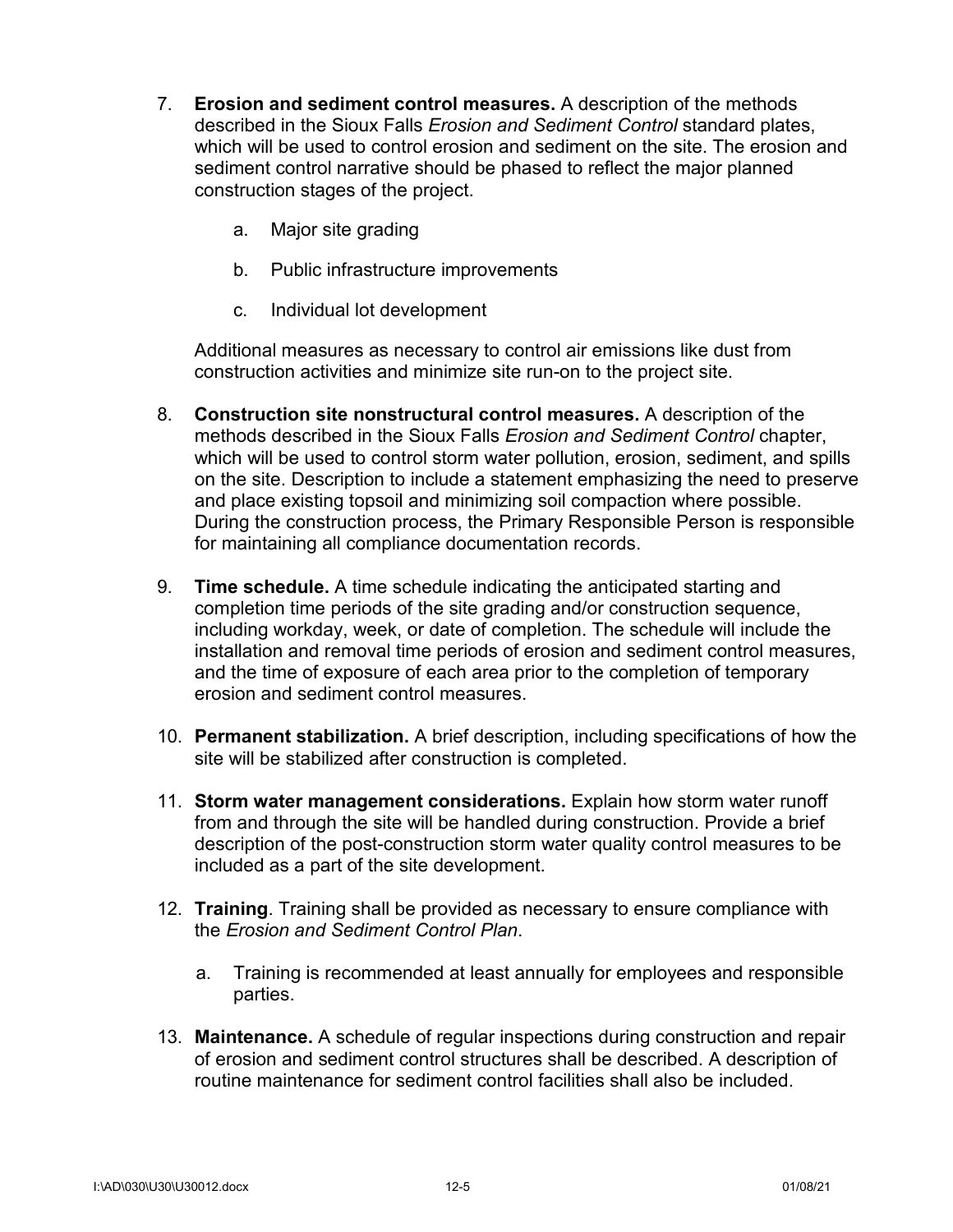- 14. **Dewatering.** Provide detail on how any planned dewatering shall be managed on the site, or state that no groundwater or surface water dewatering shall occur on site during construction activity.
- 15. **Variances**. Professional engineer shall list any request for variance of these standards and justification as required in Section 12.1.1.2.
- 16. **Other information.** Other information or data as may be reasonably required by the City Engineer. Information required by the SDDENR General Permit for Storm Water Discharges Associated with Construction Activities in addition to the information listed above shall also be included in the narrative report.
- 17. **The following note.** "This *Erosion and Sediment Control Plan* appears to fulfill the technical criteria and the criteria for erosion control and requirements of the City of Sioux Falls. I understand that additional erosion and sediment control measures may be needed if unforeseen erosion problems occur or if the submitted plan does not function as intended. The requirements of this plan shall run with the land and be the obligation of the responsible party until such time as the plan is properly completed, modified, or voided."
- 18. **Signature page and statement.** Signature page for Primary Responsible Person and may also include the general contractor acknowledging the review and acceptance of responsibility for erosion and sediment control, and a statement by the professional engineer acknowledging responsibility for the preparation of the *Erosion and Sediment Control Plan*.

**12.1.3.2** *Erosion and Sediment Control Plan Sheet.* The *Erosion and Sediment Control Plan* Sheet shall be separate from the narrative report. The plan shall be prepared at a minimum scale of one (1) inch equals one hundred (100) feet and include the following:

- 1. **Property line.** The property lines for the site where the work will be performed.
- 2. **Existing topography.** Existing topography with one- (1- ) or two-foot (2-) contour intervals, and encompass the area shown on the final drainage plan (drawn to scale). Additional information may be required.
- 3. **Proposed topography.** Proposed topography with **one- (1-) or two- (2-) foot**  contour intervals; the map shall show elevations, dimensions (drawn to scale), location, extent, and the slope of all proposed grading.
- 4. **Existing facilities.** Location of any existing structures or hydrologic features on the site.
- 5. **Existing conditions.** Location of all structures or natural features on the land adjacent to the site as required for the final drainage plan. The plan shall show the location of the street, street right-of-way, storm sewer, channel, or other waters receiving storm water runoff from the site. Any potential wetlands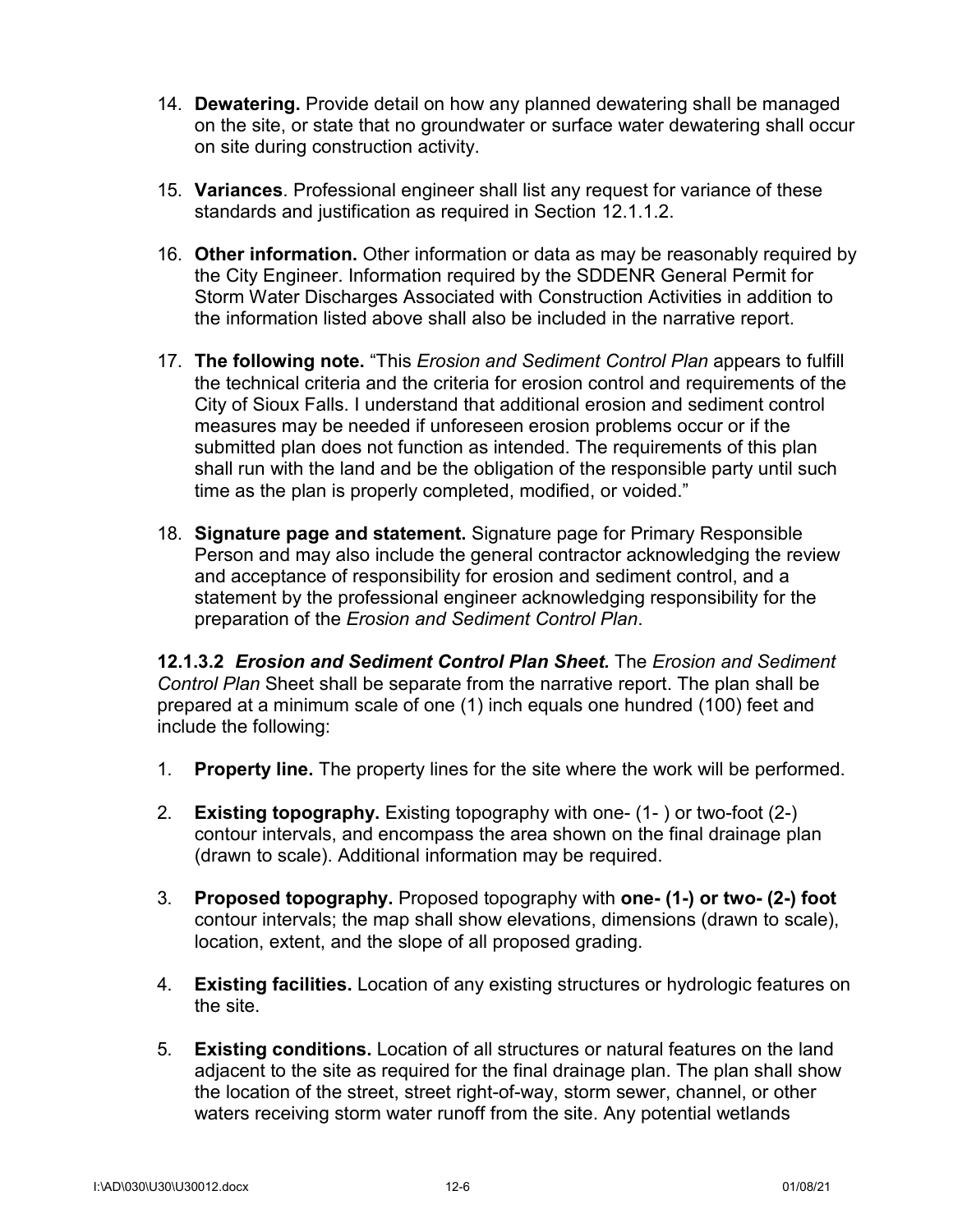identified on inventory maps or observed shall be clearly identified as nonjurisdictional or jurisdictional.

- 6. **Proposed facilities.** Show all proposed structures and development on the site.
- 7. **Proposed conditions.** The plan shall indicate the proposed changes to the location of street, street right-of-way, storm sewer, channel, wetlands, water bodies, or other waters receiving storm water runoff.
- 8. **Limits of construction**. Delineate allowable limits of disturbance for each phase of construction development.
- 9. **Location of soil stockpiles**. Areas designated for topsoil and subsoil storage.
- 10. **Location of storage areas**. Areas designated for equipment, fuel, lubricants, chemical, and waste storage.
- 11. **Location of concrete washout facilities**. Areas designated for the washout of concrete equipment.
- 12. **Location of temporary roads.** Designated for use during the construction period.
- 13. **Proposed erosion and sediment controls.** Clearly depict all structural and nonstructural erosion and sediment controls for all phases of development. The plan shall also show paved areas, retaining walls, cribbing, planting, temporary or permanent soil erosion control measures, or other features to be constructed in connection with, or as a part of, the proposed work, together with a map showing the drainage area of land tributary to the site and estimated two-year runoff of the area served by all drains.
- 14. **Detail drawings**. Design drawings of sediment controls, temporary diversions, and any practices used that are not referenced in these criteria.
- 15. **Other information.** Other information or data as may be reasonably required by the local jurisdiction.
- 16. **Detailed schedule.** Detailed schedule of events including dates (workday or week) of completion of the erosion and sediment control measures.
- 17. **Accurate Depiction of Phasing.** You must properly depict erosion control phasing, such as clearly detailing controls intended for use during rough grading and controls to be implemented during utility installation.
- 18. **Display Requirements.** Provide location for sign that complies with Section 12.8.5.3.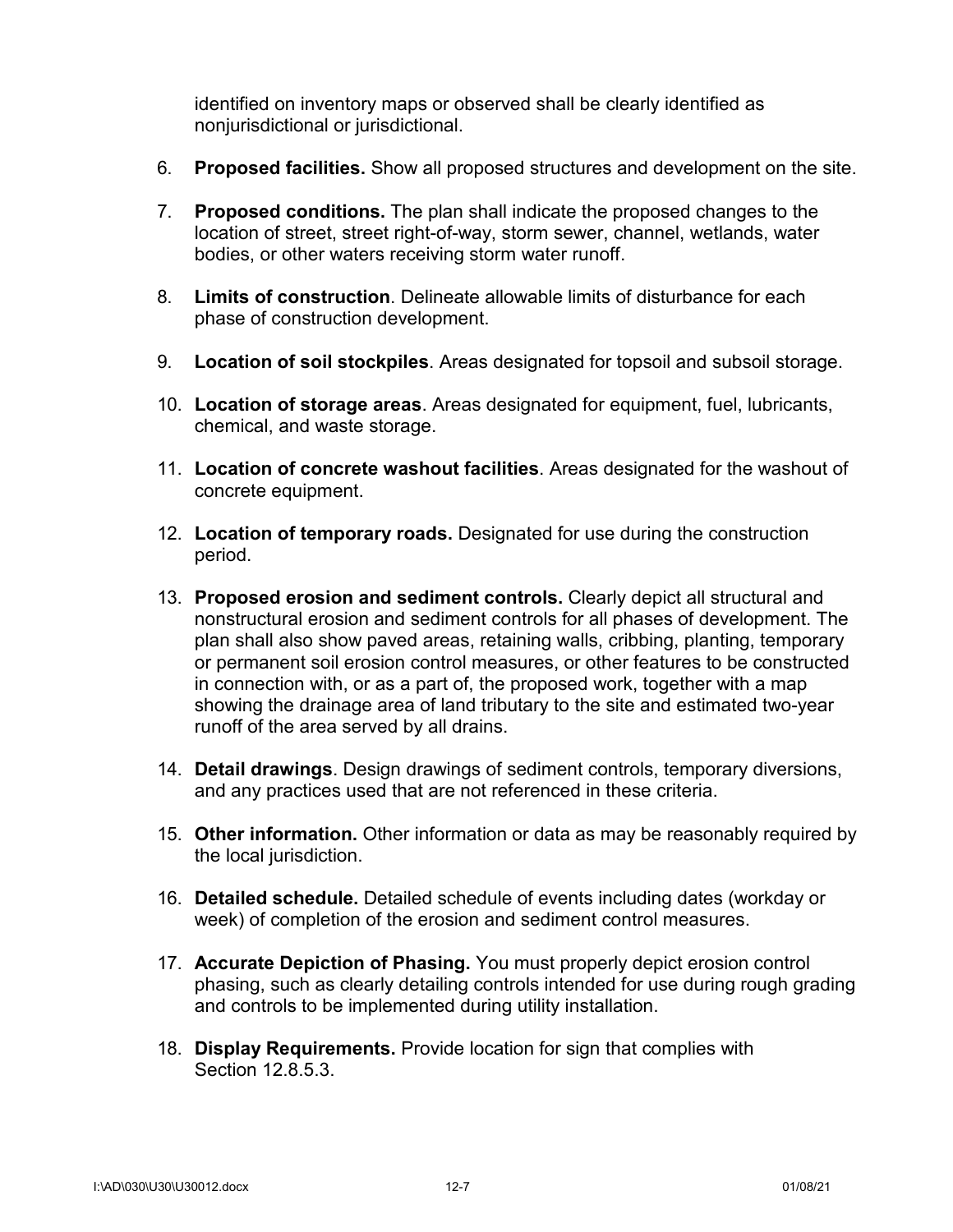## **12.1.3.3 Erosion Sediment Control for Individual Lots of a Subdivision.**

Individual lots involving less than one (1) acre of disturbed area in an approved subdivision or larger common plan of development or sale shall not be considered a separate construction project, but rather as a part of the subdivision development as a whole. It will be the responsibility of the homeowner and their contractors to conform to all requirements of the locally approved *Erosion and Sediment Control Plan* for the subdivision. Subdivision *Erosion and Sediment Control Plans* must incorporate a separate detail drawing and narrative describing minimum erosion and sediment control measures of individual lots within the approved subdivision or larger common plan of development or sale. It is understood that the City of Sioux Falls may require additional erosion and sediment control measures if unforeseen erosion problems occur or if the submitted *Erosion and Sediment Control Plan* does not function as intended.

If any individual lot within a subdivision or larger common plan of development or sale is greater than one (1) acre or does not want coverage under the subdivision's *Erosion and Sediment Control Plan*, that lot must fully comply with all conditions of the Chapter 12, Erosion Control Standards.

#### **12.1.3.3.1 Individual Lot Erosion and Sediment Control Detail Drawing**

Separate example Detail Drawing demonstrating the typical minimum erosion control measures for a standard platted lot within the approved subdivision.

Detail drawing shall include the following:

- a. Subdivision Name is Required.
- b. Subdivision Location is Required.
- c. Limits of Construction is Required.
	- i. Limits of construction shall be at the property lines or no more than 10 feet beyond property lines with authorization by adjacent property owner.
	- ii. Authorized limits of construction must be physically demarcated on the property.
	- iii. The limits of construction must be marked with at least a 4-foot-high post with at least the top 12 inches painted or coated with an orange fluorescent color at the corners of each authorized limit line or an approved alternative.
		- 1. Contiguous lots with the same responsible party may choose to only mark the perimeter boundaries of the multiple lots.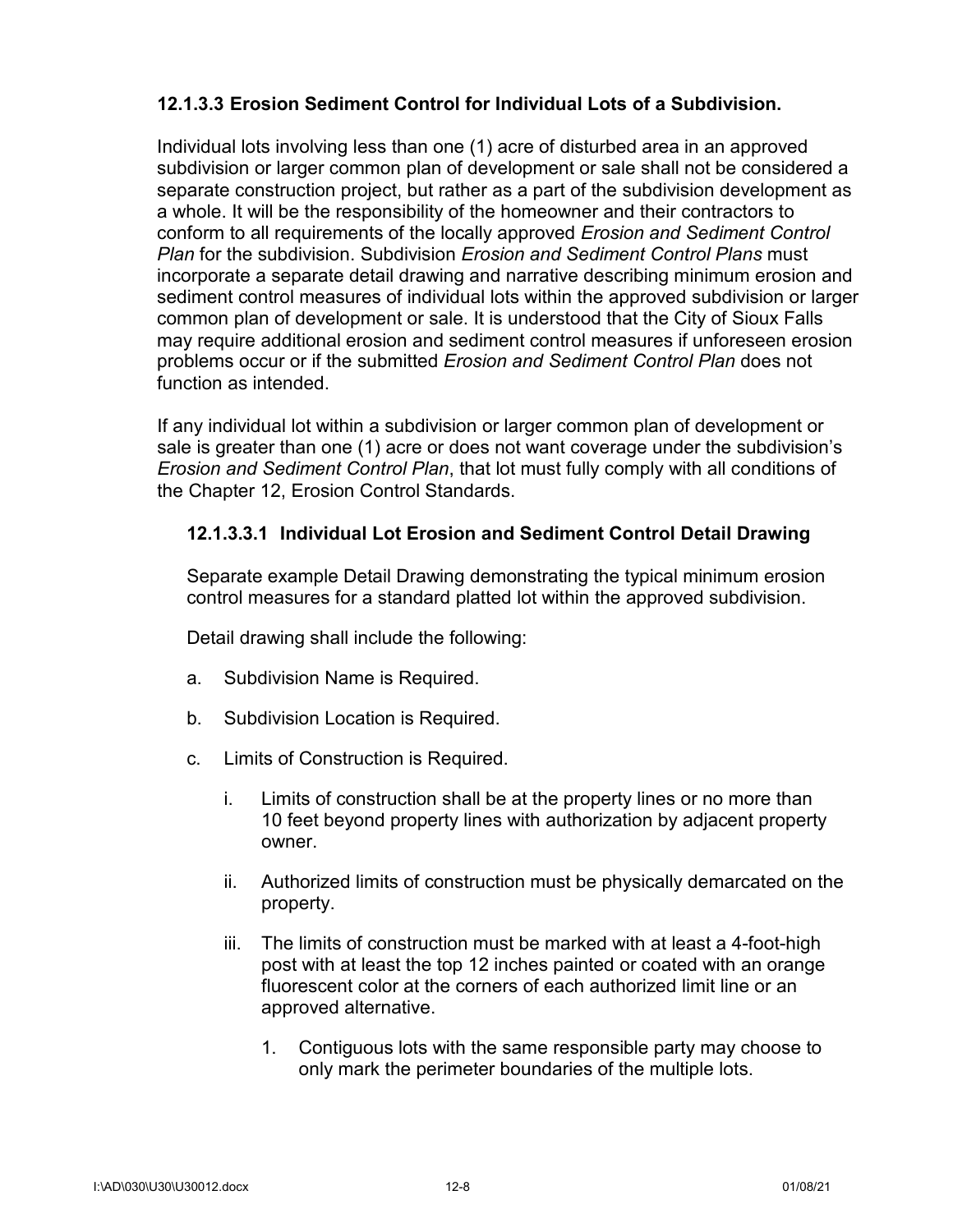- 2. Contiguous lots with different responsible parties may share limits of construction markers at the shared boundaries upon mutual agreement.
- d. Vehicle Tracking Control in accordance with Section 12.3.1.
- e. Erosion Control Soil Surface Stabilization is required.
	- i. BMP approved under Section 12.2 or an approved alternative.
- f. Stabilized Staging Area as Deemed Necessary.
- g. Concrete Washout Area as Deemed Necessary.
- h. Stockpile Area as Deemed Necessary.
- i. Nonstructural BMP as Deemed Necessary.
- j. Sediment Control approved under Section 12.3 as Deemed Necessary.
	- i. Alternate standard plate for "Minor Impact Construction Site Silt Fence."
	- ii. Alternate standard plate for "Minor Impact Construction Site Filter Strip."
	- iii. Alternate standard plate for "Minor Impact Construction Site Vehicle Tracking Control."

#### **12.1.3.3.2 Individual Lot Erosion and Sediment Control Narrative**

Subdivision Construction Plans shall have a separate narrative describing the minimum typical erosion and sediment control measures for a standard platted lot within the approved subdivision. Narrative shall include the following:

- a. Lot owner or general contractor is responsible for training all subcontractors to follow this *Erosion and Sediment Control Plan* prior to entering the work area. Training/discussions with subcontractors shall include but not be limited to:
	- i. Define limits of construction and the method and location of physical demarcations.
	- ii. Define location and limits of stockpile areas if required.
	- iii. Removal of sediment and debris leaving property.
	- iv. Location of stabilized staging area and protection requirements if required.
	- v. Restricted use of vehicles or equipment on and off of unstabilized areas with entrance and egress through the lot's vehicle tracking station.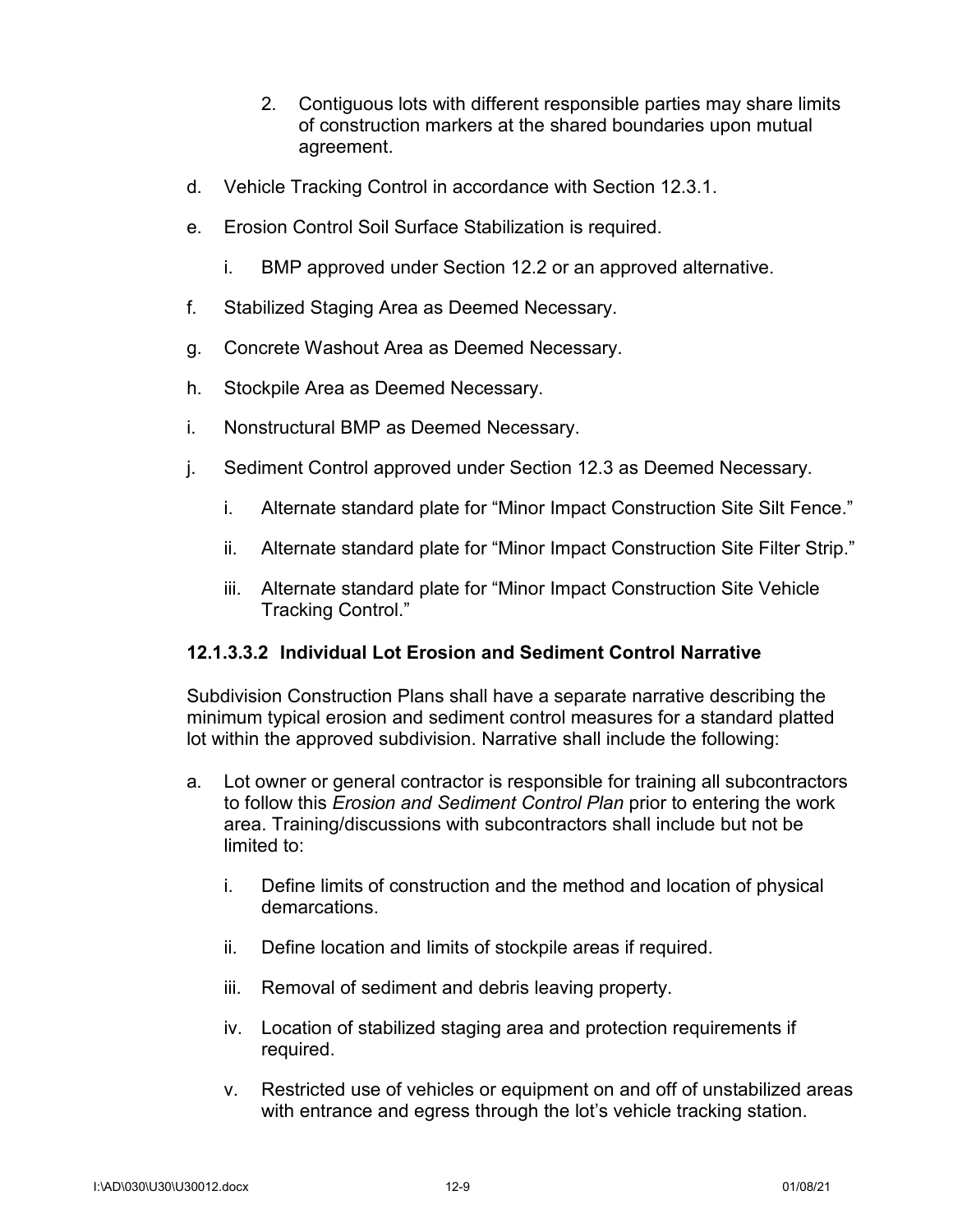- vi. Location of Concrete Washout Area on lot or subdivision if required.
- vii. Identify required structural and nonstructural BMP that must be maintained.
- viii. Identify soil surface stabilization measures that should not be disturbed.
- b. The site shall be inspected and maintained by the owner or his authorized representative at least every fourteen (14) calendar days or after precipitation, snowmelt, or runoff that causes surface erosion, sediment transport, or vehicle tracking of debris off of property. Where runoff is unlikely due to winter conditions, such inspections shall be conducted at least once per month. Based on the results of the inspection, the plan shall be revised and implemented, in no case later than seven (7) days following the inspection.
- c. Individual lot owner and/or their general contractor shall be responsible for implementing and maintaining the subdivision's approved structural BMP that is now located on their property and within their approved limits of construction.
- d. Lot owner and general contractor or their representative shall ensure that soil, landscape materials, rock, or mulch is not stockpiled, stored, or placed on streets, sidewalks, or storm water flow lines.

#### **12.1.3.3.3 Sediment Control on Subdivision**

Sediment entrapment facilities that were originally designed and constructed for major grading operations and infrastructure public improvements of a subdivision or larger common plan of development or sale may be reduced or removed prior to completion of individual lot residential construction upon meeting the following criteria:

- a. Responsible Party manages individual lots as minor impact construction sites in compliance with appropriate ordinances and standards.
- b. *Erosion and Sediment Control Plan* for individual lots identifies any additional lot specific sediment control measures necessary.
- c. Disturbed areas from soil disturbance activities have reached the following soil stabilization and management:
	- i. Areas still owned or managed by the subdivision Primary Responsible Person shall meet permanent revegetation in accordance with Sections 12.2.3, 12.2.3.1, and 12.2.3.3 (Permanent Revegetation).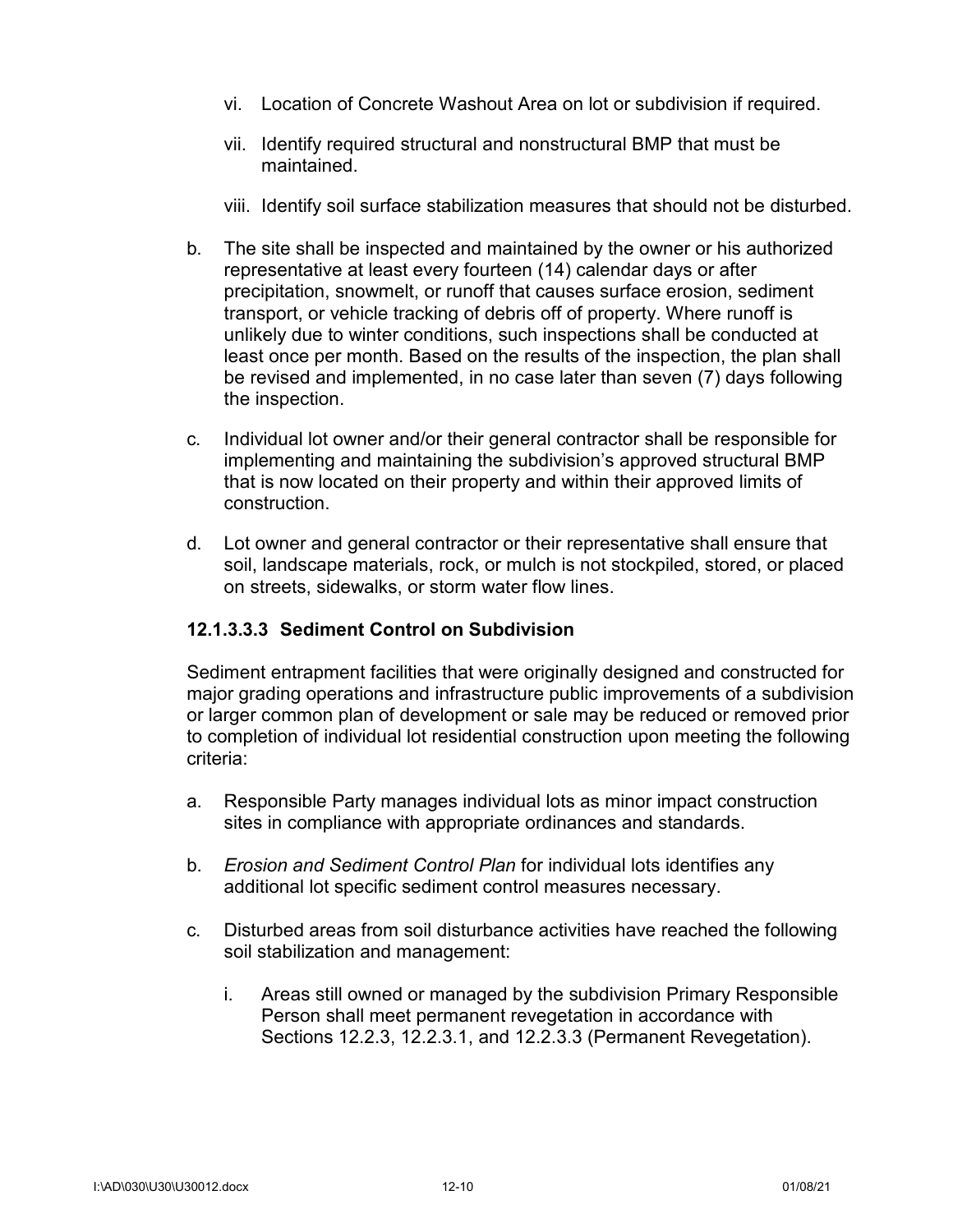- ii. Individual lots sold or transferred shall meet one of the following:
	- a. Permanent stabilization in accordance with Sections 12.2.3, 12.2.3.1, and 12.2.3.3 (Permanent Revegetation).
	- b. Temporary stabilization in accordance with Section 12.2.2 (Mulching) or Sections 12.2.3, 12.2.3.1, and 12.2.3.2 (Temporary Revegetation).
- iii. Individual lots sold or transferred must have the City's notice of stabilization form or an alternative executed by property owners.

#### **12.1.3.4 Acceptance of** *Erosion and Sediment Control Plan***.**

An *Erosion and Sediment Control Plan* must be accepted prior to issuance of an Excavation and Grading Permit by the City. Acceptance of the *Erosion and Sediment Control Plan* does not imply acceptance or approval of drainage plans, utility plans, street or road plans, design of retaining walls, or any other aspect of site development.

## **12.2 Erosion Control**

Planning for the installation of permanent or temporary soil erosion controls is needed in advance of all major soil disturbance activities on the construction site. After construction begins, soil surface stabilization shall be applied within fourteen (14) days to all disturbed areas that may not be at final grade but will remain dormant (undisturbed) for periods longer than 21 calendar days. Within fourteen (14) days after final grade is reached on any portion of the site, permanent or temporary soil surface stabilization shall be applied to disturbed areas and soil stockpiles. When the initiation of stabilization measures is stopped due to snow cover or arid conditions, stabilization measures shall be initiated as soon as possible.

Soil surface stabilization protects soil from the erosive forces of raindrop impact, flowing water, and wind. Erosion control practices include surface roughening, mulching, erosion control blankets, establishment of vegetative cover by seeding and mulching, sod, and the early application of gravel base on areas to be paved. Stabilization measures to be used shall be appropriate for the time of year, site conditions, and estimated duration of use. The maximum time limits of land exposure for selection of erosion controls are summarized in Table 12.1.

#### **12.2.1 Surface Roughening**

Surface roughening provides temporary stabilization of disturbed areas from wind and water erosion. It is particularly useful where temporary revegetation cannot be immediately established due to seasonal planting limitations.

The soil surface is considered roughened if depressions are created 2 to 4 inches deep and are spaced approximately 4 to 6 inches apart. If slopes are sufficiently rough after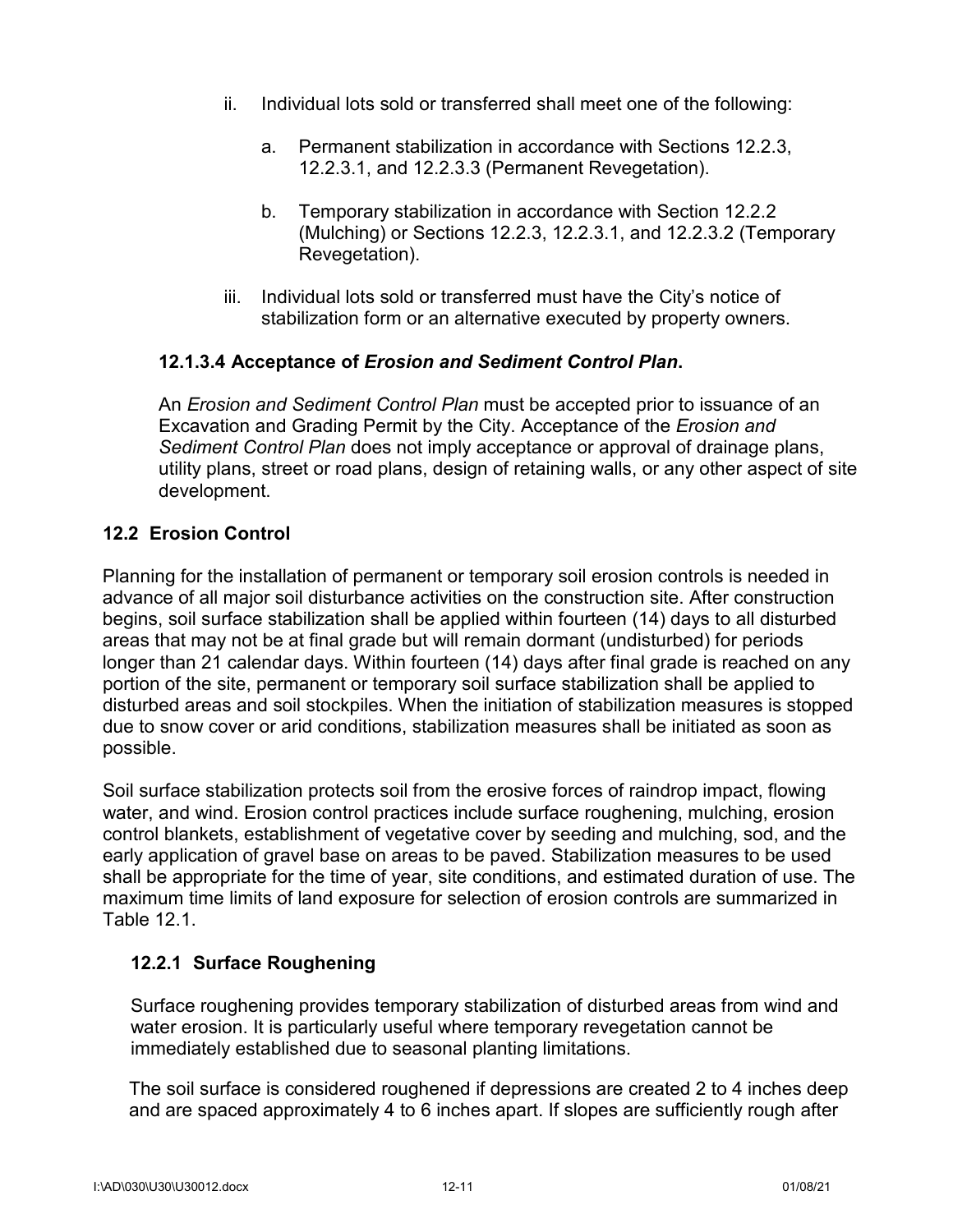final grading, no further treatment is required. The surface of exposed soil can be roughened by a number of techniques and equipment. A chisel or ripping implement can be used in most soil conditions. Roughening cannot be performed in very sandy or rocky soil.

Surface roughening, also referred to as scarification, shall be performed after final grading. Fill slopes can be constructed with a roughened surface. Cut slopes that have been smooth graded can be roughened as a subsequent operation. Roughening of ridges and depressions shall follow along the contours of the slope. On slopes steeper than 2:1, the tracks left by a dozer working perpendicular to the contour can leave acceptable horizontal depressions.

Care shall be taken not to drive vehicles or equipment over areas that have been scarified. Tire tracks will smooth the roughened surface and encourage runoff to collect into channels. As surface roughening is only a temporary control, additional treatments may be necessary to maintain the soil surface in a roughened condition.

#### **12.2.2 Mulching**

All disturbed areas shall be mulched, or seeded and mulched, within fourteen (14) days after final grade is reached on any portion of the site not otherwise permanently stabilized. Areas that will remain in an interim condition for more than one (1) year shall also be seeded. (See Section 12.2.3.2.)

To protect newly seeded areas and to provide temporary cover on other disturbed areas that will not require temporary revegetation or cannot be seeded due to seeding date limitations, a mulch shall be applied consisting of:

1. Clean, weed- and seed-free, long-stemmed grass hay (preferred) or cereal grain straw. Hay is preferred as it is less susceptible to removal by wind. Mulch shall be applied evenly at a rate of two tons per acre. At least 50 percent of the mulch, by weight, shall be 10 inches or more in length.

Mulch shall be anchored. This can be accomplished mechanically by crimping or with the aid of tackifiers or nets. Anchoring with a crimping implement is preferred, and is the recommended method for all areas equal to or flatter than 3:1. Mechanical crimpers shall be capable of tucking the long mulch fibers into the soil 4 inches deep without cutting them.

On small areas sheltered from the wind and from heavy runoff, spraying a tackifier on the mulch is satisfactory for holding it in place. For steep slopes and other special situations, blankets, anchored with staples, may be required instead of mulch.

2. Hydraulic mulching shall be limited to those situations where it is too difficult to apply and anchor a mulch of long-stemmed grass hay or cereal straw; namely, slopes steeper than 3:1 or where access is limited. Wood cellulose fibers shall be mixed with water and a tackifying agent and applied at a rate of 1,500 pounds per acre with a hydraulic mulcher.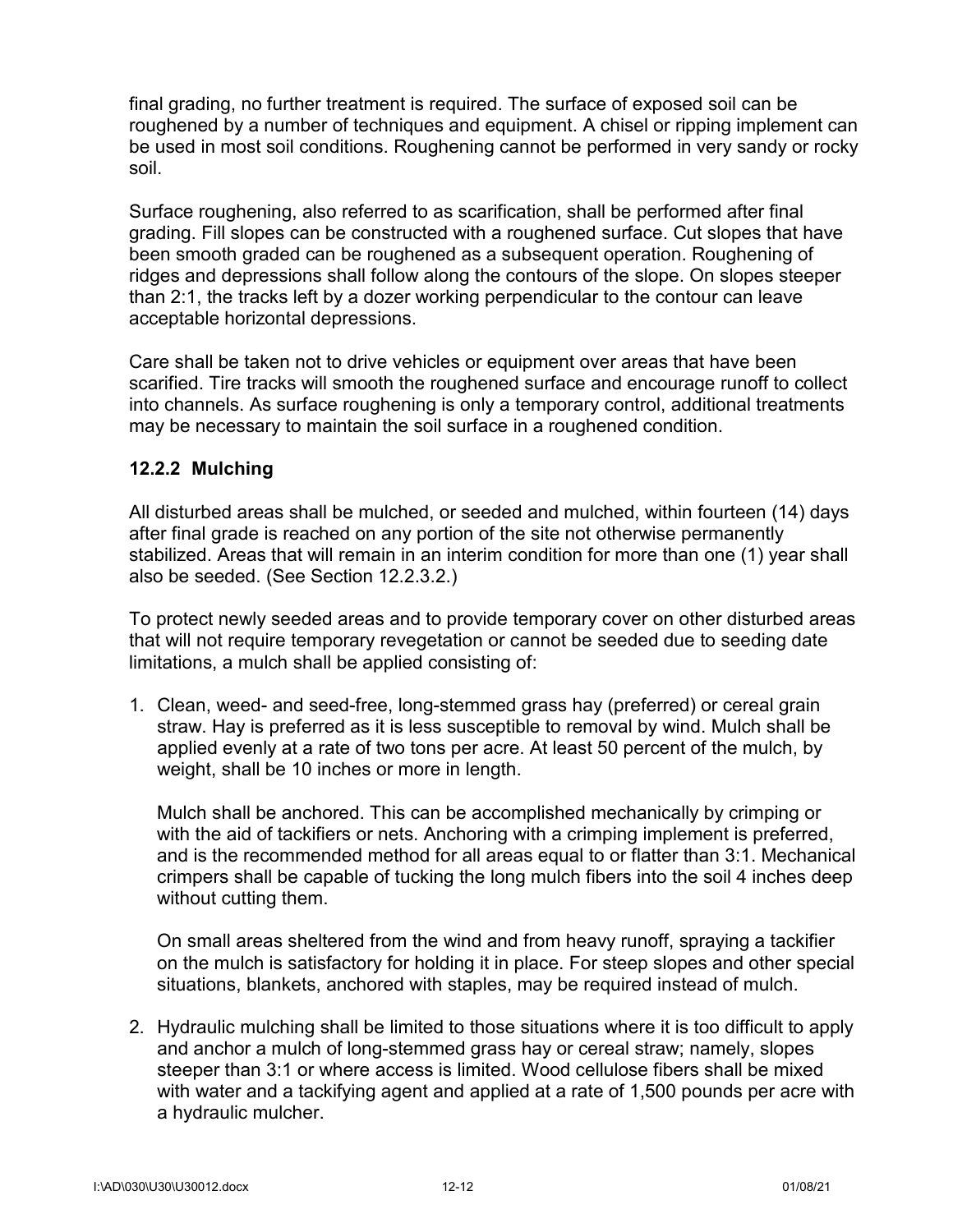- 3. Mats, blankets, and nets are available to help stabilize steep slopes and drainage channels. Depending on the product, these may be used alone or in conjunction with grass or straw mulch. Normally, use of these products will be restricted to relatively small areas. Mats made of jute, coconut fiber, or various geosynthetic fibers can be used instead of mulch. Blankets are straw mulch that have been woven and oftentimes include a synthetic layer or net. Plastic netting may be used to anchor mulch.
- 4. Some synthetic tackifiers or binders may be used to anchor mulch. Caution shall be used to prevent the introduction of any potentially harmful material into the environment. Manufacturer's recommendations shall be followed at all times.

#### **12.2.3 Revegetation**

A viable vegetative cover shall be established within one (1) year on all disturbed areas and soil stockpiles not otherwise permanently stabilized. Vegetation is not considered established until a uniform vegetative ground cover with a density of at least 70% is achieved, or which, in the opinion of the City, is sufficiently mature to control soil erosion and can survive severe weather conditions.

**12.2.3.1 Seedbed Preparation.** Areas to be revegetated shall have soil conditions capable of supporting vegetation. Overlot grading will oftentimes bring to the surface subsoils that have low nutrient value, little organic matter content, few soil microorganisms, and conditions less conducive to infiltration of precipitation. Under certain conditions, soil amendments and treatments may be necessary to provide an adequate growth medium to sustain vegetation.

Whenever possible, topsoil shall be salvaged for respreading on areas to be revegetated. The depth of soil stripping is determined by the depth of available topsoil.

The rooting zone of most semi-arid grasslands is 6 to 18 inches. At a minimum, the upper 6 inches of topsoil can be stripped and stockpiled, and respread to a thicker depth on surfaces not planned for buildings or impervious areas. If the surface is compacted, ripping of subsoils prior to topsoiling is recommended. Scarification will assist in placement of a stable topsoil layer on steeper slopes, and allow percolation and root penetration to greater depth.

Fertilizer can be added to improve nutrient levels necessary for plant growth. Other treatments, such as liming, can be used to adjust soil conditions as necessary with amendments. Soil testing is recommended to determine appropriate amendments required.

A suitable seedbed will enhance the success of revegetation efforts. The upper layer of soil shall be in a condition suitable for seeding at the proper depth and conducive to plant growth.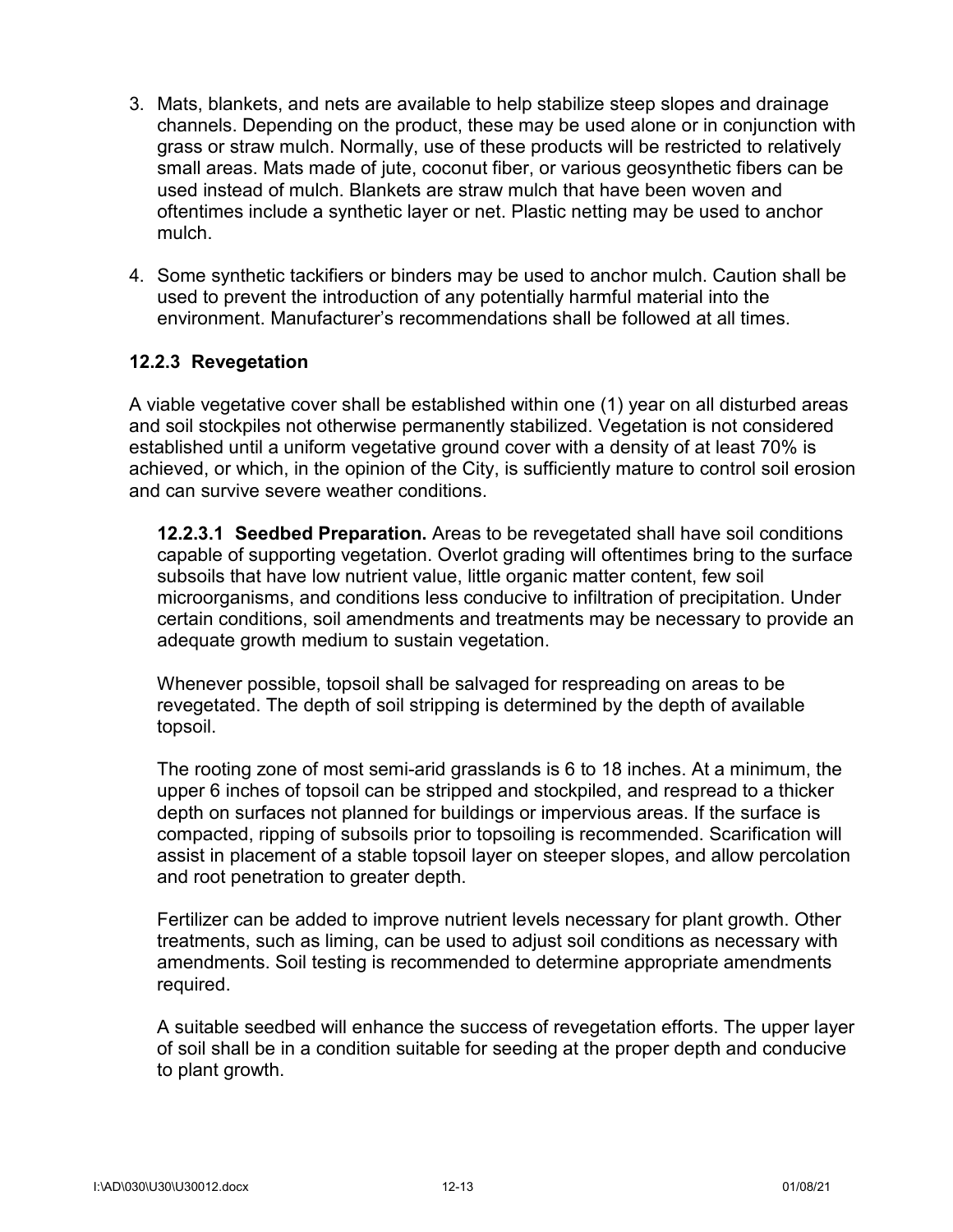Construction sites may be required by the City Engineer to sample and analyze soils to verify that appropriate soil conditions exist including, but not limited to, organic matter, pH, nitrogen, phosphorous, and potash.

**12.2.3.2 Temporary Revegetation.** Temporary revegetation is required on all disturbed areas having a period of exposure prior to final stabilization of one (1) year or longer. All temporary seeding shall be protected with mulch.

To provide temporary vegetative cover on disturbed areas that will not be paved, built upon, or fully landscaped within 12 months but will be completed within 24 months, plant an appropriate annual grass and mulch the planted areas. The annual grasses generally suitable for this area are listed in Table 12.2. These are to be considered only as a general recommendation whenever specific design guidance for a particular site is not available.

**12.2.3.3 Permanent Revegetation.** To provide vegetative cover on disturbed areas not paved or built upon for two years or longer, or for an indeterminate length of time, a perennial grass mix shall be planted. Each site will have different characteristics, and a landscape professional should be contacted to determine the most suitable seed mix for a specific site. In lieu of a specific mix and for planning purposes, one of the perennial grass mixes listed in Table 12.3 can be used. The pure live seed (PLS) rates of application recommended in these tables are considered to be absolute minimum rates for seed applied using proper drill-seeding equipment. All permanent seeding shall be protected with mulch.

## **12.2.4 Roads and Soil Stockpiles**

Road cuts, road fills, and parking lot areas shall be covered with the appropriate aggregate base course on the surfaces to be paved in lieu of mulching. Early application of road base is suitable where a layer of course aggregate is specified for final road or parking lot construction. This practice may not be desirable in all instances, and is not needed when final pavement construction will take place within 30 days of grading to final contours. All nonpaved portions of road cut, fill, and parking lot areas shall be seeded and mulched as soon as possible after final grading has occurred, but in no case later than fourteen (14) days after grading has been completed.

Soils planned to be stockpiled for more than sixty (60) days shall be seeded with a temporary or permanent grass cover within fourteen (14) days after completion of stockpile construction. Mulching is recommended to assure vegetation establishment. If stockpiles are located within close proximity to a drainageway (i.e., one hundred [100] feet), additional sediment control measures, such as a temporary diversion dike or silt fence, shall be provided. (See Section 12.3.)

## **12.2.5 Dust Mitigation**

To avoid dust migration and deposition off site, appropriate application of water or other approved dust suppression techniques shall be required.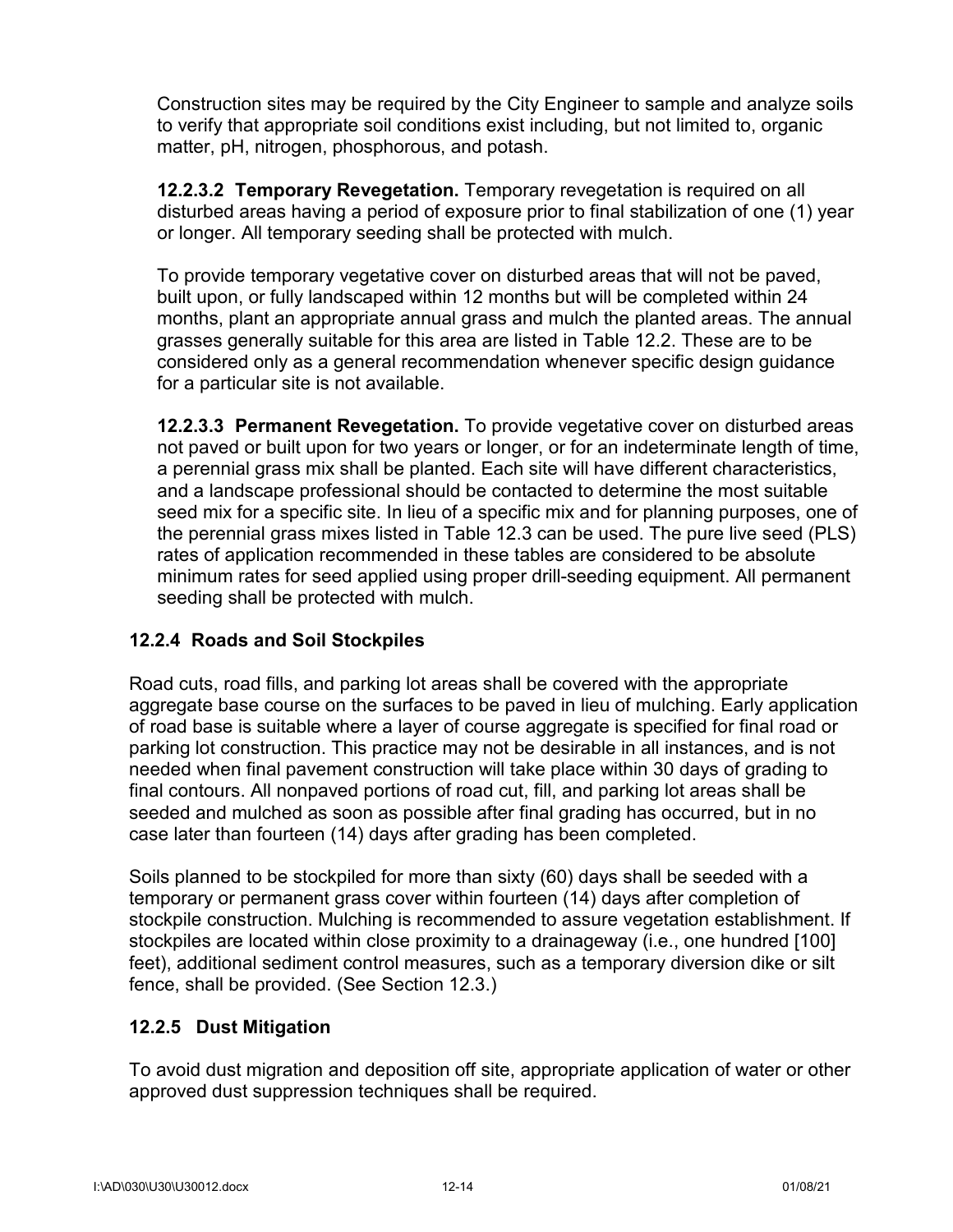## **12.3 Sediment Control**

Installation of Sediment Control Measures. All construction sites must install necessary perimeter sediment control measures in their approved *Erosion and Sediment Control Plan*  prior to grading activities authorized by their Excavation and Grading Permit. This only allows the minimum amount of soil disturbance necessary that is directly related to the installation of these sediment control measures. The City Engineer may require construction sites to be inspected to verify that these sediment control measures have been properly installed prior to the issuance of an Excavation and Grading Permit by the City.

The installation of all other sediment entrapment and control facilities shall begin before major land disturbance activities begin on a construction site in accordance with their time schedule established in their *Erosion and Sediment Control Plan*.

Sediment control will be site-specific (located on the site under construction unless designated and approved by the City Engineer) and can include vehicle tracking controls; sod buffer strips around the lower perimeter of the land disturbance; sediment barriers, filters, dikes, traps, or sediment basins; or a combination of any or all of these measures.

Sediment controls shall be constructed before land disturbance takes place. Earthen structures such as dams, dikes, and diversions shall be mulched within fourteen (14) days of installation. Earthen structures that are expected to remain in place for more than one (1) year shall be seeded and mulched.

## **12.3.1 Vehicle Tracking**

Wherever construction vehicles enter onto paved public roads, provisions shall be made to prevent the transport of sediment (mud and dirt) by vehicles tracking onto the paved surface. It is recommended that coarse-aggregate rock surfacing be provided to keep most construction traffic from coming into contact with mud and dirt. In other words, stabilized access, parking, staging, and loading and unloading areas will reduce the likelihood that vehicles will come into contact with mud. Sites that have not voluntarily implemented these practices may be required to construct a stabilized vehicle tracking control device.

For sites greater than one (1) acre, a stabilized vehicle tracking control shall be constructed. Whenever deemed necessary by the City, wash racks shall be installed to remove mud and dirt from the vehicle and its tires before it enters onto public roads.

Whenever sediment is transported onto a public road, regardless of the size of the site, the road shall be cleaned at the end of each day. Sediment shall be removed from roads by shoveling or sweeping with dust control measures and be transported to a controlled sediment disposal area. Street washing shall not be allowed until after sediment is removed in this manner. Storm sewer inlet protective measures shall be in place at the time of street washing.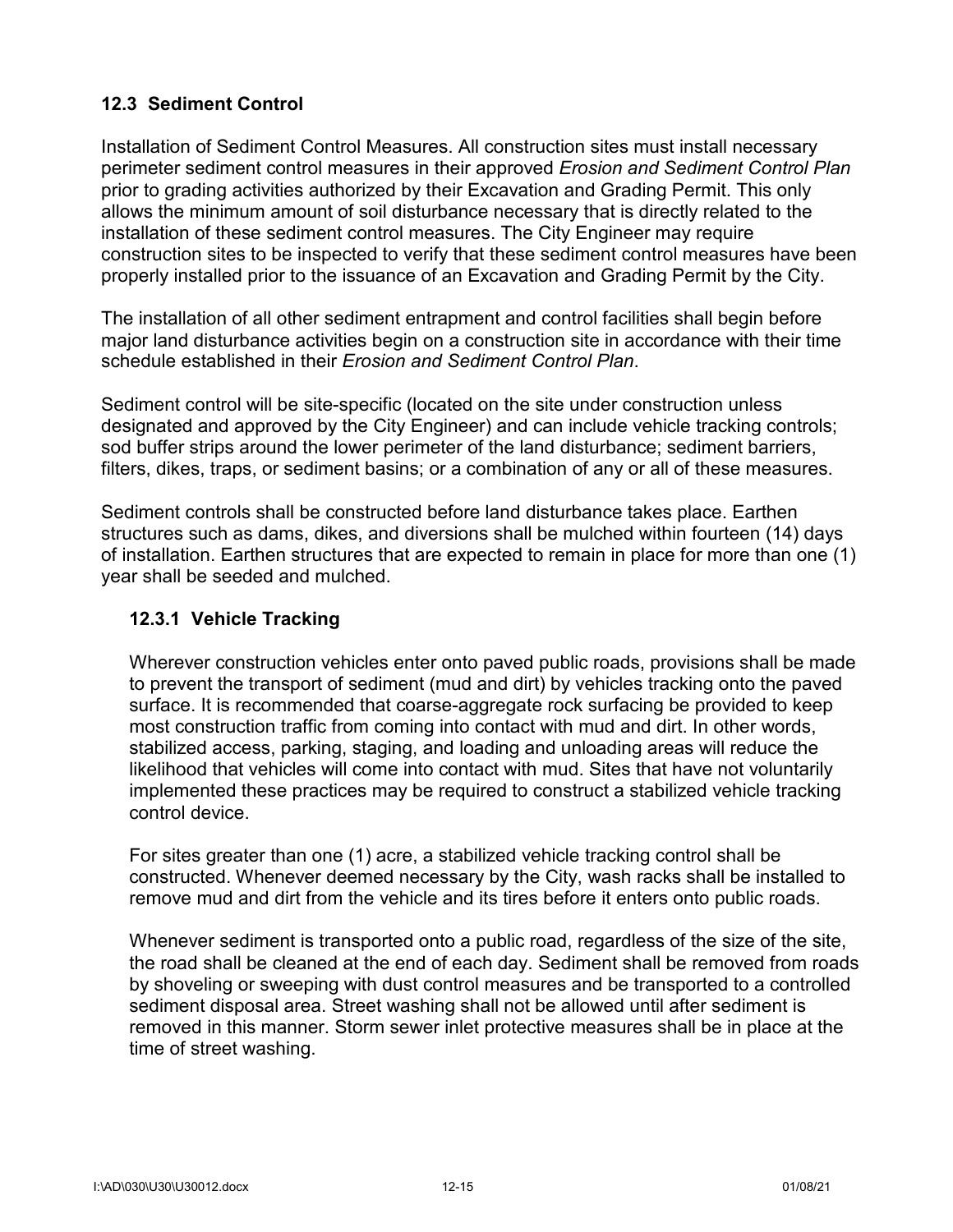## **12.3.2 Slope—Length and Runoff Considerations**

Cut-and-fill slopes shall be designed and constructed to minimize erosion. This requires consideration of the length and steepness of the slope, the soil type, upslope drainage area, groundwater conditions, and other applicable factors. Slopes that are found to be eroding excessively will require additional slope stabilization until the problem is corrected. The following guidelines shall assist site planners and plan reviewers in developing an adequate design:

- 1. Rough soil surfaces are preferred over smooth surfaces on slopes (see Section 12.2.1).
- 2. Temporary slope diversion dikes (as discussed in Section 12.3.2.1) can be constructed at the top of long or steep slopes or hillslopes that have an upslope tributary drainage area over five (5) acres. Diversion dikes or terraces (Sections 12.3.2.1 and 12.3.2.3) may also be used to reduce slope length within the disturbed area.

Temporary diversion dikes shall be provided whenever: S²L>2.5 (Equation 1)

Where:  $S = slope of the upstream tributary area (in feet/foot); and$  $L =$  length of the upstream slope (in feet)

- 3. Concentrated storm water shall not be allowed to flow down cut or fill slopes unless contained within an adequately-sized temporary channel diversion, a permanent channel, or temporary slope drain (see Section 12.3.2.4).
- 4. Wherever a slope face crosses a water seepage plane that endangers the stability of the slope, adequate drainage shall be provided.
- 5. Provide sediment traps, basins, or barriers (silt fences or wattles) below slopes to reduce off-site sediment transport or to reduce slope lengths (see Section 12.3.3).

**12.3.2.1 Slope Diversion Dikes.** A temporary slope diversion dike is a horizontal ridge of soil placed perpendicular to the slope and angled slightly to provide drainage along the contour. Temporary diversion dikes can be constructed by excavation of a V-shaped trench or ditch and placement of the fill on the downslope side of the cut.

There are two types of temporary slope diversion dikes:

- 1. A diversion dike located at the top of a slope to divert upland runoff away from the disturbed area. The discharge from undisturbed or previously developed upland areas collected by these diversion dikes may be directed to a permanent channel or temporary channel diversion. (See Section 12.4.2.)
- 2. A diversion dike located at the base or midslope of a disturbed area to divert sediment-laden water to a sediment trap or basin. The discharge from these diversion dikes may be directed to a temporary slope drain or sediment basin.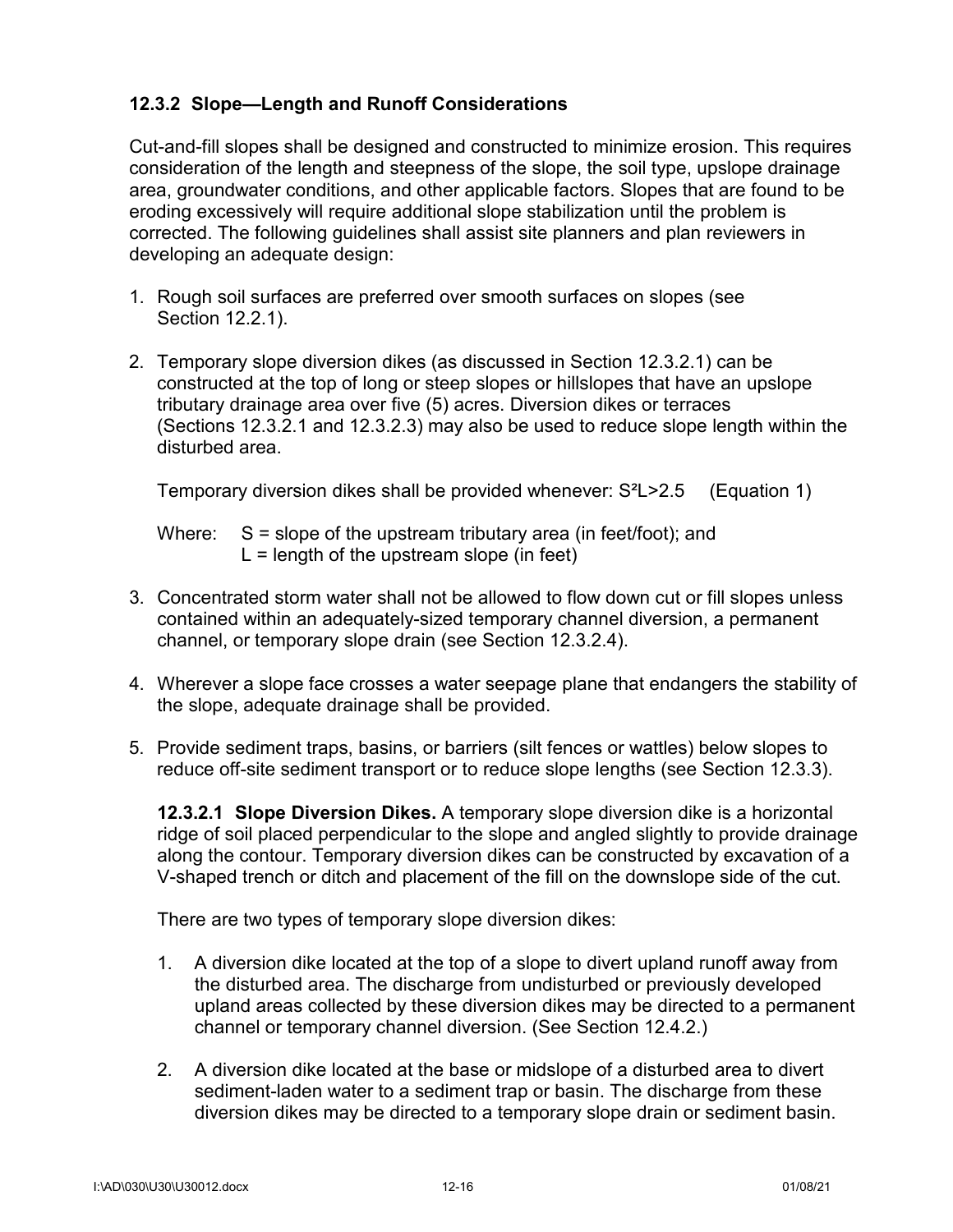**12.3.2.2 Roads and Roadside Swales.** The drainage system provided for roads will define to some extent the length and area of individual slope segments within the disturbed area. A number of smaller hillslope segments will be created by construction of roads. These areas shall require erosion control as described in Section 12.2.4, and sediment controls dependent on the size of upslope tributary area. (See Section 12.3.3.)

For road areas that are not paved within 30 days of final grading, and have not received early application of roadbase (see Section 12.2.4), rough-cut street controls shall be used. These are runoff barriers that are constructed at intervals down the road. The barrier projects perpendicular to the longitudinal slope from the outer edge of the roadside swale to the crown of the road. The barriers are positioned alternately from the right and left side of the road to allow construction traffic to pass in the unbarricaded lane.

**12.3.2.3 Terracing.** Sediment can be controlled on slopes that are particularly steep by using terracing. During grading, relatively flat sections, or terraces, are created and separated at intervals by steep slope segments. The steep slope segments are prone to erosion, however, and must be stabilized in some manner. Retaining walls, gabions, cribbing, deadman anchors, rock-filled slope mattresses, and other types of soil retention systems are available for use. These shall be specified in the plan and installed according to manufacturer's instructions.

**12.3.2.4 Slope Drains.** There are certain instances when runoff must be directed down a slope within the disturbed area. A temporary slope drain can be used to protect these hillslope areas from scour and additional erosion. A number of alternative designs and materials can be used for a slope drain.

The sizing of temporary slope drains shall be defined but do not need rigorous hydraulic analysis. Slope drains shall be sized for a two-year storm event. The discharge from all slope drains shall be directed to a stabilized outlet. (See Section 12.4.3.)

#### **12.3.3 Sediment Entrapment Facilities**

Sediment entrapment facilities are necessary to reduce sediment discharges to downstream properties and receiving waters. Sediment entrapment facilities include silt fences, sod filter strips, sediment traps, sediment basins, silt ditches, and wattles. The type of sediment entrapment facility to be used depends on the tributary area, basin slope, and slope length of the upstream area. Table 12.4 summarizes the recommended maximum tributary areas, slope lengths, and slopes for four types of sediment entrapment facilities.

All runoff leaving a disturbed area shall pass through a sediment entrapment facility before it exits the site and flows downstream.

An established green filter strip may be adequate for small sites, provided the limits for tributary slope are not exceeded and the flow is not concentrated. Silt fences and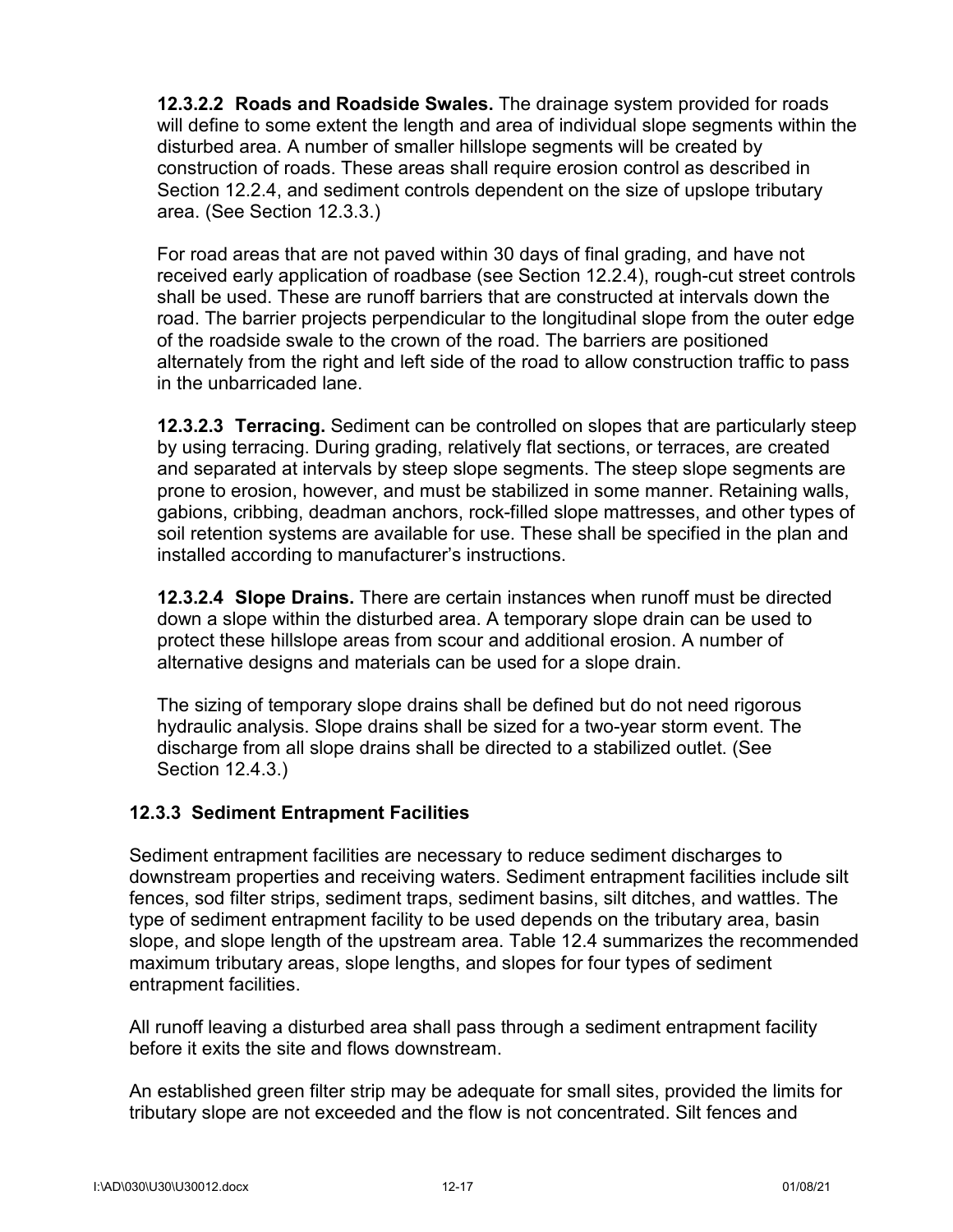wattles may be used for somewhat larger areas, depending on the upslope drainage area. When the tributary area is less than five (5) acres but greater than that allowed for silt fences and wattles, runoff shall be collected in diversion swales and routed through temporary sediment traps.

**12.3.3.1 Silt Fence.** A silt fence is made of a woven synthetic material that filters runoff. Silt fence can be placed as a temporary barrier at the base of a disturbed area but is not recommended for use in a channel or swale. The material is durable and will last for more than one season if properly installed and maintained.

**12.3.3.2 Filter Strips.** Vegetated filter strips cause deposition of sediment within the area of vegetation. Buffer strips of natural vegetation can be left at the time of site grading or can be created by using sod. A dense ground cover is necessary or runoff will channelize within the area. The filter strips shall be a minimum of 50 feet in width.

Variance: When the natural buffer between the disturbed area(s) and receiving waters is less than fifty (50) feet, a combination of undisturbed buffer and erosion and sediment controls is required.

**12.3.3.3 Sediment Traps.** A sediment trap is a temporary structure that is designed to fill with sediment. A sediment trap can be constructed by either excavating below grade or building an embankment across a swale. Excavated traps are less prone to failure than embankments. No pipe is used at the outlet, as in a sediment basin, and an open-channel spillway shall be included in the design. A minimum of 3,600 cubic feet of storage volume shall be provided for each tributary acre.

If sediment traps are incorporated into the erosion control plan, provide the following guidance for the contractor:

- Sediment volume required and provided.
- Length, width, and depth of the trap.
- Provide the top elevation of the berm, and length, and elevation for the overflow assembly.

**12.3.3.4 Sediment Basins.** Areas draining more than five (5) acres shall be routed through a sediment basin. Sediment basins shall be designed to a minimum 3,600 cubic feet of volume per tributary acre and be cleaned out prior to becoming half full.

Tributary acres shall be the total potential disturbed acres at one time drained to the sediment basin from a construction site or larger common plan of development or sale. This does not have to apply to storm water flows from acres that are:

- Undisturbed on-site areas with no erosion and sediment control issues.
- Previously disturbed on-site areas that have achieved final stabilization.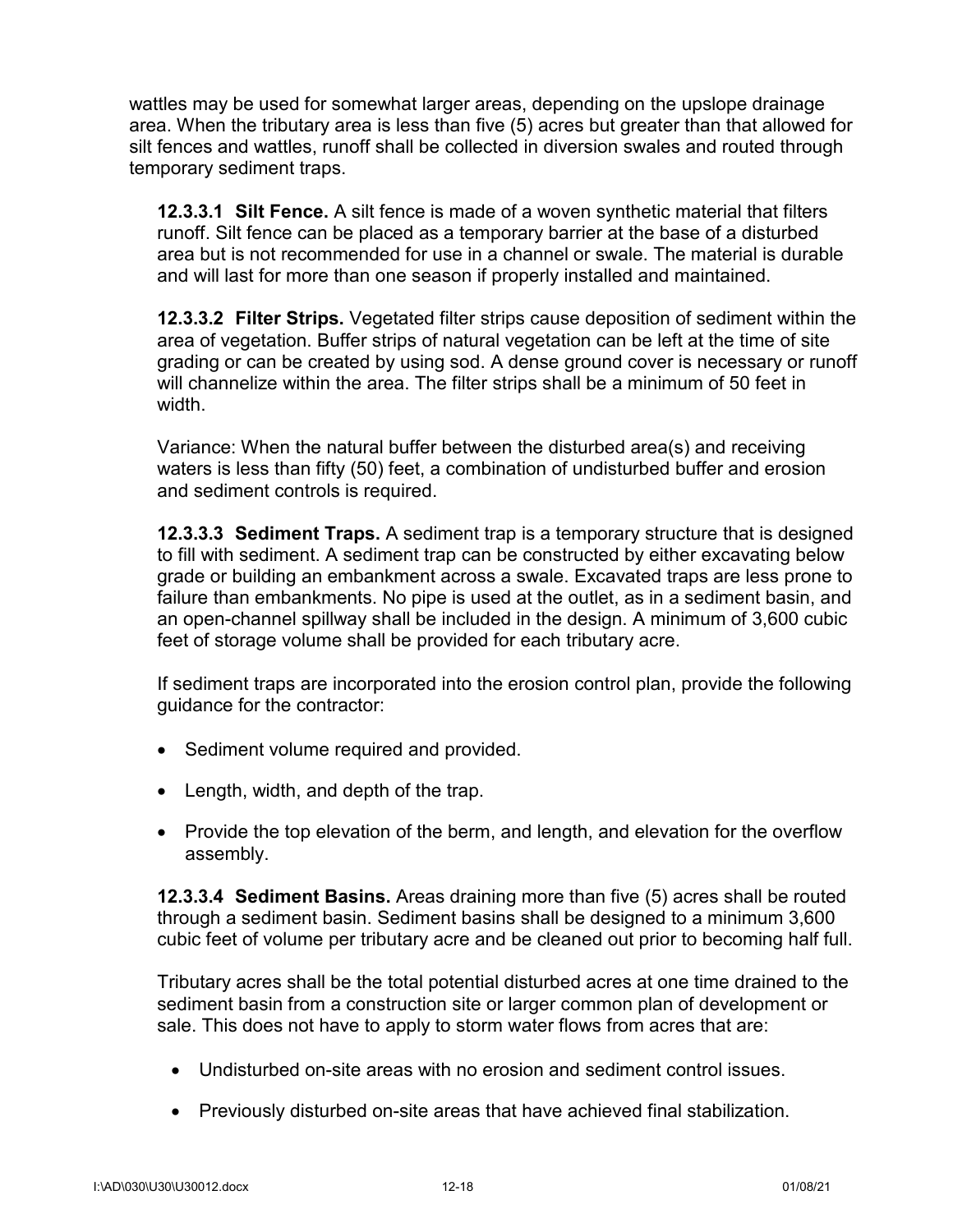• Disturbed or undisturbed areas not within the construction site or larger common plan of development or sale.

Performance Standard: If the storm water flows from acreages that do not apply to this standard are sufficient to cause significant hydraulic overloads that impact the sediment basins designed performance, then alternative measures should be considered (e.g., divert flows from areas that do not apply around the disturbed areas and sediment basin or build sediment basin off-line of main drainageway and divert only disturbed areas to sediment basin).

If the site is to include a post construction storm water quality or flood control detention facility, the permanent detention facility may be used as the temporary sediment basin, provided the outlets are designed for construction activities and are later modified for post construction activities upon completion of construction and final stabilization of disturbed soils. Such permanent detention facilities or postconstruction water quality BMPs shall be restored to design grades, volumes, and configurations after site development is completed and the project is finalized. The outlet from a sediment basin shall be designed to empty its volume in no less than 16 hours; namely, to have an average outflow rate of 28.0 gallons/minute/tributary acre, or less. The basin length shall be no less than twice the basin width, or shall be designed in such a manner that suspended solids will settle out of suspension in an equivalent fashion. The inflow structures at the entrance of the basin shall be designed to dissipate inflow energy and to spread the flow so as to achieve uniform flow throughout the basin's width. The gravel and rip rap horseshoe sediment basin should be utilized when drainage culverts are already in place prior to site construction activities since existing culverts and roadway fill sections readily afford sediment storage area.

If sediment basins are incorporated into the *Erosion and Sediment Control Plan*, provide the following information in the plan to provide necessary guidance for the contractor:

- Delineate the tributary drainage area to each sediment basin on the erosion control plan.
- Sediment volume required and provided.
- Length, width, and depth of the basin.
- For sediment basins, give the top elevation of the berm, and length, and elevation for the overflow assembly. The outlet structure size and invert elevations will also be provided.

For drainage locations serving less than ten (10) acres, a sediment basin or a combination of sediment basin(s) and sediment traps providing storage for 3,600 cubic feet of storage per acre drained may be required along with silt fences, silt ditches, or equivalent sediment controls on all sideslope and downslope boundaries of the construction area.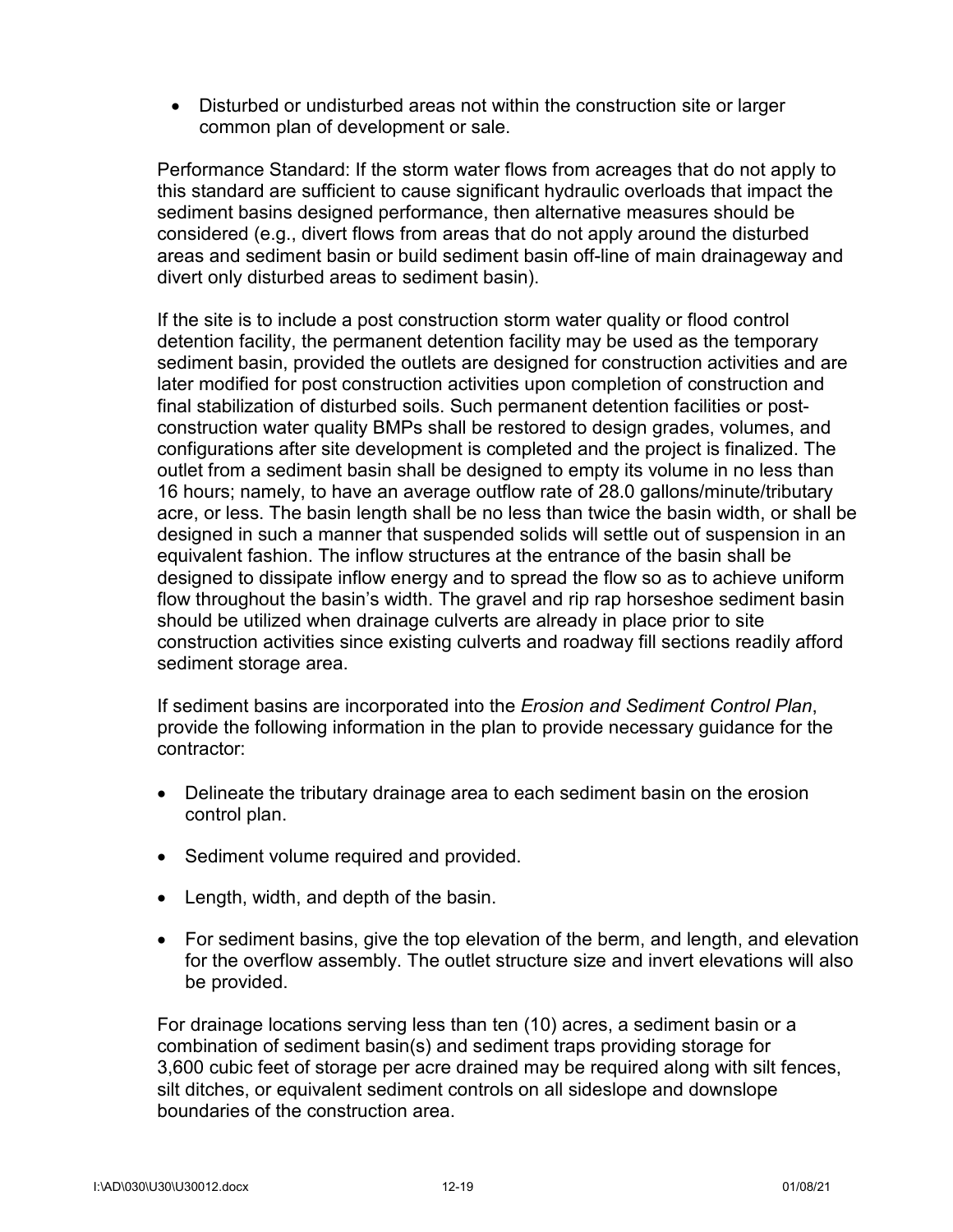**12.3.3.5 Silt Ditch.** A silt ditch is constructed by excavating a small channel along and parallel to the existing contours of the land. Silt ditch can be placed as a temporary barrier at the base of a disturbed area but is not recommended for use in a channel or swale. Silt ditch shall be designed to a minimum 3,600 cubic feet of volume per tributary acre. The berm constructed on the downstream side of the excavated channel shall be seeded and mulched immediately after construction.

**12.3.3.6 Sediment Control Wattles.** A sediment control wattle is used to provide a flexible, lightweight, and porous sediment entrapment device. It is typically manufactured of a straw and coconut matrix, is 6–20 inches in diameter, and is 10 feet long. The wattle is staked into the ground. Sediment control wattles are useful for control sediment transport in ditch bottoms, swales, and waterways. The wattles may be used in lieu of, or in conjunction with silt fence, rock check dams, or silt ditch. Refer to Table 12.4 for wattle spacing criteria.

#### **12.4 Drainageway Protection**

At times, construction activities must occur adjacent to or within a drainageway. Whenever this occurs, bottom sediments will be disturbed and transported downstream to minimize the movement of sediments resulting from construction activities that take place within any drainageway. Temporary facilities can be installed to divert flowing water around such sediment-generating construction activities within drainageways.

#### **12.4.1 Working Within or Crossing a Waterway**

Whenever work occurs within a waterway, the following shall be considered as appropriate:

- 1. Construction vehicles shall be kept out of a waterway to the maximum extent practicable. Where in-channel work is necessary, steps, such as temporary channel diversions, shall be taken to stabilize the work area during construction to control erosion. The channel (including bed and banks) shall be restabilized immediately after in-channel work is completed.
- 2. Where an actively-flowing watercourse must be crossed regularly by construction vehicles, a temporary crossing shall be provided. Two primary methods are available: a culverted crossing and a stream ford.

A culverted crossing shall be designed to pass the two-year design flow.

A ford shall be lined with a minimum 6-inch thick layer of 1.5-inch diameter rock.

A permit is required for placement of fill in a waterway under Section 404 of the Clean Water Act. The Corps of Engineers office in Pierre, South Dakota, shall be contacted about the requirements for obtaining a 404 permit.

3. Whenever feasible, a temporary channel diversion (see Section 12.4.2) shall be used to bypass the work areas when work takes place within a channel.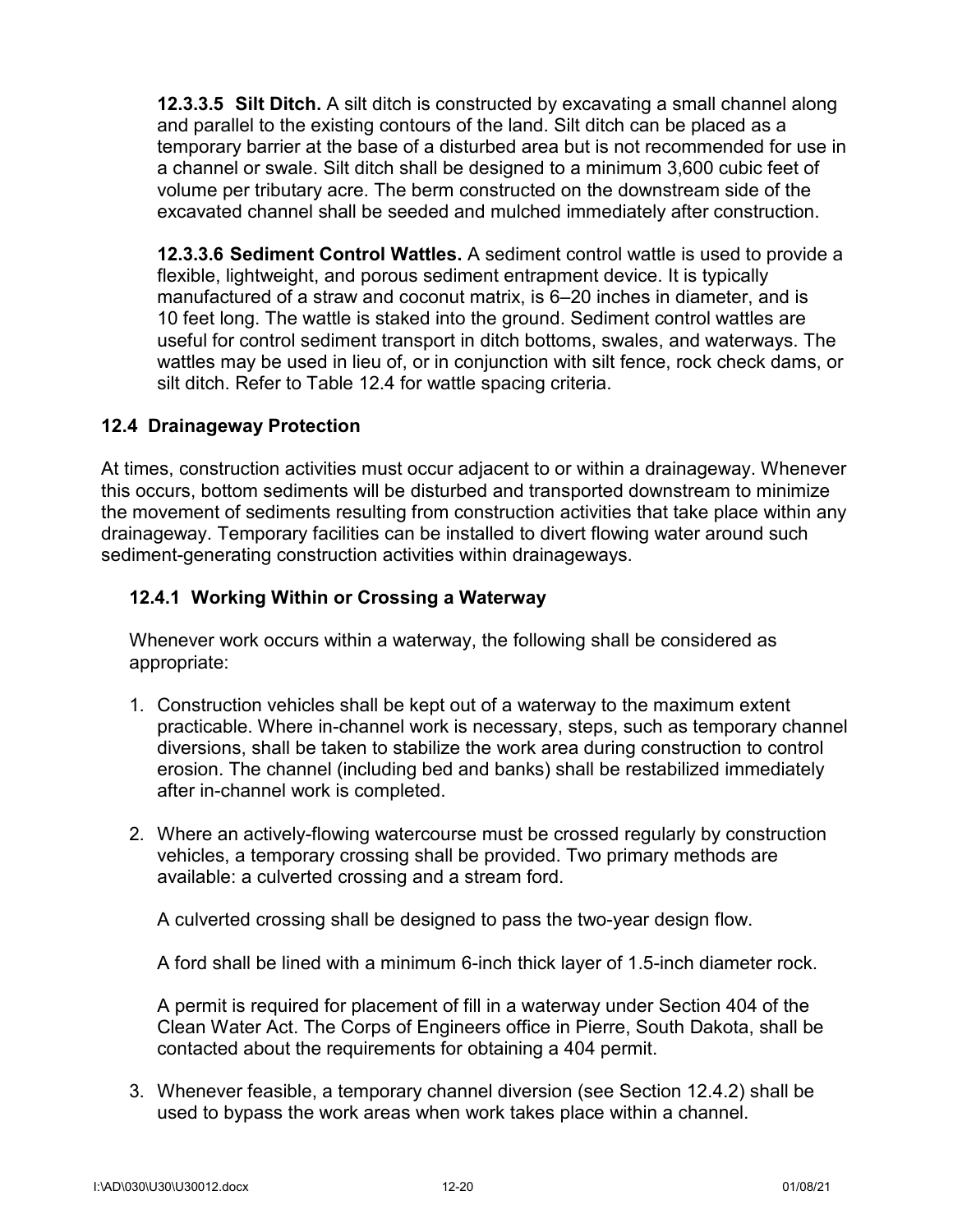- 4. Whenever possible, construction in a waterway shall be sequenced to begin at the most downstream point and work progressively upstream installing required channel and grade control facilities.
- 5. Complete work in small segments, exposing as little of the channel at a time as possible.
- 6. Where possible, perform all in-channel work between September 15 and April 15.

## **12.4.2 Temporary Channel Diversions**

Limiting construction activities within actively-flowing water will significantly reduce sediment movement downstream from these activities. This can be done by using a temporary diversion facility that carries water around construction activities taking place within a waterway.

Permanent drainage channels shall be constructed at the earliest possible stage of development. Temporary channel diversions shall not remain in place for more than two years prior to removal or replacement by permanent facilities.

**12.4.2.1 Stability Considerations.** Temporary channels are not likely to be in service long enough to establish adequate vegetative lining. Temporary channel diversions must be designed to be stable for the design flow with the channel shear stress less than the critical tractive shear stress for the channel lining material. Unlined channels shall not be used unless it can be demonstrated that an unlined channel will not erode during the design flow. Design procedures for temporary channels are described in detail in the Hydraulic Engineering Circular No. 15 published by the Federal Highway Administration.

#### **12.4.3 Outlet Protection**

The outlets of slope drains, culverts, sediment traps, and sediment basins shall be protected from erosion and scour. Outlet protection shall be provided where the velocity of flow will exceed the maximum permissible velocity of the material where discharge occurs. This may require the use of a riprap apron at the outlet location. The use of Class A riprap or smaller shall only be allowed if accepted by the City Engineer's Office.

Check dams can be used in ditches or swales and downstream of the outlets of temporary slope drains, culverts, sediment traps, and sediment basins. Check dams reduce the velocity of concentrated flows and trap sediment eroded from the upstream ditch or swale. They are not a primary sediment trapping facility and are a temporary flow-control structure.

Check dams may be used under the following conditions:

1. In temporary or permanent swales that need protection during the establishment of grasses;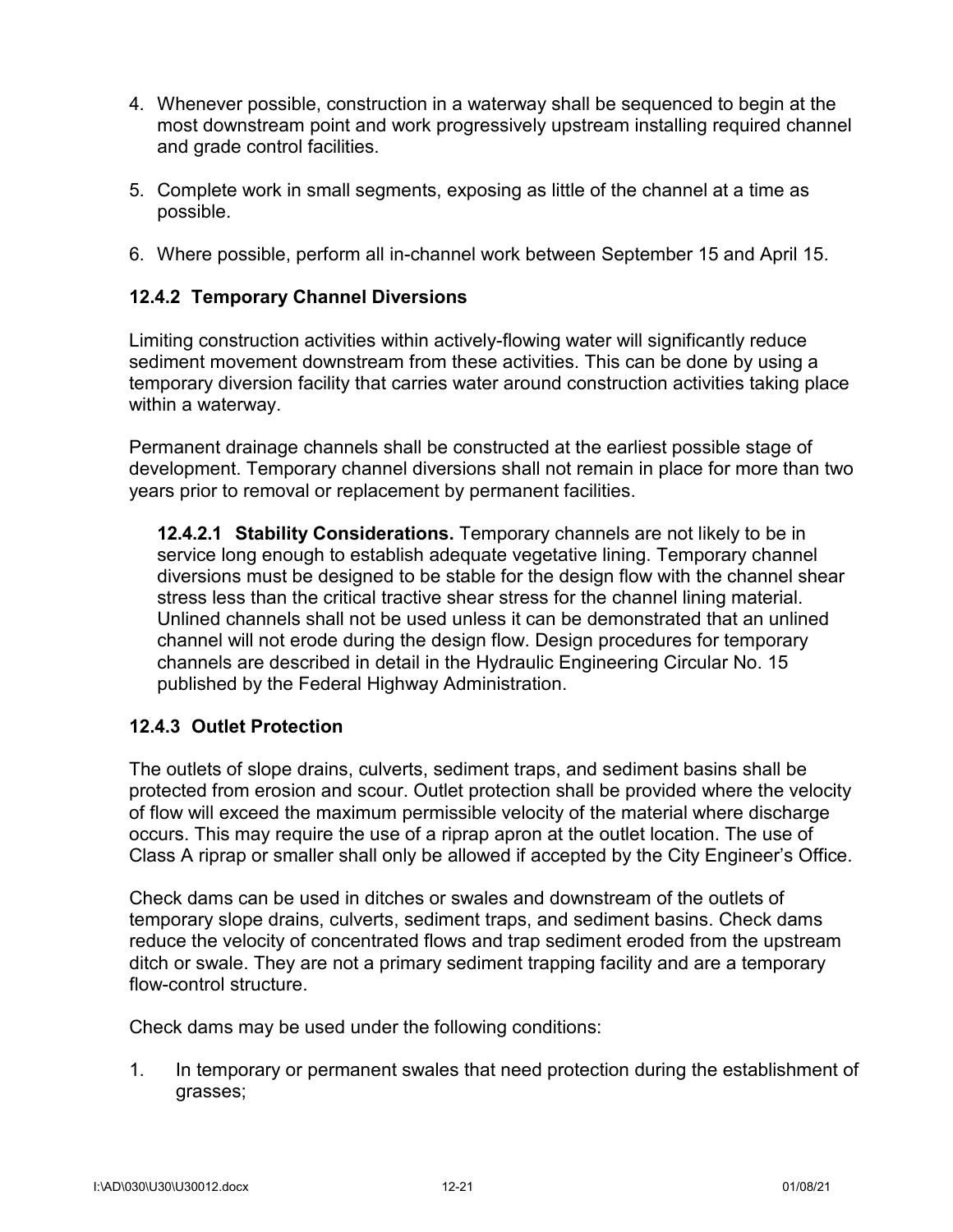- 2. In permanent swales that need protection prior to installation of a non-erodible lining;
- 3. In temporary ditches or swales that need protection where construction of a nonerodible lining is not practicable.

Check dams shall be constructed of 4- to 6-inch angular rock to a maximum height of 2 feet. The center of the top of the dam shall be 6 inches lower than the sides to concentrate the flow to the channel center. Where multiple check dams are used, the top of the lower dam shall be at the same topographical elevation as the toe of the upper dam.

Sediment that collects behind a check dam shall be removed when the sediment reaches the spillway level. Check dams constructed in permanent swales shall be removed when perennial grasses have become established or immediately prior to installation of a non-erodible lining. All of the rock and accumulated sediment shall be removed and the area seeded and mulched, or otherwise stabilized.

#### **12.4.4 Inlet Protection**

All storm sewer inlets that are made operable during construction shall be protected to prevent sediment-laden runoff from entering the conveyance system without first being filtered or otherwise treated to remove sediment.

Inlets may be temporarily blocked to prevent sediment-laden runoff from entering storm sewers. Inlet protection measures shall be removed after upstream disturbed areas are stabilized.

Caution must be used in temporarily blocking inlets to assure that localized flooding conditions do not develop.

Inlet protection shall be removed from storm sewer inlets within paved street sections or parking lots during the winter months between December 1 and February 15. The City may require removals earlier than December 1 or installations later than February 15 by publishing a notice on the City's website, [www.siouxfalls.org.](http://www.siouxfalls.org/) During the period when inlet protection has been removed, alternate sediment control methods for inlet protection must be employed if ground is not stabilized and frozen by winter conditions.

## **12.5 Underground Utility Construction**

The construction of underground utility lines that are not exempted (see Section 12.1.1.1.e) shall be subject to the following criteria:

- 1. No more than 300 feet of trench are to be opened at one time.
- 2. Where consistent with safety and space considerations, excavated material is to be placed on the uphill side of trenches.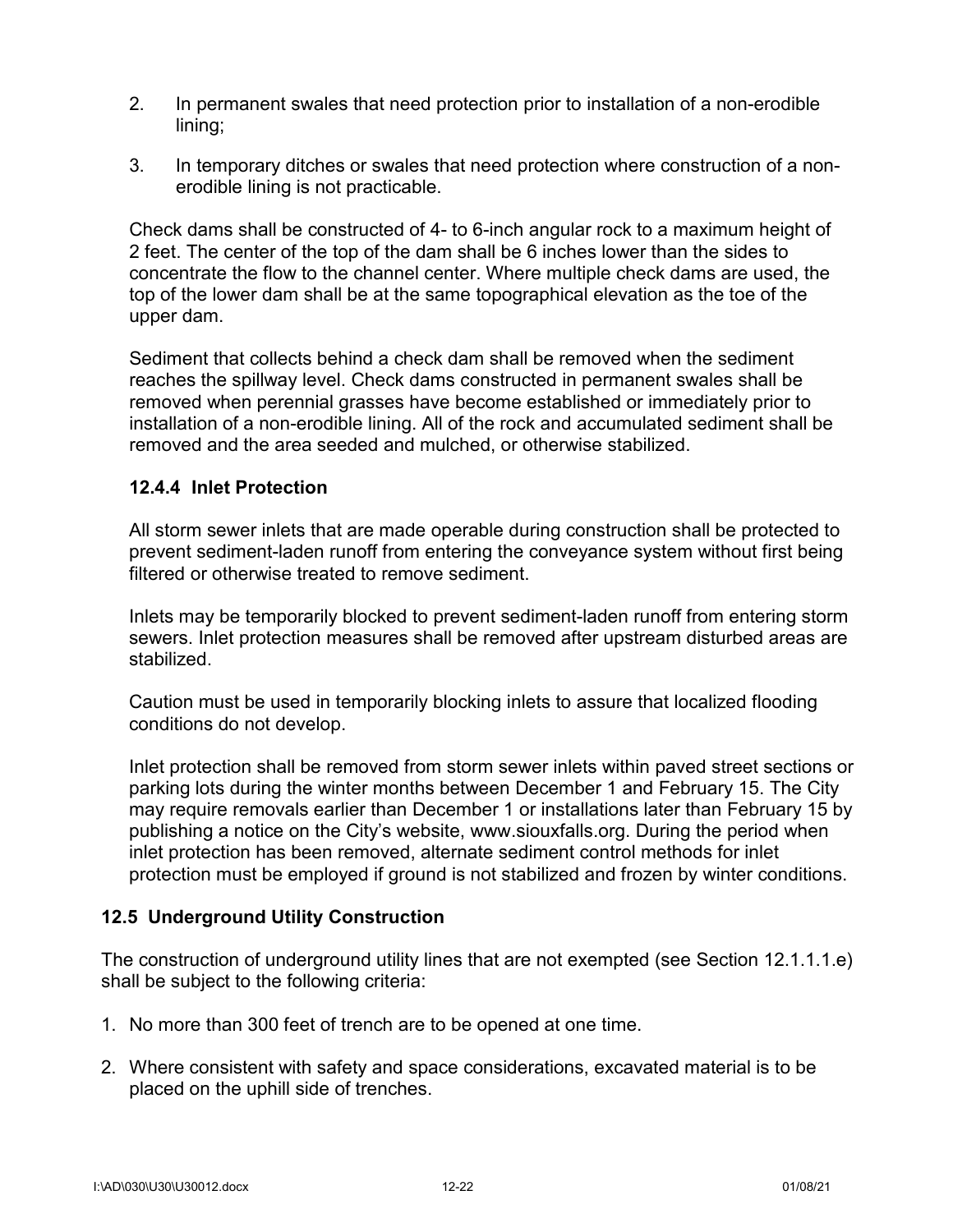- 3. Trench dewatering devices shall discharge in a manner that will not adversely affect flowing streams, wetlands, drainage systems, or off site from the property. Site dewatering permit requirements shall be discussed with the South Dakota Department of Environment and Natural Resources.
- 4. Provide storm sewer inlet protection (see Section 12.4.4) whenever soil erosion from the excavated material has the potential for entering the storm drainage system.

#### **12.6 Disposition of Temporary Measures**

All temporary erosion and sediment control measures shall be removed and disposed within 30 days after final stabilization is achieved.

Temporary erosion and sediment control measures may be removed early in the following situations in accordance with an accepted *Erosion and Sediment Control Plan* (ESCP):

- 1. Alternative to final stabilization for a subdivision or larger common plan of development or sale that is in compliance with Minor Impact Construction Site (MICS) ordinance and standards.
- 2. Subdivision or larger common plan of development or sale where all planned individual lot development sites are greater than one acre and the following conditions are met:
	- a. All soil disturbance activity for major grading activities has been completed.
	- b. Disturbed areas have been stabilized with permanent vegetation.
	- c. Notice of stabilization form shall be used when transferring property to new owner.
	- d. Each lot development shall obtain and maintain its own ESCP and permits.
- 3. Written authorization by the Office of the City Engineer.

Trapped sediment and disturbed soil areas resulting from the disposal of temporary measures shall be returned to final plan grades and permanently stabilized to prevent further soil erosion.

The professional engineer preparing the *Erosion and Sediment Control Plan* shall submit, as part of the narrative report, a schedule of removal dates for temporary control measures. The schedule shall be consistent with key construction items such as street paving, final stabilization of disturbed areas, or installation of structural storm water controls.

#### **12.7 Maintenance**

All temporary and permanent erosion and sediment control practices shall be maintained and repaired by the responsible party during the construction phase as needed to assure continued performance of their intended function. Silt fences and wattles may require periodic replacement and all sediment accumulated behind them shall be removed and disposed of properly. Sediment traps and basins will require periodic sediment removal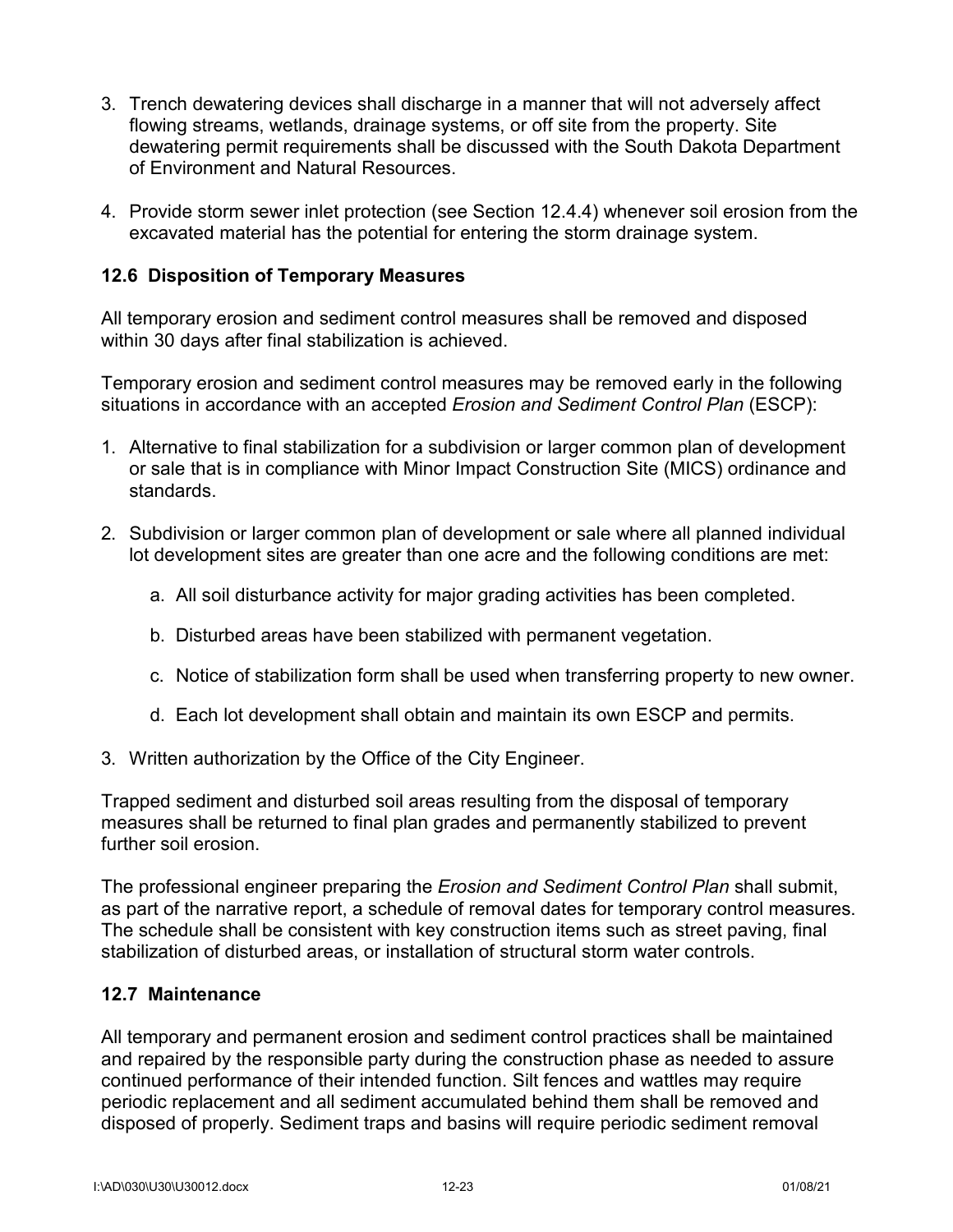when the design storage level is half full. All facilities shall be inspected in accordance with Section 12.9 by the responsible party or their representative. If new erosion and sediment controls or repairs are necessary, work must be completed before the next anticipated storm event or no later than seven (7) calendar days, whichever first.

As part of the narrative report, the professional engineer preparing the *Erosion and Sediment Control Plan* shall submit a schedule of planned maintenance activities for temporary and permanent erosion and sediment control measures. The schedule shall be consistent with the level of maintenance required for the control measures proposed in the plan.

## **12.8 Pollution Prevention Using Nonstructural BMPs**

Nonstructural BMPs are to be a part of construction activities.

## **12.8.1 Objectives in the Use of Nonstructural BMPs**

Nonstructural BMPs differ from the structural BMPs because nonstructural BMPs focus on activities rather than physical structures to control water quality. Because they rely on actions and not structures, nonstructural BMPs must be implemented constantly and repetitively over time. There are two main objectives of using nonstructural BMPs. These are:

- 1. Reduce or eliminate the pollutants that impact water quality at their source, thus reducing the need for structural control requirements. The use of nonstructural BMP practices may assist structural BMP efficiency and may eliminate the need for additional storm water treatment.
- 2. Address water quality concerns that are not considered cost-effective by structural controls such as implementing a spill prevention and containment program.

#### **12.8.2 Nonstructural BMP Effectiveness**

To be effective, nonstructural BMPs need to prevent or reduce the sources of storm water pollution. They fall into the general categories of prevention and source controls. The objectives for promoting the use of nonstructural BMPs are as follows:

- 1. Improve the quality of receiving waters.
- 2. Increase consistency with storm water quality objectives.
- 3. Increase consistency with structural BMPs.
- 4. Improve cost-effectiveness.
- 5. Widespread applicability in all urban areas.
- 6. Widespread public acceptance.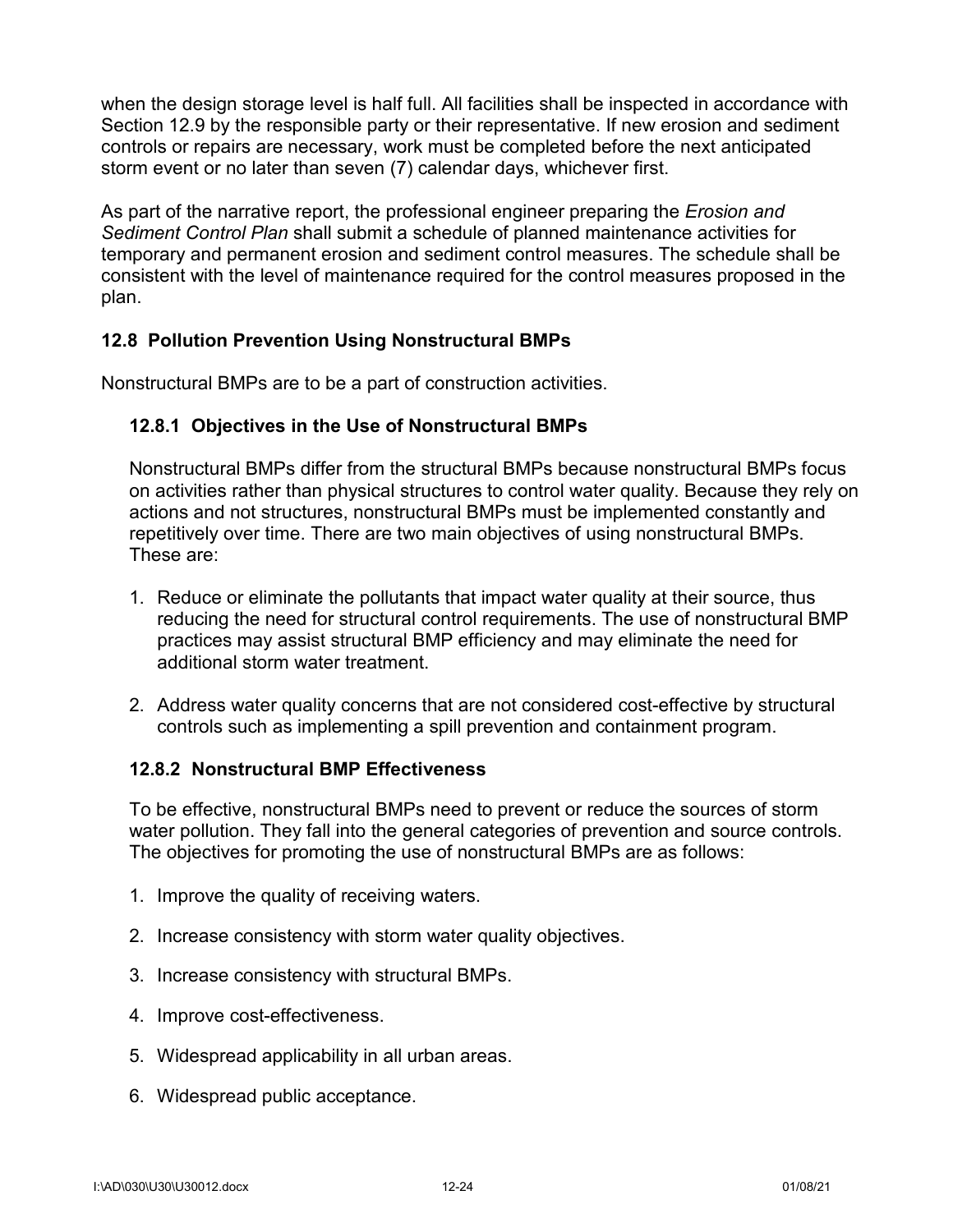## **12.8.3 Pollutant Removal Mechanisms**

Nonstructural BMPs can, to some degree, prevent the deposition of pollutants on the urban landscape or remove pollutants at their source. The source of pollutants for assimilation into storm water is the land surface itself, especially the impervious surfaces in the urban area. Thus, it is expected that when nonstructural measures are effectively implemented, they will reduce the amount of pollutants being deposited on land surfaces for eventual contact with storm water and transported to the receiving water system.

## **12.8.4 Selection of Appropriate Nonstructural BMPs**

Development projects shall include nonstructural BMPs as listed in Table 12-5.

#### **12.8.5 Good Housekeeping**

**12.8.5.1 Descriptions.** Good housekeeping requires keeping potential areas where pollutants exist clean and orderly.

**12.8.5.2 Application.** Good housekeeping practices are designed to maintain a clean and orderly work environment. The most effective first steps toward preventing pollution in storm water from work sites simply involves using good common sense to improve the facility's basic housekeeping methods. Some simple procedures a site can use to promote good housekeeping are improved operation and maintenance of machinery and processes, material storage practices, material inventory controls, routine and regular cleanup schedules, maintaining well organized work areas, signage, and educational programs for employees and the general public about all of these practices.

**12.8.5.3 Contact Information Display Requirement.** The permittee shall post a 24-hour, 7 days-a-week sign with the contractor contact name and contractor phone number readily visible at the development site entrance. A City of Sioux Falls approved 24-hour contact number to register complaints must also be included on the sign. The contact information shall be clearly readable, securely anchored, and appropriately weatherproofed to assure its integrity throughout construction. The following or similar format shall be used:

1. To report an erosion, sediment, spill, or other problem at this construction site to the responsible contractor, call:

Contractor Name Contractor Phone

To register a compliant about this construction site to the City of Sioux Falls, call:

Approved City of Sioux Falls Contact Number

**12.8.5.4 Implementation.** These BMPs are applicable to the following areas: operation and maintenance, material storage, material inventory, and training and participation.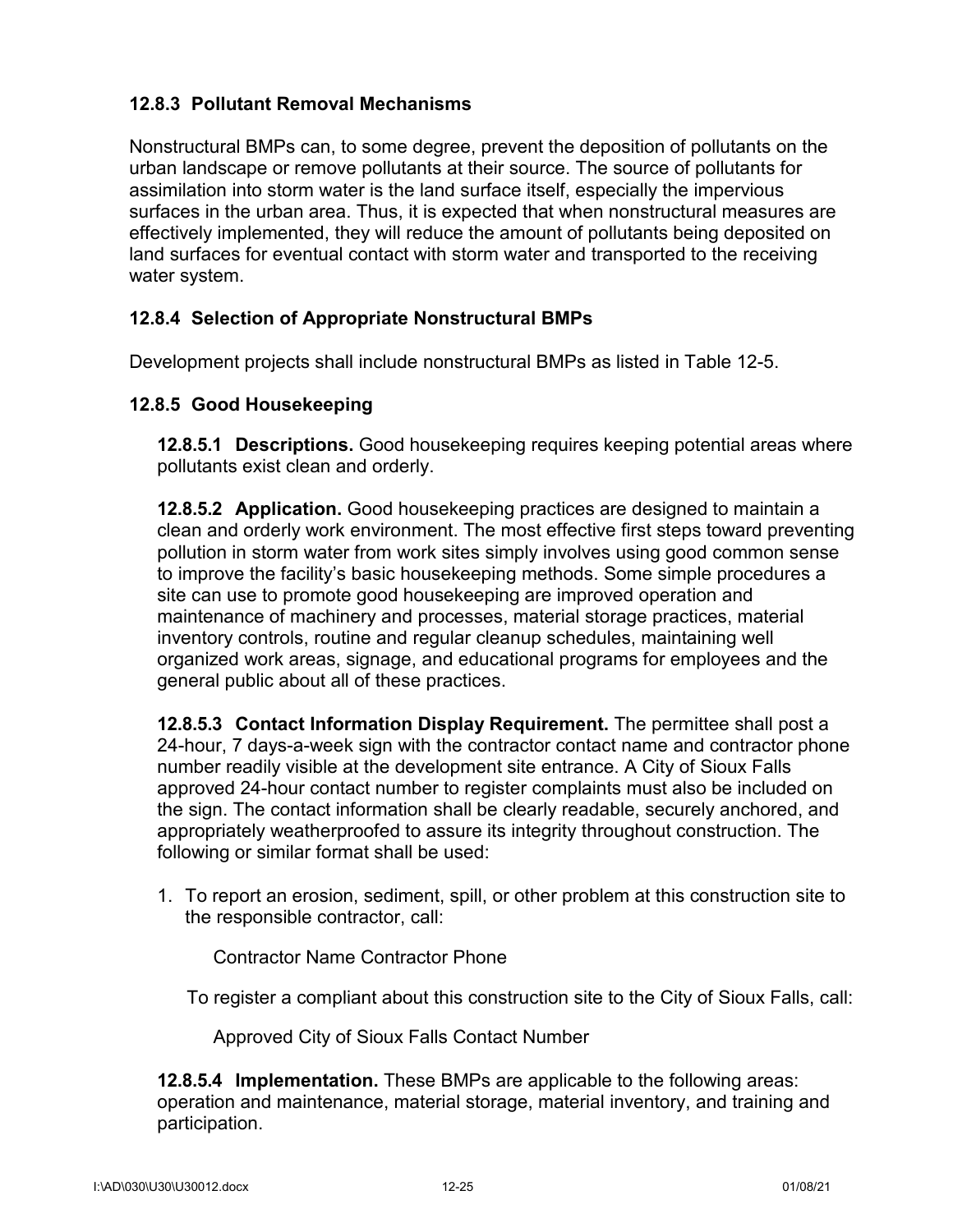**12.8.5.4.1 Operation and Maintenance.** To assure that equipment and work related processes are working well, the following practices can be implemented:

- 1. Maintain dry and clean floors and ground surfaces by using brooms, shovels, vacuum cleaners, or cleaning machines rather than wet cleanup methods.
- 2. Regularly pick up and dispose of garbage and waste material.
- 3. Make sure all equipment and related processes are working properly and preventative maintenance is kept up with on both.
- 4. Routinely inspect equipment and processes for leaks or conditions that could lead to discharges of chemicals or contact of storm water with raw materials, intermediate materials, waste materials, or products used on site.
- 5. Assure all spill cleanup procedures are understood by employees. Training of employees on proper cleanup procedures shall be implemented.
- 6. Designate separate areas of the site for auto parking, vehicle refueling, and routine maintenance.
- 7. Clean up leaks, drips, and other spills immediately.
- 8. Cover and maintain dumpsters and waste receptacles.

**12.8.5.4.2 Material Storage Practices.** Improperly storing material on site can lead to the release of materials and chemicals that can cause storm water runoff pollution. Proper storage techniques include the following:

- 1. Provide adequate aisle space to facilitate material transfer and ease of access for inspection.
- 2. Store containers, drums, and bags away from direct traffic routes to prevent accidental spills.
- 3. Stack containers according to manufacturer's instructions to avoid damaging the containers from improper weight distribution.
- 4. Store containers on pallets or similar devices to prevent corrosion of containers that results from containers coming in contact with moisture on the ground.
- 5. Store toxic or hazardous liquids within curbed areas or secondary containers.
- 6. Assign responsibility of hazardous material inventory to a limited number of people who are trained to handle such materials.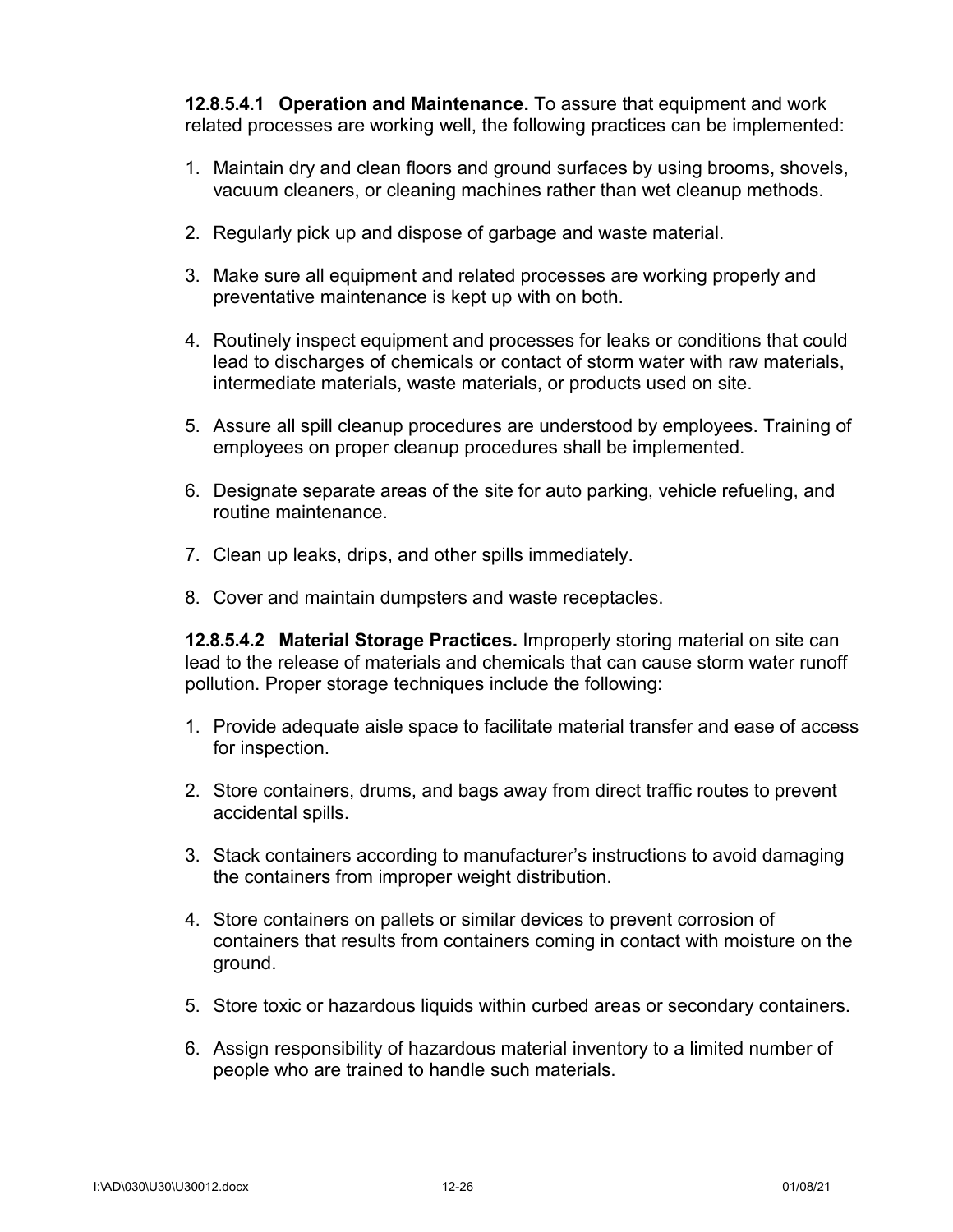**12.8.5.4.3 Material Inventory Practices.** An up-to-date inventory kept on all materials (both hazardous and nonhazardous) present on site will help track how materials are stored and handled on site and identify which materials and activities pose the most risk to the environment. The following description provides the basic steps in completing a material inventory:

- 1. Identify all chemical substances present at work site. Perform a walk-through of the site, review purchase orders, list all chemical substances used, and obtain Material Safety Data Sheets (MSDS) for all chemicals.
- 2. Label all containers. Labels shall provide name and type of substance, stock number, expiration date, health hazards, handling suggestions, and first aid information. This information can also be found on an MSDS.
- 3. Clearly mark on the hazardous materials inventory which chemicals require special handling, storage, use, and disposal considerations. Decisions on the amounts of hazardous materials that are stored on site shall include an evaluation of any emergency control systems that are in place. All storage areas shall be designed to contain any spills.

**12.8.5.4.4 Training and Participation.** Frequent and proper training in good housekeeping techniques reduces the possibility of chemicals or equipment that will be mishandled. Reducing waste generation is another important pollution prevention technique. The following are ways to get people involved in good housekeeping practices:

- 1. Provide information sessions on good housekeeping practices in training programs.
- 2. Discuss good housekeeping at meetings.
- 3. Publicize pollution prevention concepts through posters or signs.

#### **12.8.6 Spill Prevention and Response**

**12.8.6.1 Primary Users.** Facilities with fluids such as fuel, paints, and other liquids both hazardous and nonhazardous.

**12.8.6.2 Description and Application.** This BMP includes measures to be taken to assure that spills do not result in water quality impacts. Spills and leaks together are one of the largest sources of storm water pollutants, and in most cases are avoidable.

#### **12.8.6.3 Implementation.**

**12.8.6.3.1 Spill Prevention Measures.** The following preventative strategies are recommended where fluids are commonly present: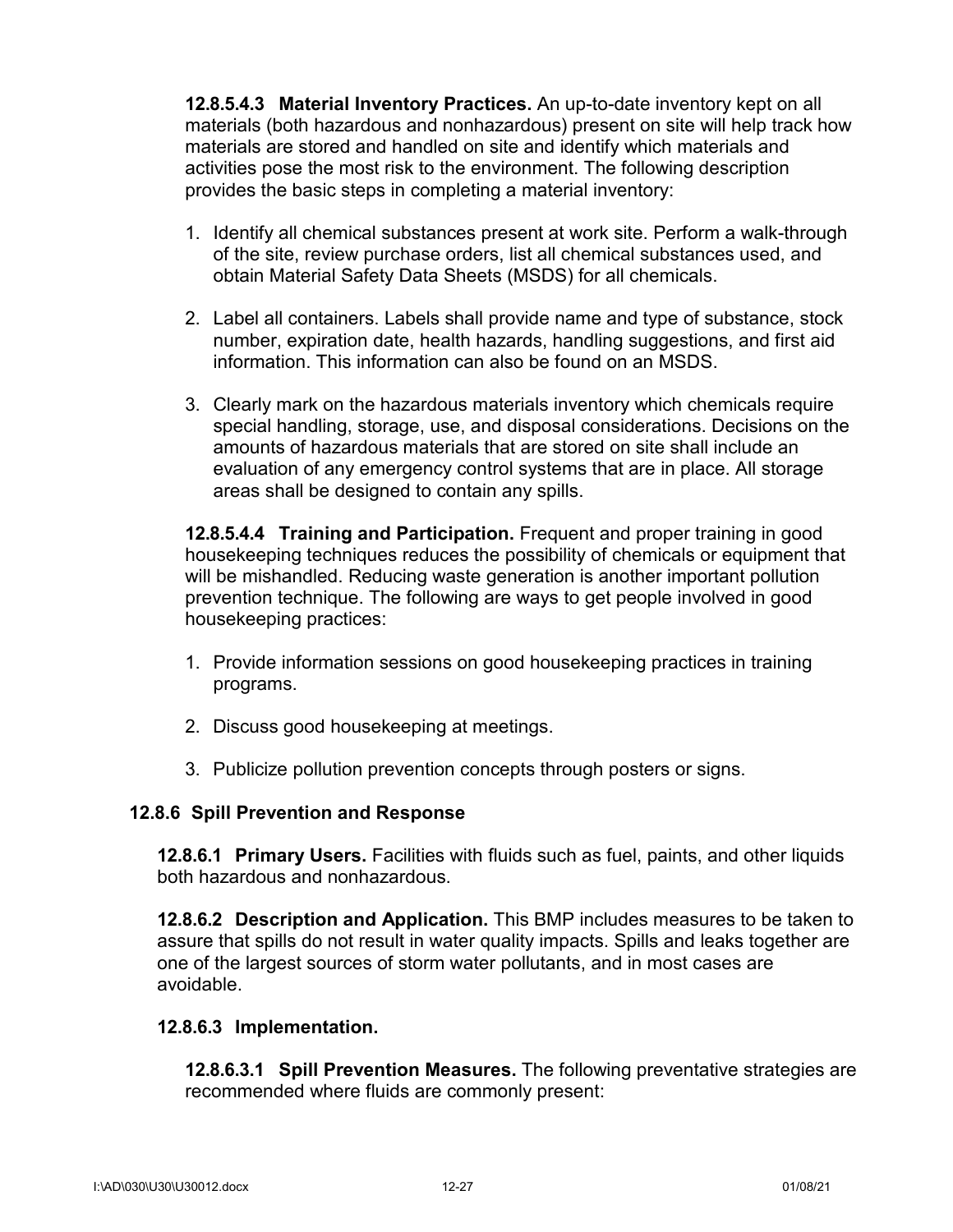- 1. Identify all equipment that may be exposed to storm water, pollutants that may be generated, and possible sources of leaks or discharges.
- 2. Perform regular maintenance of each piece of equipment to check for: proper operation, leaks, malfunctions, and evidence of leaks or discharge (stains). Develop a procedure for spill reporting, cleanup, and repair.
- 3. Drain or replace motor oil or other automotive fluids in an area away from streams or storm or sanitary sewer inlets. Collect spent fluids and recycle or dispose of properly.
- 4. In fueling areas, clean up spills with dry cleanup methods (absorbents), and use damp cloths on gas pumps and damp mops on floors instead of a hose.

An important part of spill prevention is employee training. Make sure employees are trained in spill prevention practices and adhere to them.

The best way to prevent pollutants from entering the storm drains is to prevent storm water from contacting equipment or surfaces that may have oil, grease, or other pollutants. Some good activities to help prevent negative impacts on storm water quality include:

- 1. Properly dispose of storm water that has collected in containment areas (may need permit if contaminated).
- 2. Adopt effective housekeeping practices.
- 3. Assure adequate security to prevent vandalism.

#### **12.8.7 Identification of Spill Areas**

It is important to identify potential spill areas and their drainage points to determine preventative measures and spill response actions. Areas and activities that are most vulnerable to spills include transportation facilities where vehicle spills could be a problem:

- 1. Loading and unloading areas
- 2. Storage areas
- 3. Process activities
- 4. Dust or particulate generating processes
- 5. Waste disposal activities

In addition to these areas, evaluate spill potential in other areas (access roads, parking lots, power generating facilities, etc.). It is also important to estimate the possible spill volume and drainage paths.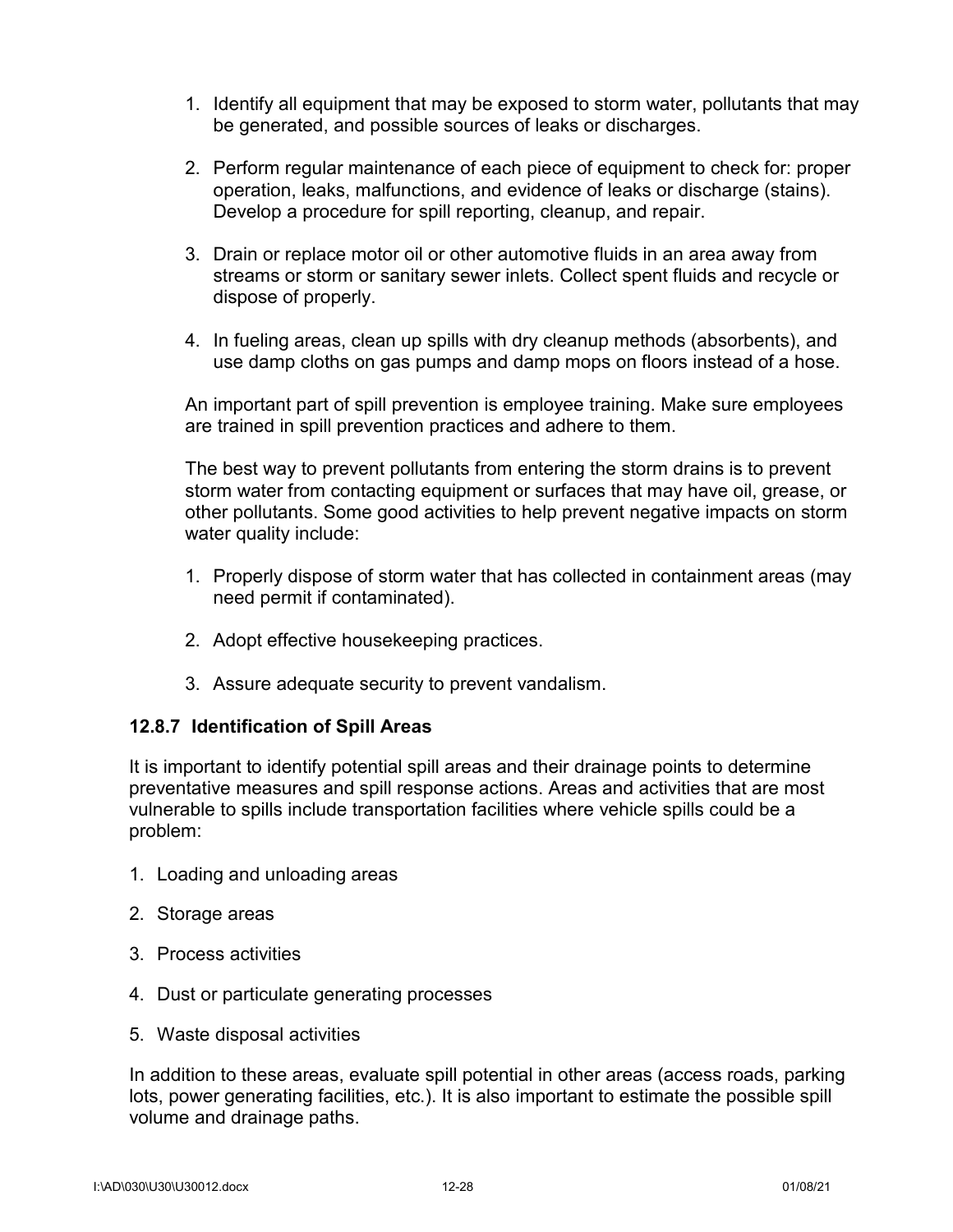## **12.8.8 Material Handling Procedures**

Outdoor materials handling procedures include:

- 1. For permanent and long-term (greater than three months) storage, keep bulk solid materials (including raw materials, sand, gravel, topsoil, compost, concrete, packing materials, and metal products) covered or protected from storm water.
- 2. Isolate and consolidate bulk materials from storm water runoff by providing berms or other means to keep the material from migrating into drainage systems.
- 3. When possible, store materials such as salt, hazardous materials, and other materials prone to leaching when exposed to storm water on a paved surface.
- 4. Locate material storage areas away from storm drains, ponds, and drainageways.
- 5. Hazardous materials must be stored according to federal, state, and local HazMat requirements.
- 6. Adopt procedures that reduce the chance of spills or leaks during filling or transfer of materials.
- 7. Substitute less or nontoxic materials for toxic materials.

#### **12.8.9 Spill Response Procedures and Equipment**

- 1. Wipe up small spills with a shop rag, store shop rags in covered rag container, and dispose of properly (or take to professional cleaning service and inform them of the materials on the rag).
- 2. Contain medium-sized spills with absorbents (kitty litter, sawdust, etc.) and use inflatable berms or absorbent rolls or "snakes" as temporary booms for the spill. Store and dispose of absorbents properly. Wet/dry vacuums may also be used, but not for volatile fluids.
- 3. For large spills, first contain the spill and plug storm drain inlets where the liquid may migrate off site, then clean up the spill. Contact appropriate emergency response agency according to state and local requirements.

**12.8.9.1 Spill Plan Development.** A Spill Prevention Plan identifies areas where spills can occur on site, specifies materials handling procedures, storage requirements, and identifies spill cleanup procedures. The purpose of this plan is to establish standard operating procedures, and the necessary employee training to minimize the likelihood of accidental releases of pollutants that can contaminate storm water runoff.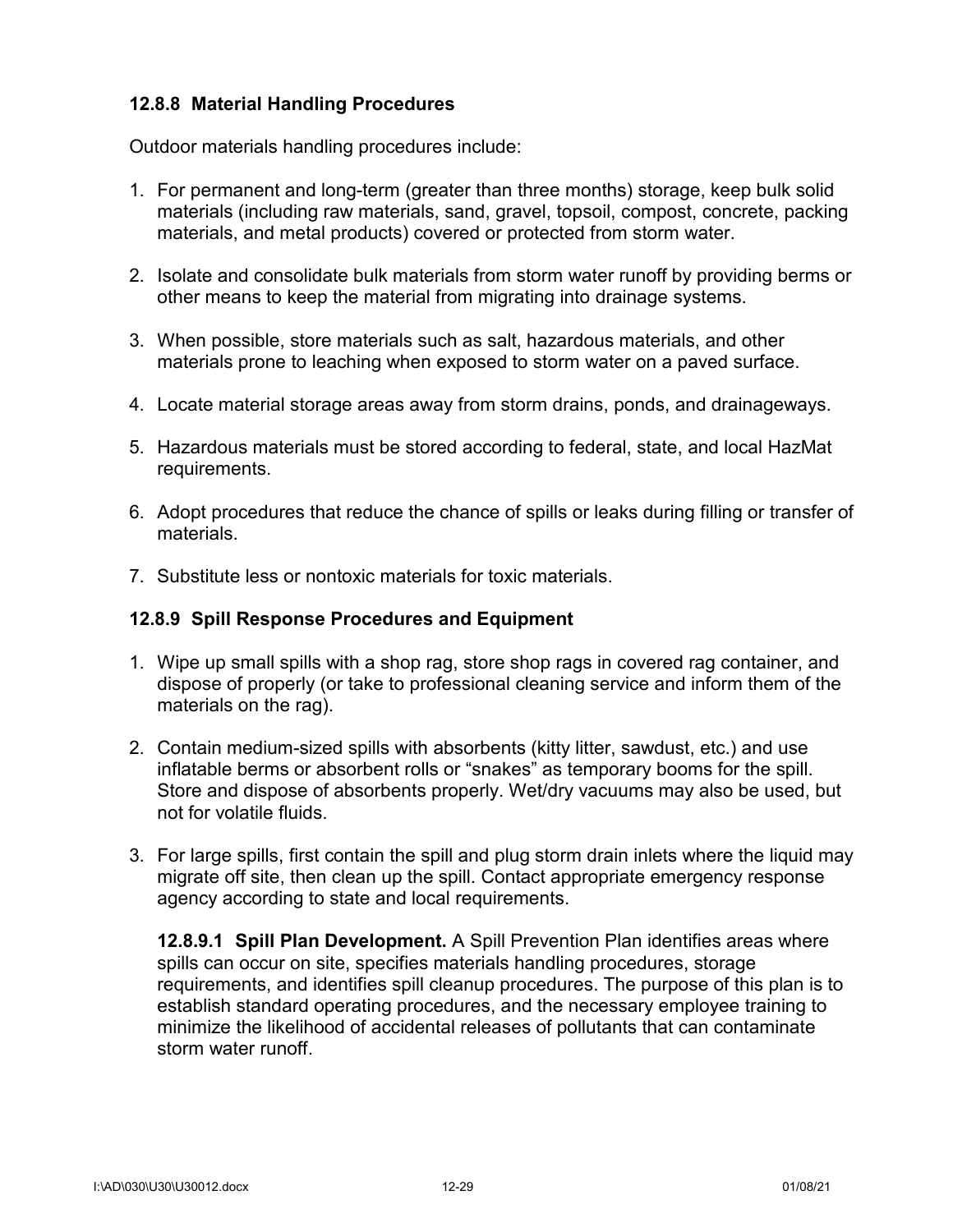Storm water contamination assessment, flow diversion, record keeping, internal reporting, employee training, and preventative maintenance are associated BMPs that can be incorporated into a comprehensive Spill Prevention Plan.

A Spill Prevention Plan is applicable to facilities that transport, transfer, and store hazardous materials, petroleum products, and fertilizers that can contaminate storm water runoff.

Emergency spill cleanup plans shall include the following information:

- 1. A description of the facility including the nature of the facility activity and general types and quantities of chemicals stored at the facility.
- 2. A site plan showing the location of storage areas of chemicals, the location of storm drains, site drainage patterns, firefighting equipment and water source locations, and the location and description of any devices used to contain spills such as positive control valves.
- 3. Notification procedures to be implemented in the event of a spill such as phone numbers of key personnel and appropriate regulatory agencies.
- 4. Instructions regarding cleanup procedures.
- 5. Designated personnel with overall spill response cleanup responsibility.
- 6. Quick notification of Sioux Falls Fire Rescue for spills that cannot be handled by local site staff.

A summary of the plan shall be written and posted at appropriate points identifying the spill cleanup coordinators, location of cleanup kits, and phone numbers of regulatory agencies to be contacted in the event of a spill. Cleanup of spills shall begin immediately. No emulsifier or dispersant shall be used. In fueling areas, absorbent shall be packaged in small bags for easy use and small drums shall be available for storage of absorbent and/or used absorbent. Absorbent materials shall not be washed down the floor drain or into the storm sewer.

Emergency spill containment and cleanup kits shall be located at the facility site. The contents of the kit shall be appropriate to the type and quantities of chemicals or goods stored at the facility.

The following procedures shall be followed when implementing an emergency spill cleanup plan:

1. Key personnel shall receive formal training in plan execution with additional training to the people who are likely to be the first on the site. All employees shall have a basic knowledge of spill control procedures.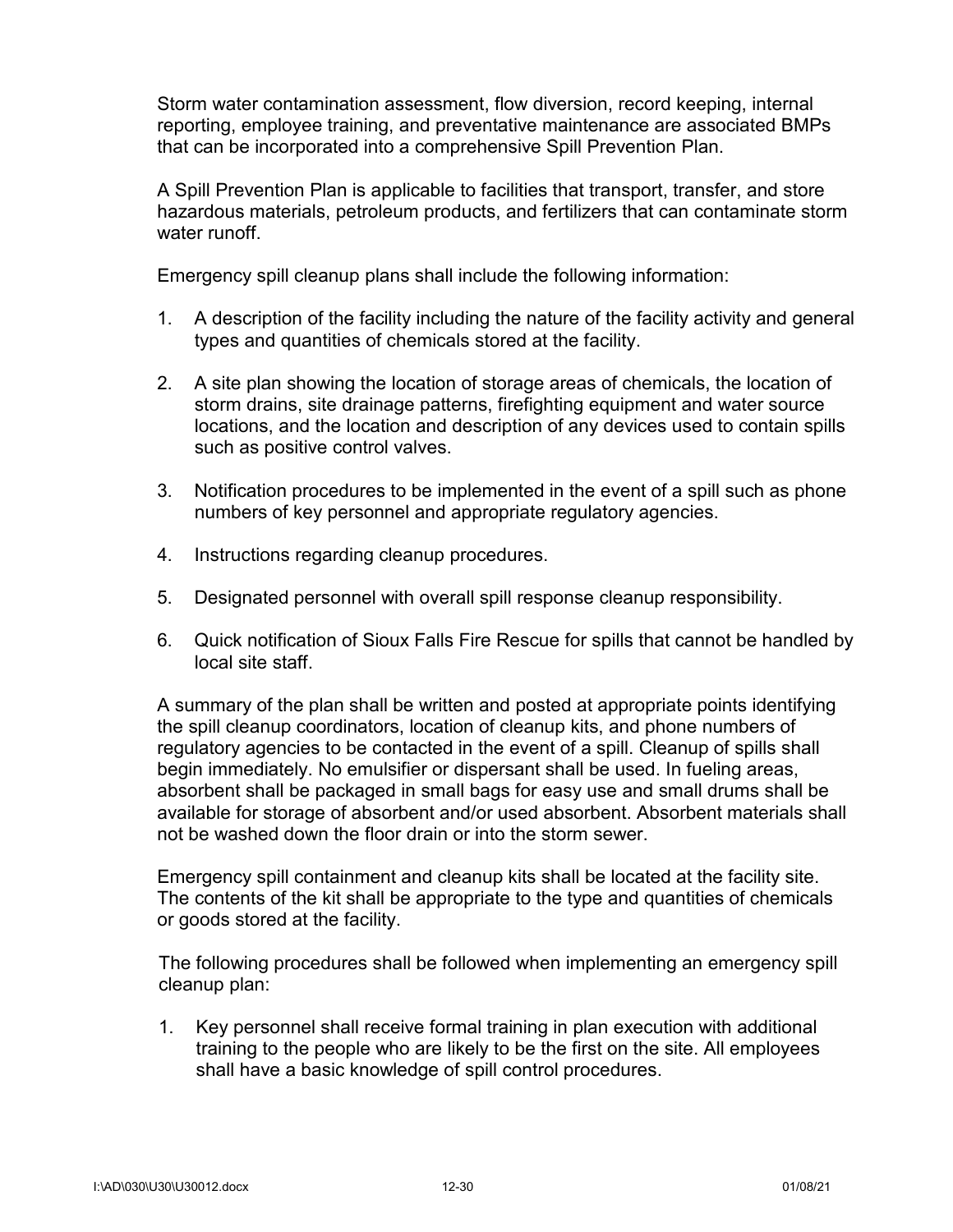- 2. A plan summary shall be posted at appropriate site locations. The summary shall include the identification of the spill cleanup coordinators, location of cleanup equipment, and phone numbers of site personnel and regulatory agencies to be contacted in the event of a spill.
- 3. Perform the following notifications in the event of a spill or release of a chemical or controlled substance in accordance with federal, state, and local requirements:
	- a. Minnehaha Metro Communications (911)
	- b. Sioux Falls Environmental Division
	- c. State and federal agencies as required by the material
- 4. Containment and cleanup of any spills shall begin immediately.
- 5. Absorbents shall be readily used in fueling areas.
- 6. An inventory of cleanup materials shall be maintained on site and strategically deployed based on the type and quantities of chemicals present.

**12.8.9.2 Advantages and Disadvantages.** Table 12.6 lists the advantages and disadvantages of different BMPs for spills.

#### **12.9 Inspections**

The permittee shall assure qualified personnel inspect the site at least once every seven (7) calendar days or once every fourteen (14) calendar days *and* within 24 hours of precipitation exceeding 0.25 inches or snow melt generating runoff causing surface erosion to confirm plan compliance. Where runoff is unlikely due to winter conditions, such inspections shall be conducted at least once per month. Based on the results of the inspection, the plan shall be revised and implemented, in no case later than seven (7) calendar days following the inspection.

The inspection shall look for evidence of or the potential for pollutants entering the drainage system or leaving the site and shall include disturbed areas of the construction site that have not been finally stabilized, areas used for storage of materials, structural and nonstructural control measures, and locations where vehicles enter or exit the site.

A report summarizing the areas inspected, name(s) and title(s) of personnel making the inspection, the date(s) of the inspection, major observations, and corrective actions taken shall be made and retained as part of the plan for a least three years. Such reports shall identify any incidents of noncompliance. Where an inspection does not identify any incidents of noncompliance, the report shall contain a certification that the site is in compliance with the plan and permit. The report shall be dated and signed by the responsible party or their authorized representative. At least the last two inspection reports shall be made available to the City inspector at the time of any regulatory inspection of the construction site.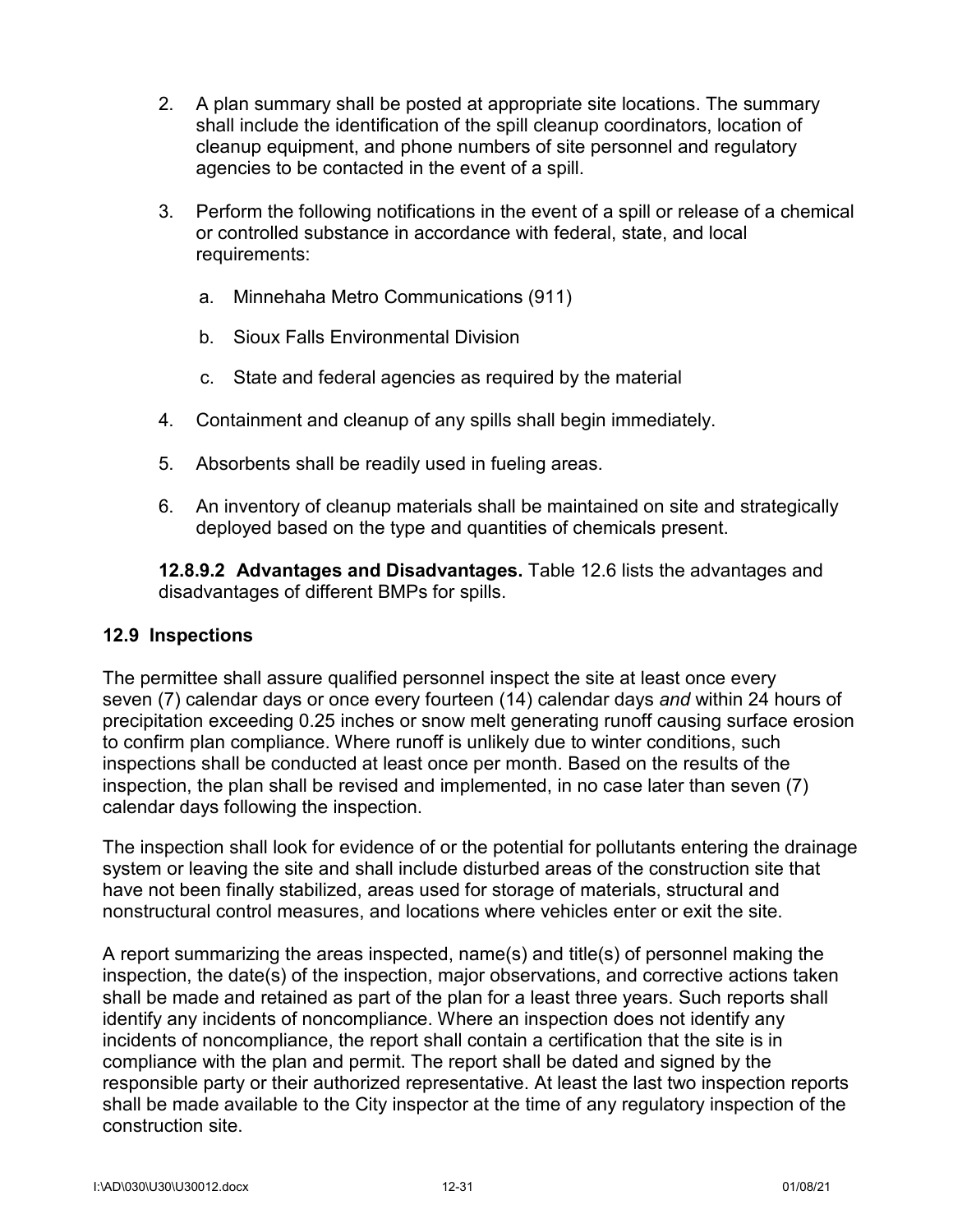Compliance documentation is the responsibility of the Primary Responsible Person as identified in Section 12.1.3.1.

## **12.10 Construction Control Measures**

#### **12.10.1 Concrete Washout Facility**

Concrete washout facilities (CWF) shall be constructed during any period of planned development where concrete is being used and allowed to be disposed of on site.

- 1. CWF should be located a minimum of 50 feet from storm drain inlets, drainageways, and water bodies.
- 2. The use of a vehicle tracking control in conjunction with concrete washout area is required unless the concrete washout area is protected by the site's vehicle tracking control.
- 3. When CWF are no longer required for the work, the hardened concrete and materials used to construct the CWF should be removed and disposed of.
- 4. Holes, depressions, or other ground disturbance caused by the removal of the temporary CWF should be backfilled, repaired, and stabilized.

#### **12.10.2 Limits of Construction**

Plan shall clearly delineate allowable limits of disturbance for each phase of construction. Limits of construction are designed to delineate construction site perimeters, protect and preserve stabilized areas, drainageways, regulated water bodies (wetlands), environmental sensitive areas, historical areas, erosion and sediment control measures, and other resources.

#### **12.11 Final Stabilization**

All erosion and sediment control measures accepted in the *Erosion and Sediment Control Plan* must be maintained until final stabilization is reached which means that either:

- 1. All planned soil disturbing activities at the site have been completed and a uniform perennial vegetative cover with a density of 70 percent of the native cover or an equivalent permanent stabilization measure has been employed on any pervious areas of the site; or
- 2. A specific alternative to final stabilization as described in this chapter; or
- 3. A specific alternative approved by the S.D. DENR general permit for storm water discharges associated with construction activities.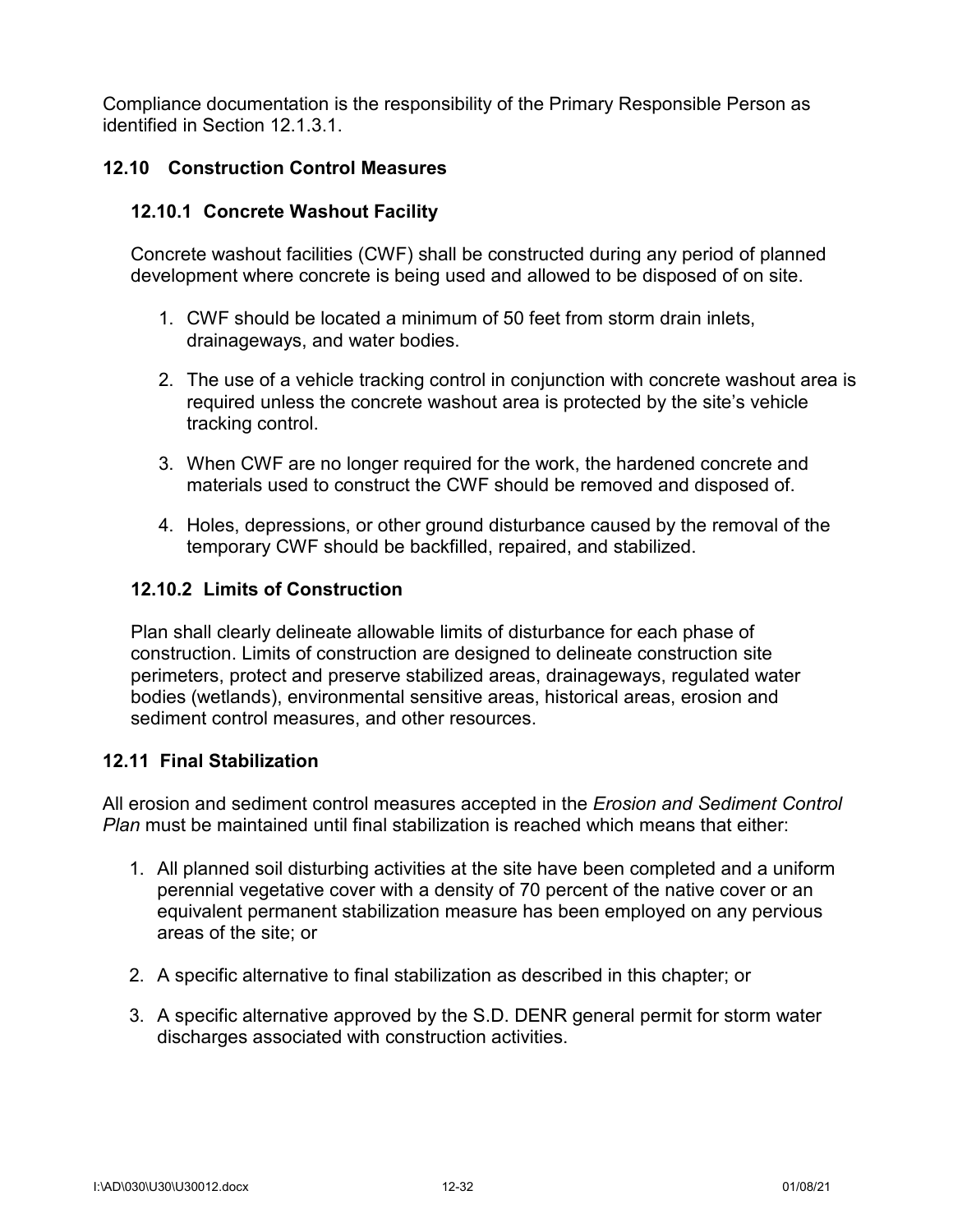# **Appendix**

| Glossary          |                                                                                | 12A.1  |
|-------------------|--------------------------------------------------------------------------------|--------|
|                   | <b>General Criteria 1 and 2 Guidelines</b>                                     | 12A.2  |
| <b>Table 12.1</b> | Maximum Time Limits of Land Exposure for                                       |        |
|                   | <b>Selection of Erosion Controls</b>                                           | 12A.3  |
| Table 12.2        | Seeding Rates for Annual Grasses                                               | 12A.4  |
| <b>Table 12.3</b> | Minimum Drill Seeding Rates for Perennial Grasses                              | 12A.5  |
| Table 12.4        | <b>Sediment Entrapment Facility Limitations</b>                                | 12A.8  |
| <b>Table 12.5</b> | Nonstructural BMP Requirements for Various Projects                            | 12A.9  |
| Table 12.6        | Advantages and Disadvantages of BMPs for<br>Spill Prevention and Response BMPs | 12A.10 |

Example of Narrative Report can be found in Standard Plates Section 734.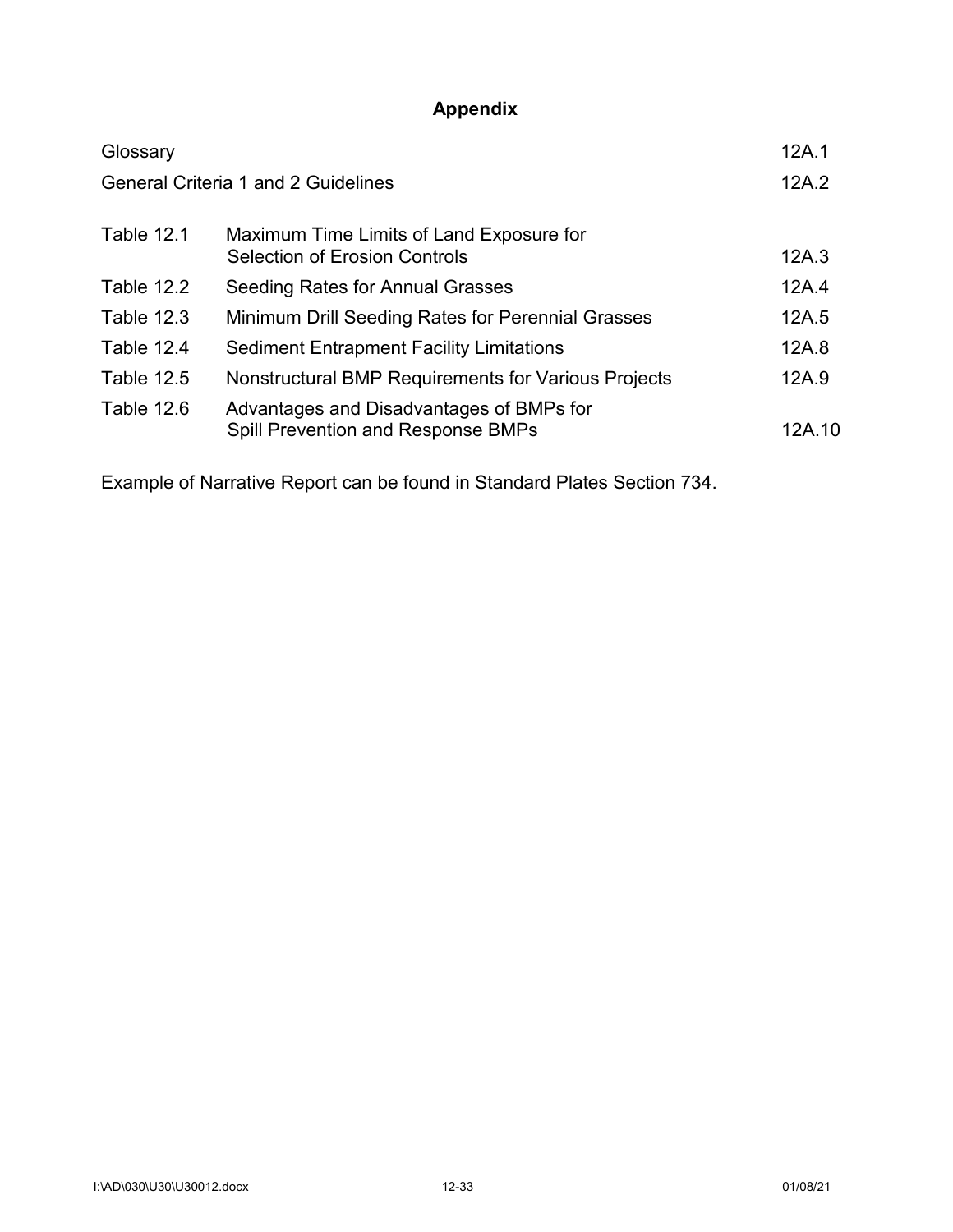## **Glossary of Terms**

**Erodibility**: The susceptibility of a particular soil type to erosion by water or wind.

**Erosion**: The wearing away of the land surface by water, wind, ice, or other geological agents, including the detachment and movement of soil or rock fragments by water, wind, ice, or gravity.

**Erosion Control Measures**: Practices that slow or stop erosion.

**Final Stabilization**: All planned soil disturbing activities at the site have been completed, and a uniform perennial vegetative cover with a density of 70 percent of the native cover or an equivalent permanent stabilization measure has been employed on any pervious areas of the site

**Land Disturbing Activity**: Grading, cut, fill, stockpiling of dirt, removal of vegetation, or any other alteration or disturbance of the ambient land surface.

**Mapping Unit**: Soil name and symbol given in the Soil Conservation Service Soil Survey for each soil type.

**Permanent**: Installation of land-surface cover, or erosion and sediment control measures that will remain in place for a long period of time.

**Sedimentation**: The process of solid materials, both inorganic (mineral) and organic, coming to rest on the earth's surface either above or below sea level.

**Sediment**: Particulate solid material, either inorganic or organic, that will settle or be deposited in a liquid under the force of gravity.

**Sediment Barrier**: Silt fence or wattle.

**Sediment Basin**: A depression, either excavated or formed by a dam, that holds water and debris and facilitates sedimentation of soil particles. Normally used for drainage areas equal to and greater than 5.0 acres.

**Sediment Trap**: A small depression that holds water and debris and facilitates sedimentation. Normally used for drainage areas less than 5.0 acres.

**Temporary**: Installation of erosion or sediment control measures, either structural or nonstructural, that are planned to be removed or inactivated after a period of time.

**Viable Vegetative Cover**: Vegetation is not considered established until a uniform vegetative ground cover with a density of at least 70 percent is achieved, or which, in the opinion of the City, is sufficiently mature to control soil erosion and can survive severe weather conditions.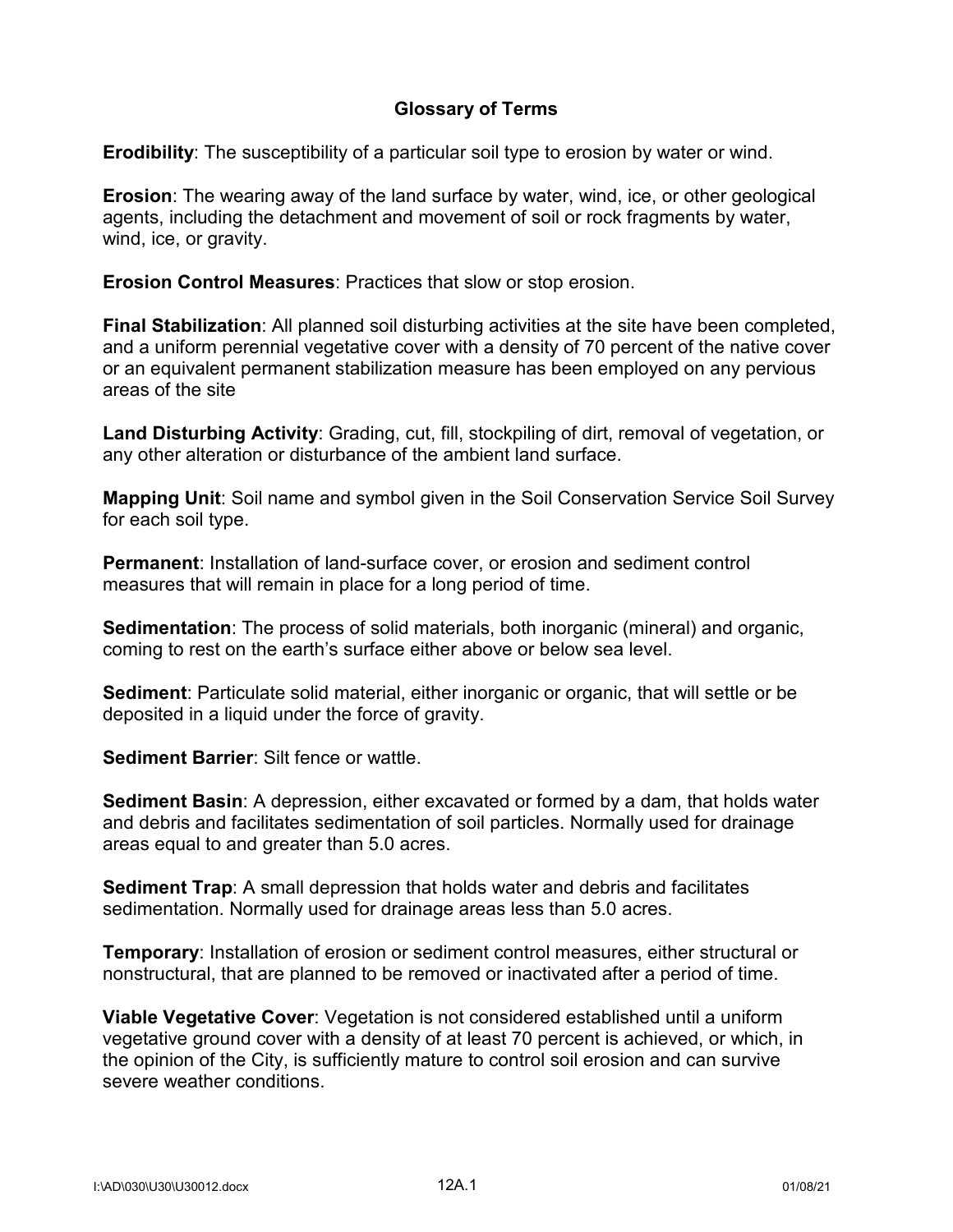## **General Criteria 1 and 2**.

## **GC-1 Stabilization of Disturbed Areas and Soil Stockpiles**

- A. Permanent or temporary soil stabilization shall be applied within fourteen (14) days to disturbed areas that will remain undisturbed for a period longer than twenty-one (21) days or have reached final grade. Soil stabilization refers to measures which protect soil from erosive forces of raindrop impact, flowing water, and wind. Applicable practices include vegetative establishment, mulching, and early application of gravel base on areas to be paved. Soil stabilization measures selected shall be appropriate for the time of year, site conditions, and estimated duration of use.
- B. Soil stockpiles shall be established or protected with sediment-trapping measures to prevent soil loss.

#### **GC-2 Establishment of Permanent Vegetation**

A permanent vegetative cover must be established on denuded areas not otherwise permanently stabilized. Permanent vegetation is not to be considered established until it has a viable vegetative cover.

| Will construction be absent two<br>years or more?                           | <b>No</b> | Protect with 12.2.3.2 Temporary<br>Revegetation, or 12.2.2 Mulching                                 |
|-----------------------------------------------------------------------------|-----------|-----------------------------------------------------------------------------------------------------|
| <b>Yes</b>                                                                  |           |                                                                                                     |
| See 12.2.3.3 Permanent Revegetation                                         |           |                                                                                                     |
| Is a seed mix available for the<br>time of year seeding will take<br>place? | No.       | Protect with 12.2.2 Mulching or<br>12.2.3.2 Temporary Revegetation<br>until permanent seeding date. |
| <b>Yes</b>                                                                  |           |                                                                                                     |
| Seed according to Table 12.3<br><b>Perennial Grasses</b>                    |           |                                                                                                     |
| Are slopes 3:1 or greater?                                                  | <b>No</b> | Mulch according to 12.2.2.                                                                          |
| <b>Yes</b>                                                                  |           |                                                                                                     |
| Consider use of blanket mulch<br>in 12.2.2 Mulching, for<br>critical areas. |           |                                                                                                     |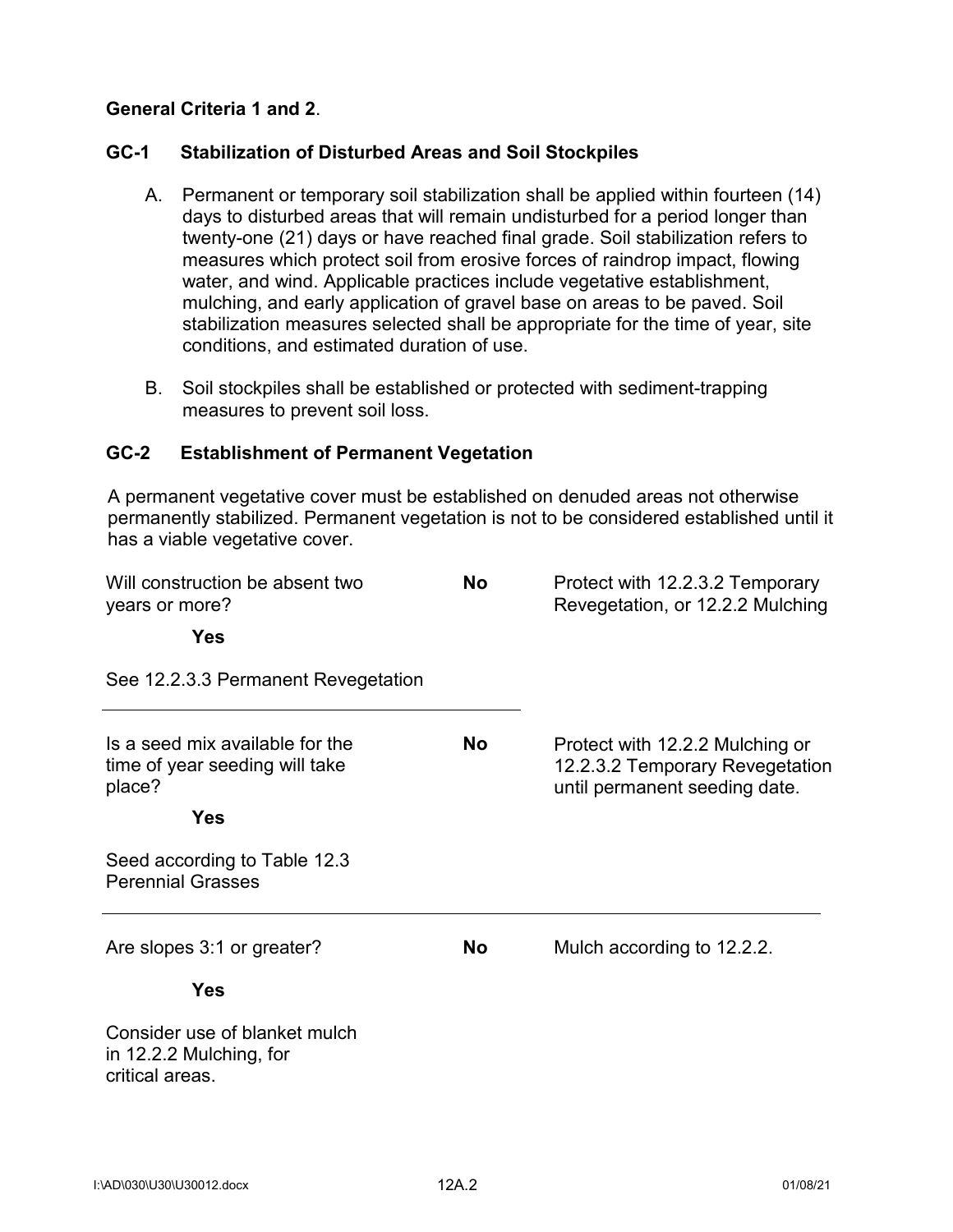| <b>Table 12.1</b><br><b>Maximum Time Limits of Land Exposures for Selection of Erosion Controls</b> |                                                      |  |
|-----------------------------------------------------------------------------------------------------|------------------------------------------------------|--|
| <b>Erosion Control Method</b>                                                                       | <b>Maximum Allowable Period of Exposure (Months)</b> |  |
| Surface Roughening *                                                                                |                                                      |  |
| Mulching                                                                                            | 12                                                   |  |
| <b>Temporary Revegetation</b>                                                                       | $12 - 24$                                            |  |
| <b>Permanent Revegetation</b>                                                                       | 24 or more                                           |  |
| Soil Stockpile Revegetation                                                                         | 2                                                    |  |
| Early Application of Road Base                                                                      |                                                      |  |

\* The surface-roughening erosion control method may be extended up to the maximum of three months on a case-by-case basis if the City has determined that the site demonstrates the following:

- Appropriate soil conditions exist for this method of control.
- Disturbed areas will be seeded and mulched within three months.
- Seasonal planting limitations exist.
- Soil stabilization method has demonstrated its effectiveness.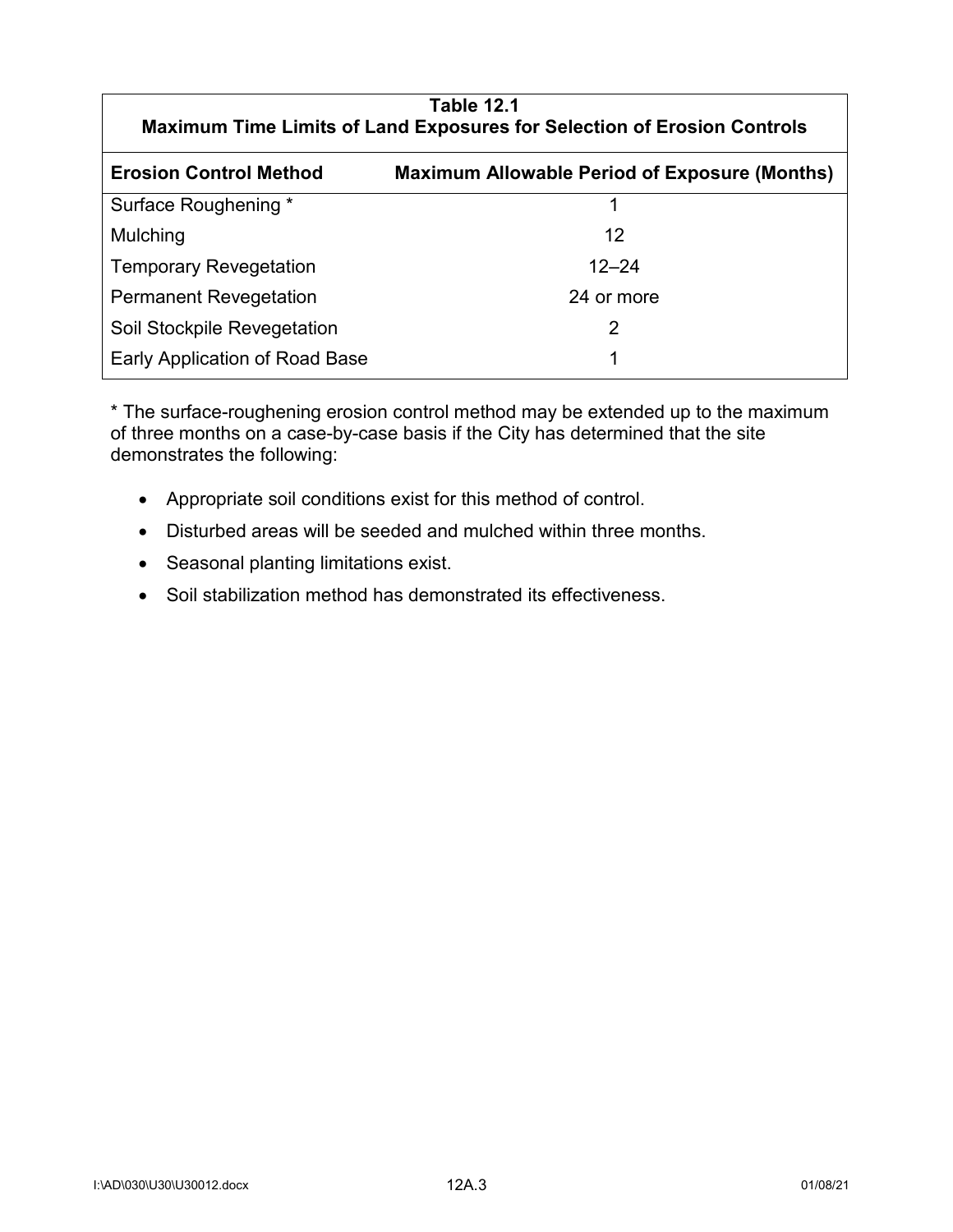| <b>Table 12.2</b><br>Minimum Drill Seeding Rates for Annual Grasses <sup>a</sup> |                                |                                                                      |
|----------------------------------------------------------------------------------|--------------------------------|----------------------------------------------------------------------|
| <b>Species</b>                                                                   | <b>Growth</b><br><b>Season</b> | <b>Pounds of</b><br><b>Pure Live Seed</b><br>(PLS)/acre <sup>b</sup> |
| Annual ryegrass                                                                  | Cool                           | 20                                                                   |
| Cereal rye                                                                       | Cool                           | 30                                                                   |
| Winter wheat/barley                                                              | Cool                           | 30                                                                   |
| Spring wheat/barley                                                              | Cool                           | 30                                                                   |
| <b>Millet</b>                                                                    | Warm                           | 20                                                                   |
| Oats                                                                             |                                | 60                                                                   |

Successful seeding of annual grass resulting in adequate plant growth will usually produce enough dead plant material residue to provide protection from wind and water erosion for an additional year. This assumes that the cover is not disturbed or mowed closer than 8 inches.

Hydraulic seeding may be substituted for drilling only where slopes are steeper than 3:1 or where access limitations exist. When hydraulic seeding is used, hydraulic mulching shall be done as a separate operation to prevent the seeds from being encapsulated in the mulch.

b

a

Seeding rates shall be increased by 50 percent if seeding is done by hydraulic seeding or using a Brillion Drill; or doubled if seed is broadcast.

If irrigation water is available and applied in an appropriate manner, seeding dates for annual grasses can be extended throughout most of the growing season.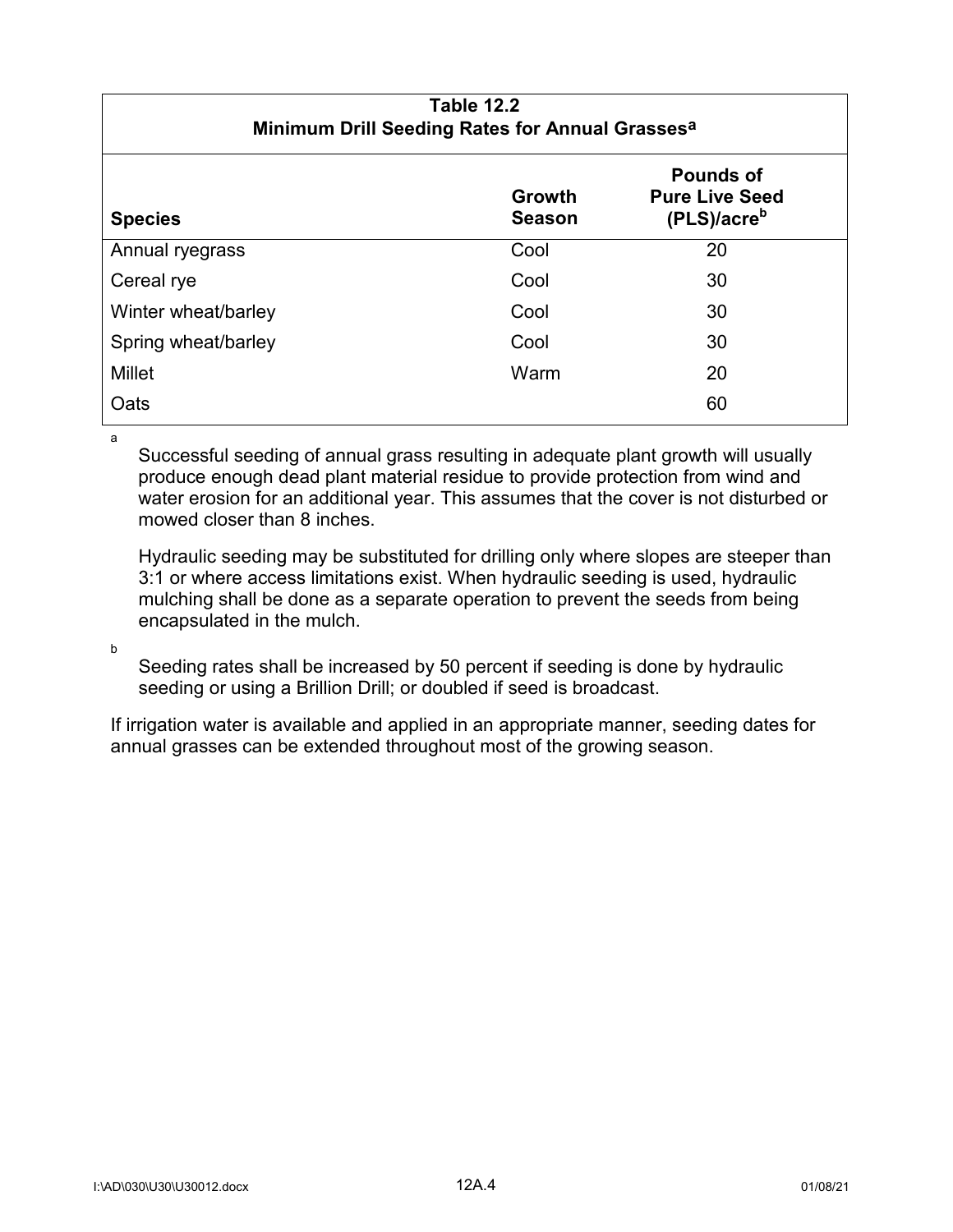|                                                               | <b>Table 12.3</b>                     |  |
|---------------------------------------------------------------|---------------------------------------|--|
| a<br><b>Minimum Drill Seeding Rates for Perennial Grasses</b> |                                       |  |
|                                                               | <b>Pounds of PLS/acre</b>             |  |
|                                                               | <b>Alkali Soil Seed Mix</b>           |  |
|                                                               |                                       |  |
| Alkar tall wheatgrass                                         | 28.0                                  |  |
|                                                               | <b>Total: 28.0</b>                    |  |
|                                                               | <b>Fertile Loamy Soil Seed Mix</b>    |  |
| <b>Option 1</b>                                               |                                       |  |
| Lincoln smooth brome                                          | 4.0                                   |  |
| Bonilla big bluestem                                          | 4.0                                   |  |
| Forestburg switchgrass                                        | 2.0                                   |  |
| Pierre sideoats grama                                         | 4.0                                   |  |
|                                                               | <b>Total: 14.0</b>                    |  |
| <b>Option 2</b>                                               |                                       |  |
| Matua bromegrass                                              | 4.0                                   |  |
| Western wheatgrass                                            | 4.0                                   |  |
| Forestburg switchgrass                                        | 2.0                                   |  |
| Pierre sideoats grama                                         | 4.0                                   |  |
|                                                               | <b>Total: 14.0</b>                    |  |
|                                                               | <b>High Water Table Soil Seed Mix</b> |  |
| <b>Option 1</b>                                               |                                       |  |
| Garrison creeping foxtail                                     | 1.0                                   |  |
| Reed canarygrass                                              | 1.0                                   |  |
| Lincoln smooth brome                                          | 3.0                                   |  |
| Forestburg switchgrass                                        | 1.0                                   |  |
| Alkar tall wheatgrass                                         | 5.5                                   |  |
|                                                               | Total: 11.50                          |  |
| <b>Option 2</b>                                               |                                       |  |
| Garrison creeping foxtail                                     | 5.75                                  |  |
| Reed canarygrass                                              | 5.75                                  |  |
|                                                               | Total: 11.50                          |  |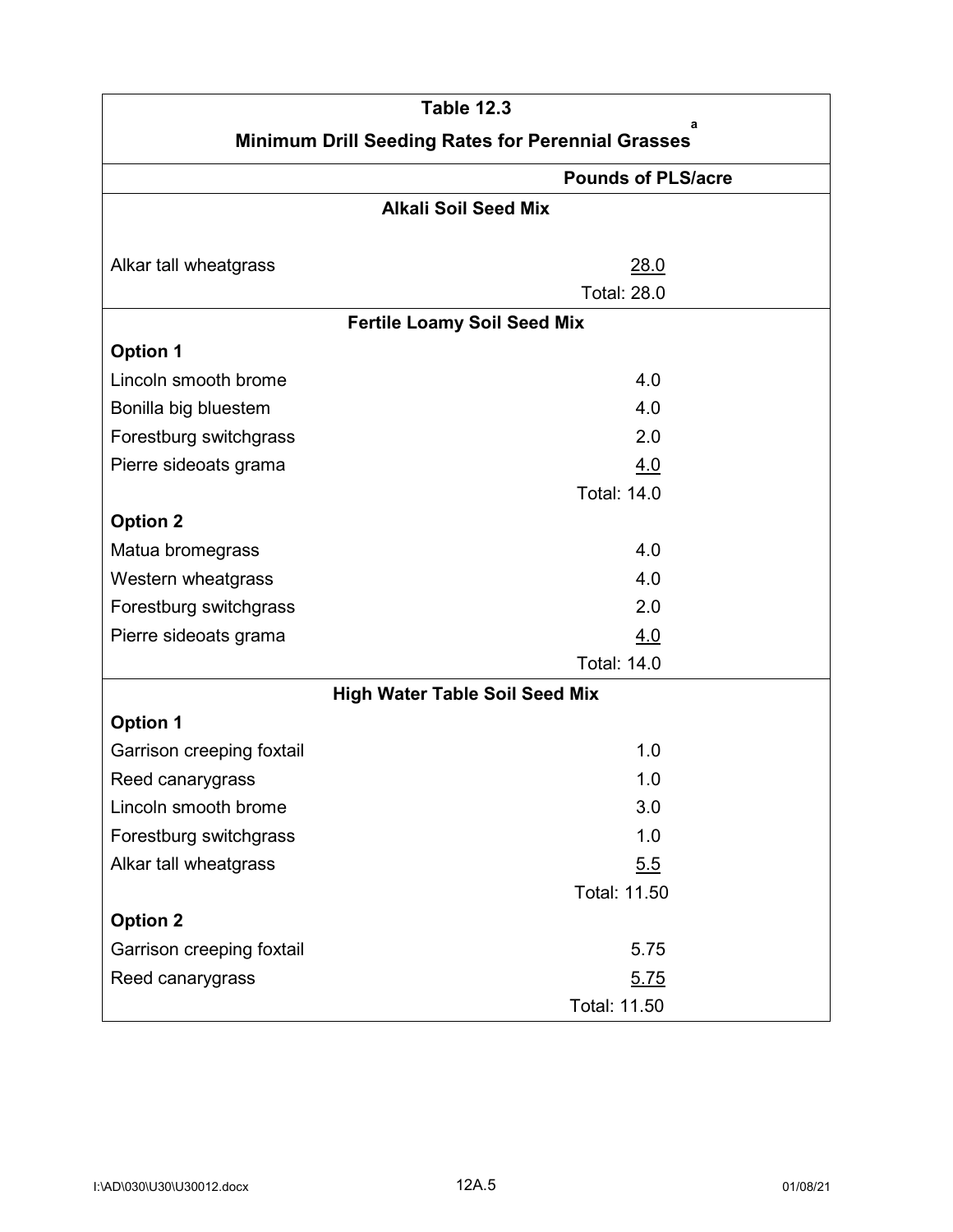| <b>Table 12.3</b>                                      |                                             |  |  |
|--------------------------------------------------------|---------------------------------------------|--|--|
| a<br>Minimum Drill Seeding Rates for Perennial Grasses |                                             |  |  |
|                                                        | <b>Pounds of PLS/acre</b>                   |  |  |
|                                                        | <b>Transition Turf Seed Mix<sup>b</sup></b> |  |  |
| <b>Option 1</b>                                        |                                             |  |  |
| Kentucky bluegrass                                     | 0.5                                         |  |  |
| Durar hard fescue                                      | 1.0                                         |  |  |
| Perennial ryegrass                                     | 3.0                                         |  |  |
| Lincoln smooth brome                                   | 3.0                                         |  |  |
|                                                        | <b>Total: 7.5</b>                           |  |  |
| <b>Option 2</b>                                        |                                             |  |  |
| Kentucky bluegrass                                     | 1.0                                         |  |  |
| Seville perennial ryegrass                             | 3.5                                         |  |  |
| Matua bromegrass                                       | 3.0                                         |  |  |
|                                                        | <b>Total: 7.5</b>                           |  |  |
|                                                        | <b>Sandy Soil Seed Mix</b>                  |  |  |
| <b>Option 1</b>                                        |                                             |  |  |
| Bonilla big bluestem                                   | 3.0                                         |  |  |
| Pierre sideoats grama                                  | 3.0                                         |  |  |
| Lincoln smooth brome                                   | 4.0                                         |  |  |
| Forestburg switchgrass                                 | 1.0                                         |  |  |
| Indian grass                                           | 1.0                                         |  |  |
|                                                        | <b>Total: 12.0</b>                          |  |  |
| <b>Option 2</b>                                        |                                             |  |  |
| Pennlawn red fescue                                    | 6.0                                         |  |  |
| Hard fescue                                            | 3.0                                         |  |  |
| Chewings fescue                                        | 3.0                                         |  |  |
|                                                        | <b>Total: 12.0</b>                          |  |  |
| <b>Heavy Clay, Rocky Foothill Seed Mix</b>             |                                             |  |  |
| <b>Option 1</b>                                        |                                             |  |  |
| Alkar tall wheatgrass                                  | 9.0                                         |  |  |
| Pierre sideoats grama                                  | 4.0                                         |  |  |
| Lincoln smooth brome                                   | 5.0                                         |  |  |
|                                                        | <b>Total: 18.0</b>                          |  |  |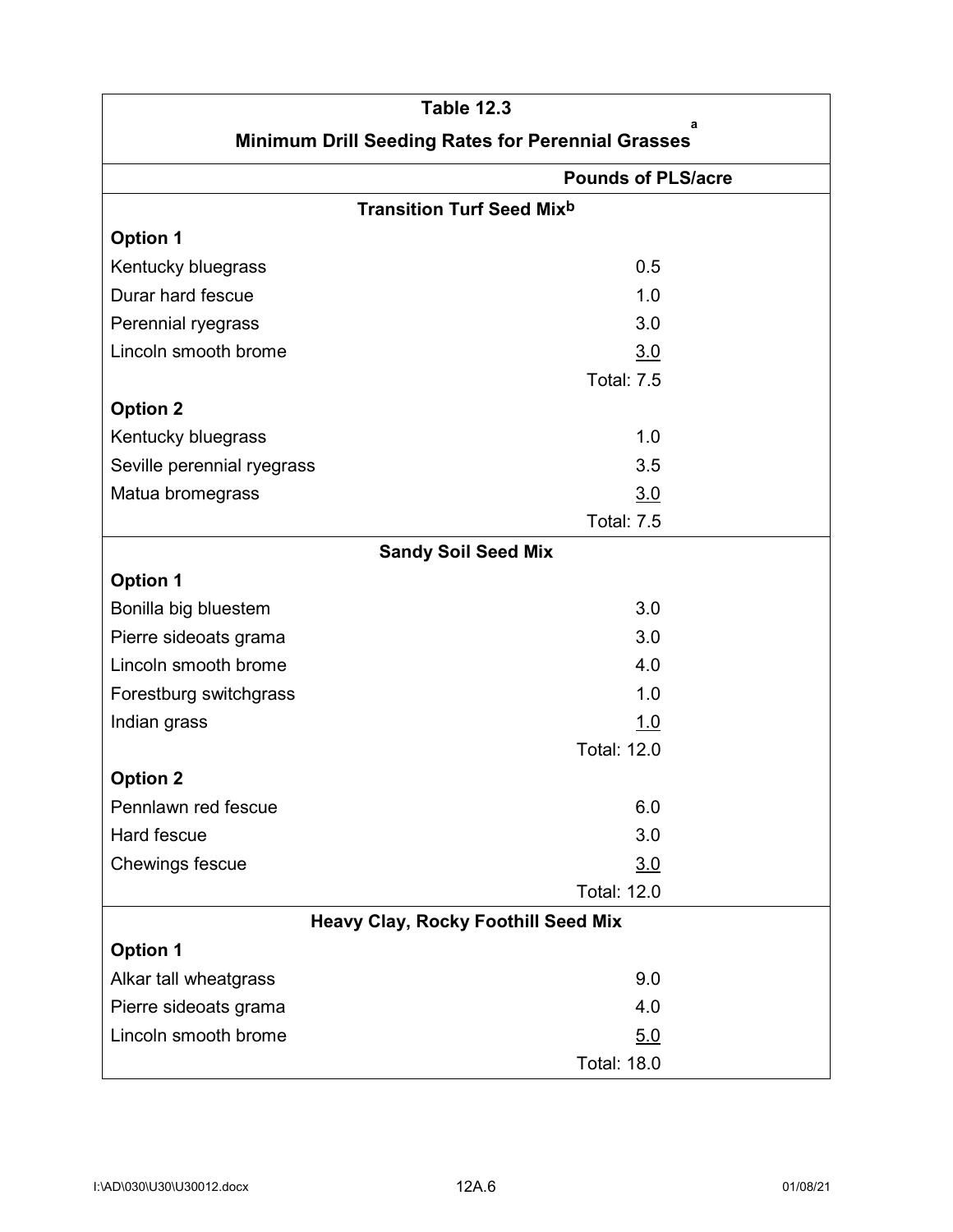| <b>Table 12.3</b>                                             |                           |  |
|---------------------------------------------------------------|---------------------------|--|
| а<br><b>Minimum Drill Seeding Rates for Perennial Grasses</b> |                           |  |
|                                                               | <b>Pounds of PLS/acre</b> |  |
| <b>Option 2</b>                                               |                           |  |
| Alkar tall wheatgrass                                         | 9.0                       |  |
| Pierre sideoats grama                                         | 4.0                       |  |
| Matua bromegrass                                              | 5.0                       |  |
|                                                               | <b>Total: 18.0</b>        |  |

#### **Footnotes:**

a

All of the above seeding mixes and rates are based on drill seeding followed by crimped hay or straw mulch. These rates shall be doubled if seed is broadcast and shall be increased by 50 percent if the seeding is done using a Brillion Drill or is applied through hydraulic seeding. Hydraulic seeding may be substituted for drilling only where slopes are steeper than 3:1. If hydraulic seeding is used, hydraulic mulching shall be done as a separate operation.

b

If the site is to be irrigated, the transition turf seed rates shall be doubled.

#### **Notes:**

To provide temporary erosion control between the seeding dates, use surface roughening (on the contour or perpendicular to prevailing winds) and apply a mulch as specified above.

Perennial grasses can be seeded using a drill seeder in areas previously planted with a temporary grass cover. In this case, the annual grass may need to be mowed before perennial grasses are seeded. Broadcast seeding or hydroseeding shall not be done on areas that have a live crop of annual grasses without first reworking and preparing the topsoil.

Seeding options are to be identified on the plan drawings.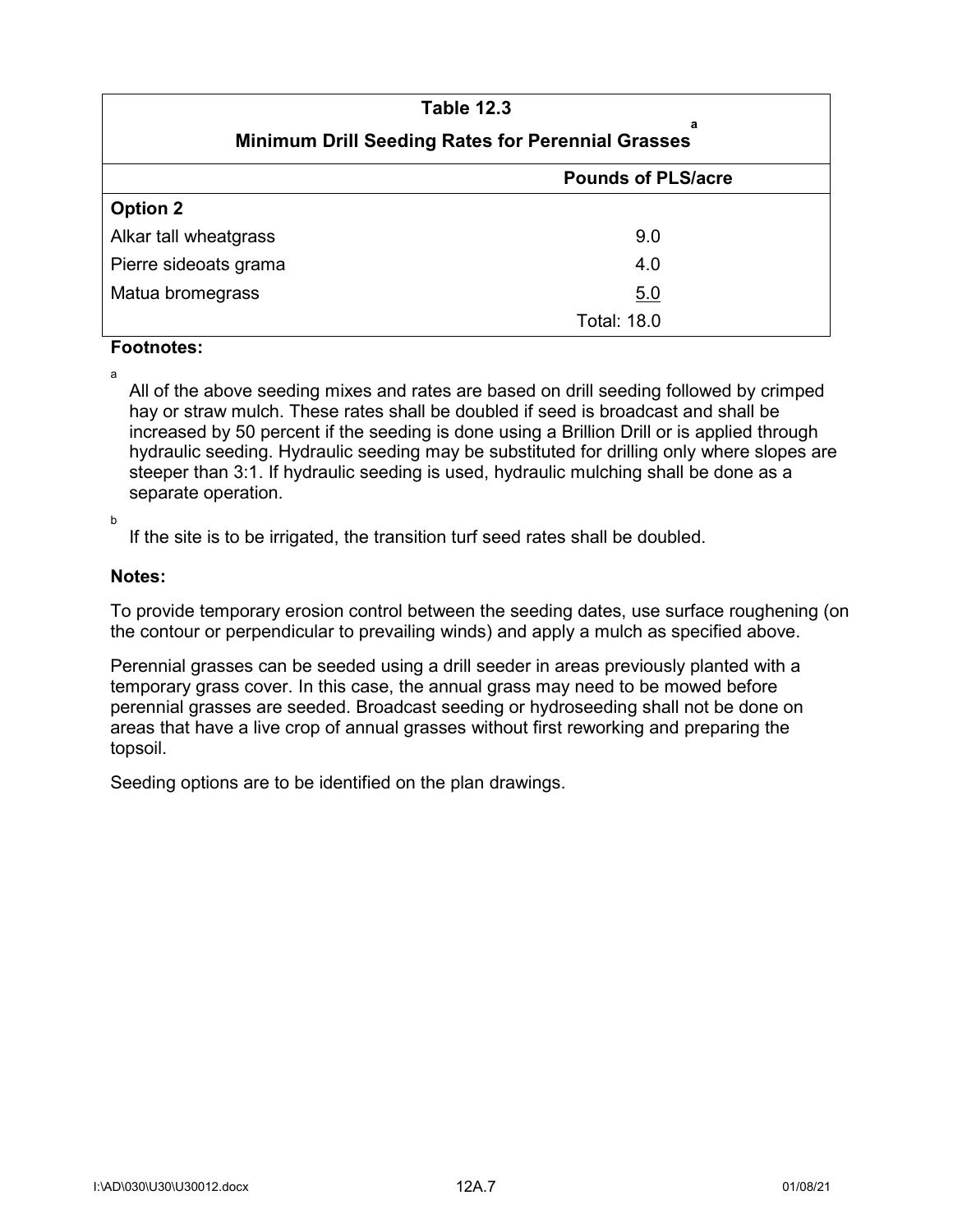| <b>Table 12.4</b><br><b>Sediment Entrapment Facility Limitations</b> |                                                   |                                       |                                                     |
|----------------------------------------------------------------------|---------------------------------------------------|---------------------------------------|-----------------------------------------------------|
|                                                                      | <b>Allowable Maximum Limit</b>                    |                                       |                                                     |
| <b>Sediment Control Facility</b>                                     | <b>Tributary</b><br><b>Drainage</b><br>Areas (ac) | <b>Tributary Slope</b><br>Length (ft) | <b>Tributary</b><br><b>Slope</b><br><b>Gradient</b> |
| Sod Filter Strips                                                    | n/a                                               | 50                                    | 6:1(17%)                                            |
| Wattles                                                              | n/a                                               | 100                                   | $<$ 4:1 (25%)                                       |
|                                                                      |                                                   | 40                                    | 4:1(25%)                                            |
|                                                                      |                                                   | 30                                    | 3:1(33%)                                            |
|                                                                      |                                                   | 20                                    | $2:1(50\%)$                                         |
|                                                                      |                                                   | 10                                    | $1:1(100\%)$                                        |
| <b>Silt Fence</b>                                                    | $*$ *0.5<br>per 100<br>lineal ft                  | 200                                   | $2:1(50\%)$                                         |
| <b>Silt Ditch</b>                                                    | *0.5 per 100<br>lineal ft                         | n/a                                   | n/a                                                 |
| <b>Sediment Trap</b>                                                 | 5.0                                               | n/a                                   | n/a                                                 |
| <b>Sediment Basin</b>                                                | n/a                                               | n/a                                   | n/a                                                 |

\*The loading to the silt ditch may be increased if the typical section is greater than 2 feet in depth and 5-foot bottom width. Refer to standard plate 734.22.

\*\*No silt fence shall be constructed in live streams or in swales or ditch lines where flows are likely to exceed 1.0 cfs for a 2-year return storm event.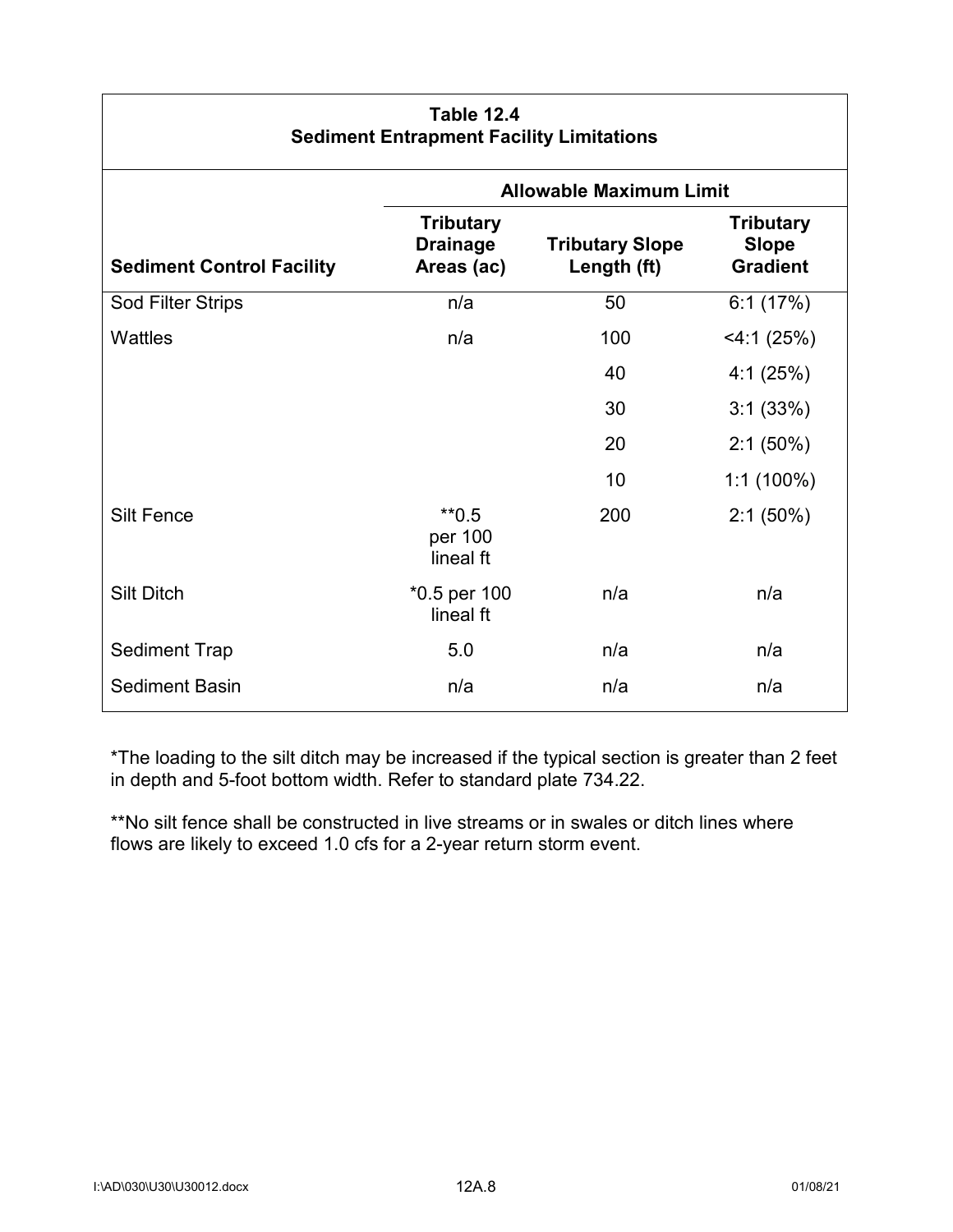| <b>Table 12.5</b><br><b>Nonstructural BMP Requirements for Various Projects</b> |                                                                                                                                                                       |  |
|---------------------------------------------------------------------------------|-----------------------------------------------------------------------------------------------------------------------------------------------------------------------|--|
| <b>Nonstructural BMP</b>                                                        | <b>Project Description and Requirement</b>                                                                                                                            |  |
| Good Housekeeping                                                               | Required for all projects.                                                                                                                                            |  |
| Spill Prevention and<br>Response                                                | Small projects with nonreportable quantities of hazardous<br>materials: select BMPs as appropriate.                                                                   |  |
|                                                                                 | Medium sized projects with nonreportable quantities of<br>hazardous materials: selected BMPs as appropriate; spill<br>prevention plan reviewed on case by case basis. |  |
|                                                                                 | Reportable quantities of hazardous materials or large<br>projects: spill prevention plan required.                                                                    |  |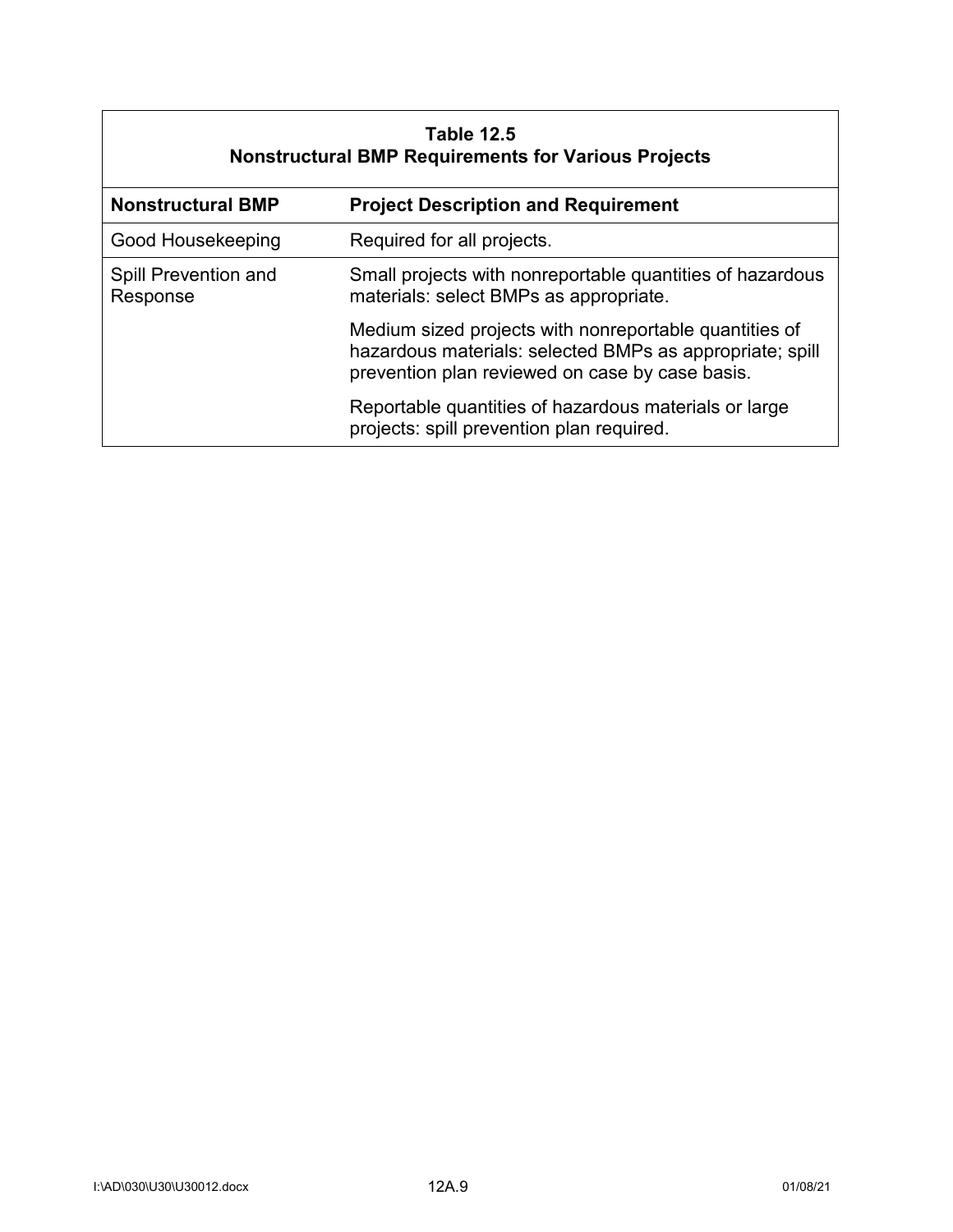# **Table 12.6**

## **Advantages and Disadvantages of BMPs for Spill Prevention and Response BMPs**

#### **Best Management Practice Advantages Disadvantages**

**Drip Pans**. Pans used to contain small volumes of leaks. Inexpensive; simple installation and operation; possible reuse/recycle of material; empty/discarded containers can be used as drip pans. Small volumes; inspected and cleaned frequently; must be secured during poor weather conditions, and personnel must be trained in proper disposal methods.

**Covering**. Enclosure of outdoor materials, equipment, containers, or processes. Simple and effective; usually inexpensive. Frequent inspection, possible health/safety problems if built over certain activities, large structures can be expensive.

**Vehicle Positioning**. Locating trucks or rail cars to prevent spills during transfer of materials. Inexpensive, easy, effective. May require redesign of loading and unloading areas, requires signage to designated areas.

#### **Loading/Unloading by Air**

**Pressure or Vacuum.** For transfer of dry chemicals or solids. Quick and simple; economical if materials can be recovered; minimize exposure of pollutants to storm water. Costly to install and maintain; may be inappropriate for denser materials, sitespecific design; dust collectors may need permit under Clean Air Act.

**Sweeping.** With brooms to remove small quantities of dry chemicals/solids exposed to precipitation. Inexpensive, no special training; recycling opportunities. Labor-intensive; limited to small releases of dry materials, requires disposal to solid waste container.

**Shoveling.** For removal of large quantities of dry materials, wet solids and sludge. Inexpensive; recycling opportunities, remediate larger releases; wet and dry releases. Labor-intensive; not appropriate for large spills, requires backfill of excavated areas to maintain grade.

**Excavation.** By plow or backhoe for large releases of dry material and contaminated areas. Cost-effective for cleaning up dry materials release; common and simple. Less precise, less recycling and reuse opportunities, may require imported material for backfill.

**Dust Control (Industrial).** Water spraying, negative pressure systems, collector systems, filter systems, street sweeping. May reduce respiratory problems in employees around the site; may cause less loss of material and save money; efficient collection of larger dust particles. More expensive than manual systems; difficult to maintain by plant personnel; labor and equipment intensive; street sweepers may not be effective for all pollutants.

**Signs and Labels.** Inexpensive and easily used. Must be updated/maintained so they are legible, subject to vandalism and loss.